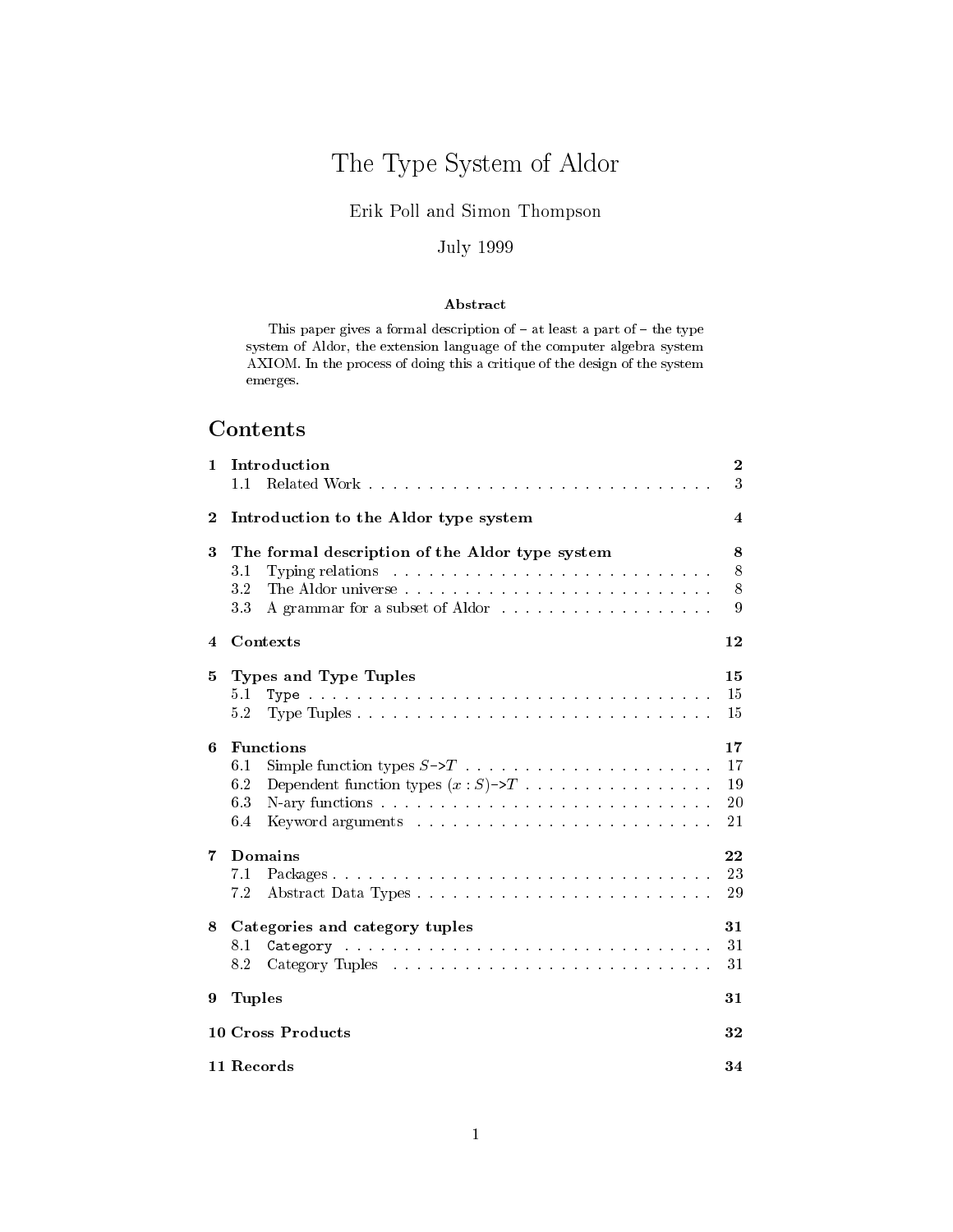| 12 Unions                                        | 36 |  |  |
|--------------------------------------------------|----|--|--|
| 13 Enumeration                                   | 37 |  |  |
| 14 Equality                                      | 38 |  |  |
|                                                  | 40 |  |  |
|                                                  | 40 |  |  |
| 15 Subtyping, Courtesy Conversions, Satisfaction |    |  |  |
|                                                  | 43 |  |  |
|                                                  | 44 |  |  |
|                                                  | 45 |  |  |
| 16 Omissions                                     | 46 |  |  |
| 17 Aldor compiler errors                         | 47 |  |  |
| 18 Recommendations                               | 47 |  |  |
| 19 Conclusions                                   | 50 |  |  |

### Introduction 1

The computer algebra system AXIOM and its precursor Scratchpad are unusual among computer algebra systems in that they are strongly typed, so that any errors in the types of expressions or programs are caught prior to the programs being executed. In order to give types to the basic objects of mathematics it is necessary to develop an expressive and flexible system of types. In this paper we examine the programming language Aldor [WBD<sup>+94]</sup>, which has grown out of AXIOM as a compiled 'extension language',<sup>1</sup> that is a language in which to write libraries for AXIOM or indeed other computer algebra systems such as Maple.

One might argue that most users of computer algebra systems prefer the freedom provided by an interpreted and weakly typed language. While this is the case for small-scale experimental use, a compiled language promises users efficiency, whilst as it is strongly typed it can assure users that their programs are free of potential type errors; both these properties are desirable for library code which will in general be substantial and executed repeatedly.

As was said earlier, Aldor has a very complicated and expressive type system in order to render the types appearing in a computer implementation of basic mathematics. This requirement represents a substantial challenge, and it is interesting for instance to observe that the motivating example for an extension of the  $C++$  type system described in [BR95] comes from computer algebra. Among other things, the type system of Aldor includes so-called dependent types, types as values, a rich system for abstract data types – provided by socalled domains and categories - and overloading. These and other features of the Aldor type system are discussed in section 2.

The Aldor User Guide [WBD<sup>+</sup>94] gives an informal description of the Aldor type system. In this paper we will try to give a *formal* description of at least part of the type system of Aldor. A formal description gives a clear and unambiguous description of the types of the language; this can provide a foundation for the

<sup>&</sup>lt;sup>1</sup>In the past Aldor has also been known as AXIOM-XL and  $A^{\sharp}$ .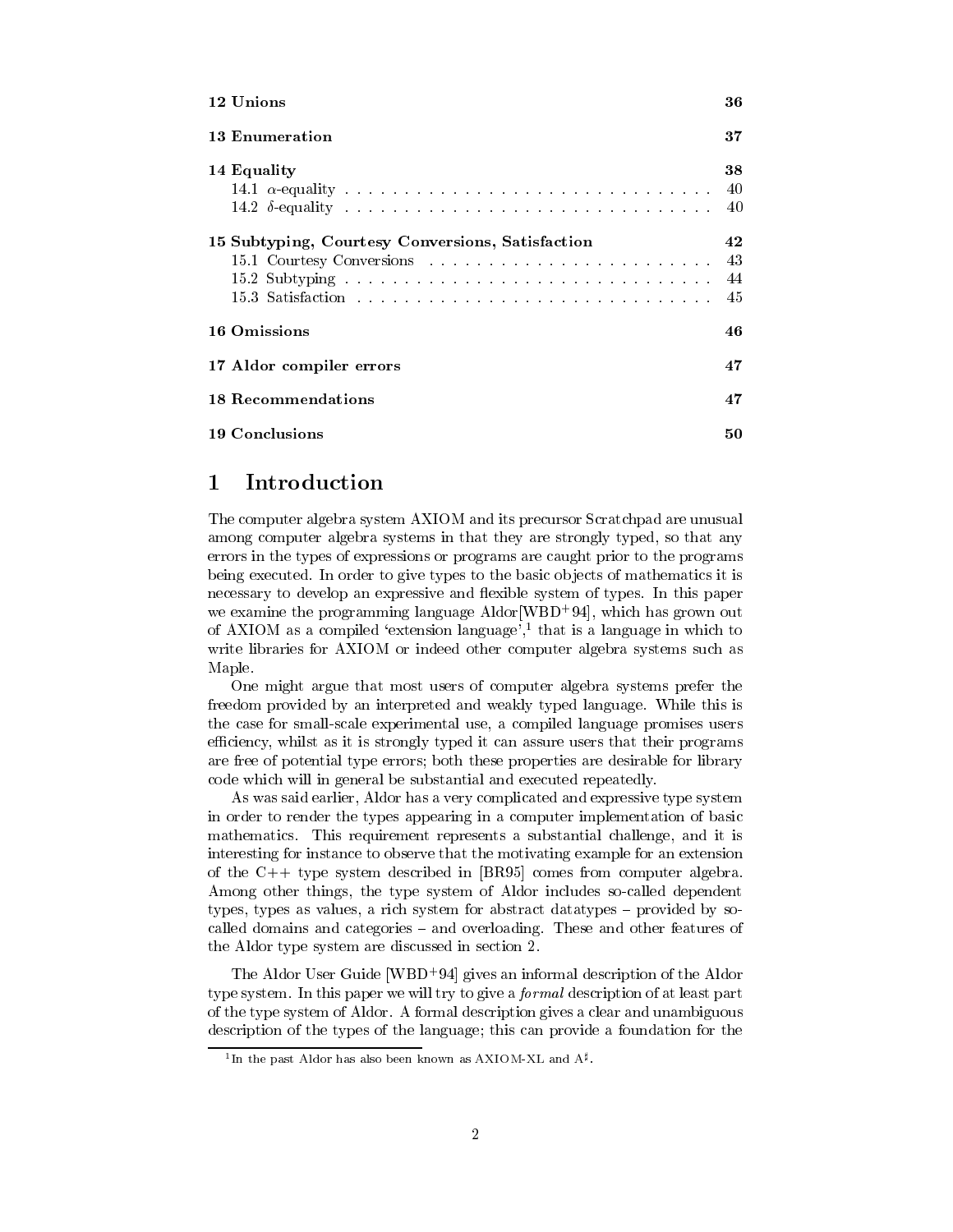implementor as well as allowing general properties of the type system to be studied.

This formal description is a first step of the project described in [PT98], namely of incorporating a logic into Aldor. This is done by using the so-called 'propositions as types' or Curry-Howard correspondence, [How80], under which logical propositions are encoded as types of a functional programming language. This encoding will be made possible in Aldor by making a modification to allow type expressions as well as ordinary expressions to be evaluated.

The formal description will be given by a typing relation of the form  $\Gamma \vdash t : T$ which is read as "in context  $\Gamma$  term t has type  $T$ "; this relationship will be defined by a set of type inference rules.

It is important to realise that  $-\lambda$  lacking a good description of the type system  $-$  the basis for our formal description is the compiler itself. Any questions about the type system have been resolved by experimenting with simple programs to see which ones are rejected by the compiler because of typing errors. Of course, this has its limitations.

Two central questions that arise are

• How much of Aldor do we try to formalise?

We do not attempt to give a formal description of the entire type system of Aldor. Instead, we only describe what we consider to be the "core" of the Aldor type system, which includes the essential features but excludes some of the more baroque ones. The latter may be features that we want to exclude because they do not seem interesting (they can be seen as 'syntactic sugar', for instance) or are too ad hoc, or features that we have to disregard in order to keep things simple enough to formalise. Ideally, the core of the Aldor type system we describe should be a "small" type system, in the sense that it is built by combining of a small number of orthogonal primitives for constructing types.

It will always remains a point of discussion whether we should include more or less of the Aldor type system in the formal description. At several places we will point out constructions that are possible in Aldor which we have not included in our formal description and we collect together a list of these in Section 16.

• Does the formalisation describe Aldor as it is, or as we'd want it to be? There are several cases where the type system of Aldor (or rather, the implementation of the type system in the compiler) behaves strangely. Here one can ask if, instead of giving very complex rules that exactly describe this, it would not be more useful to propose simpler, more sensible, typing rules that result in a "cleaner" type system. At several places we will point out where our formalisation does not accurately describe the behaviour of the Aldor compiler; we collect these points in Section 18.

In experimenting with simple programs we came across a number of bugs in the compiler, and across cases where the compiler behaved strangely, either accepting seemingly ill-typed programs or rejecting seemingly well-typed ones.

### $1.1$ **Related Work**

There has been a lot of interest in programming languages with types-as-values in the 1980's, see, for instance, [DD85, MR86, LB88]. Recently there has been renewed interest in languages with dependent types, as evidenced by [Aug98, DTP99.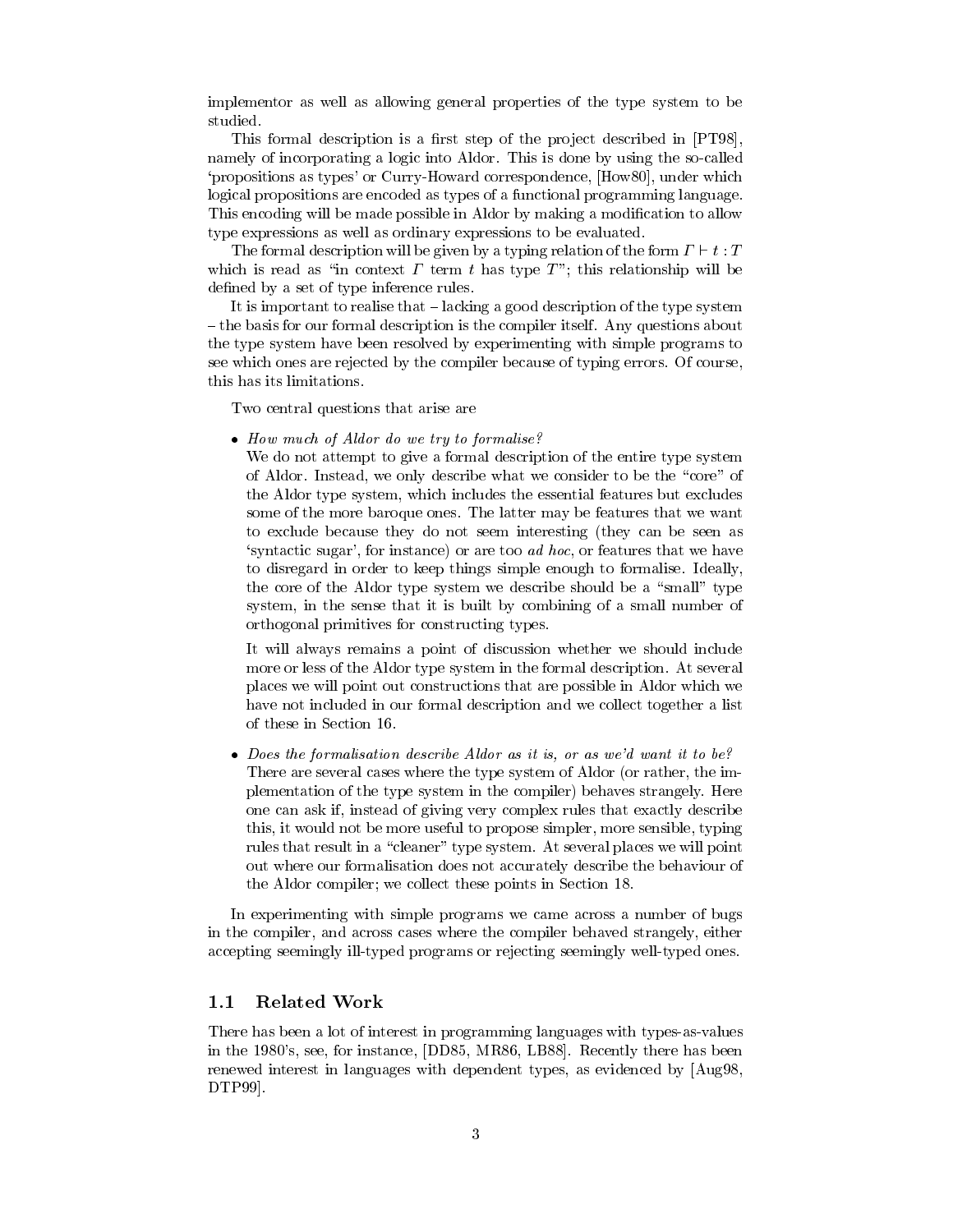There has been a lot of work in type theory that is relevant here. Related to the dependent types of Aldor is the work on so-called constructive type theories, such as the constructive type theories of Martin-Löf [ML79] or the Calculus of Constructions [CH88]. One useful notion here is that of Pure Type System (PTS) [Bar93], which provides a general framework for giving compact characterizations of many type systems with function types and dependent types, and makes it easy to compare such systems.

Related to the module system of Aldor (as provided by its domains and categories) is the work on different variants of "sum types" for describing modules e.g. in the setting of the functional programming languages Standard ML  $(SML)$  [MTHM97, Mac86, Rus98].

More closely related to Aldor itself, [San95] proposes a type system for computer algebra which is based on Aldor. The focus of Santas' paper is on the module system. The type system described does not include type-as-values or dependent types. Finally, the type system of Aldor has been investigated using the categorical notion of a sketch, [Tou98].

# Acknowledgements

We are grateful to NAG, and Mike Dewar in particular, for granting us access to the Aldor source code, Version 1.1.10b. Martin Dunstan has helped us to understand some of the intricate details of the internals of the Aldor source code, and Chris Ryder's work [Ryd98] on understanding the mechanics of type checking in Aldor was most useful. Stephen Watt answered a number of queries about typing in Aldor as well as listening patiently to our ideas about how it might be modified.

### $\overline{2}$ Introduction to the Aldor type system

Before giving a formal description of the type system, this section gives an informal introduction of the main features of the Aldor type system and illustrates these with some simple examples. Subsequent sections will give a more detailed explanation of these features.

Aldor is not a functional language, but an imperative one. However, Aldor does have a complete functional language as a sub-language (which, for instance, includes higher-order functions). In the formal description here we will limit ourselves to this functional sub-language of Aldor, *i.e.* we disregard any of the imperative features of Aldor. The functional sub-language of Aldor does in fact contain all the interesting type constructions of Aldor; one can view the imperative features in a similar way to those of SML, with the proviso that SML's type system is made more complex by the interaction of reference types and parametric polymorphism.

Aldor provides many of types familiar from other programming languages, such as function types, product types, record types, union types and so on, with the usual terms of these types: functions, products, records, for instance. For example, the fragment of Aldor program below defines a function double and a record rr:

```
double : Integer -> Integer
       == (n:Integer) : Integer +-> n+n ;rr : Record (i: Integer, j: Boolean)
    == [i==4, j==true];
```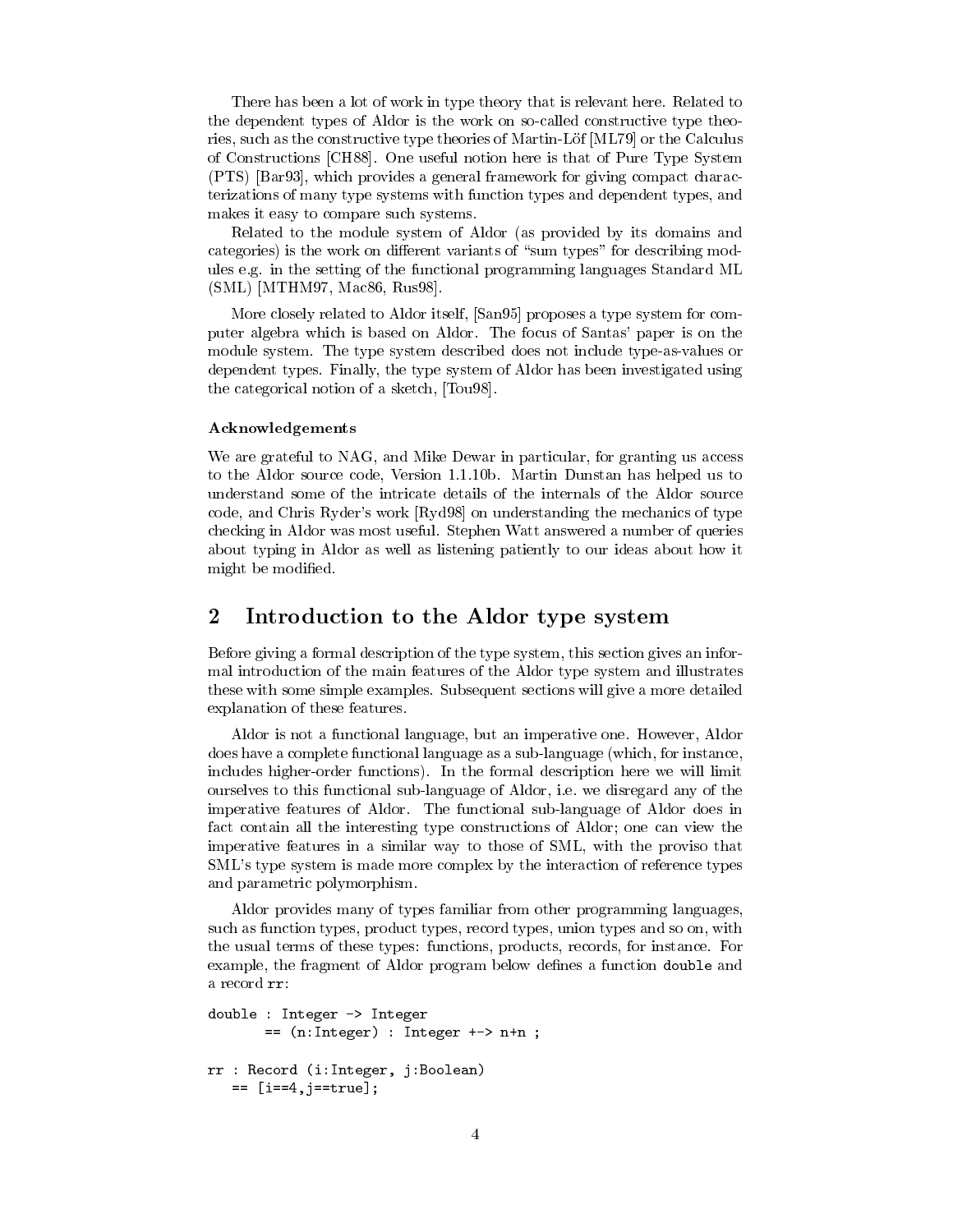But, in Aldor these familiar constructs can be more complicated than in most other languages. This is mainly due to the two of the features discussed below: *dependent types* and *types* as *values*. These and other aspects of the language are examined informally now.

# **Dependent Types**

Aldor allows so-called dependent types. One of the standard examples of a dependent type is the type  $\text{Vector}(n)$  of, say, floating point vectors of length n. This is called a *dependent* type, because it depends on the  $-$  in this case, integer  $-$  value n.

Functions can have dependent types, in which the type of a function result depends upon the value of a parameter. An example is a function

```
vectorSum : (n:Integer) -> Vector(n) -> Float
```
which takes as arguments an integer n and a vector of type Vector(n), i.e. a vector of length n, and returns the sum of that vector. The result of a function application, say

```
vectorSum(34)
```
has the type Vector  $(34)$  -> Float because its argument has the value 34.

Another example of a function with a dependent type is the append function for vectors:

```
append : (n:Integer, m:Integer, Vector(n), Vector(m)) \rightarrow Vector(n+m)
```
There are two important points about dependent types: first, following the Curry-Howard isomorphism – better known as "propositions as types" – a type system with dependent types is powerful enough to express predicates with universal quantification [How80]. Dependent types are commonly used in this way in so-called constructive type theories, such as Martin-Löf's Type Theory [ML79, Tho91] or the Calculus of Constructions [CH88]. Second, there is a wellknown price to be paid for dependent types (see [MR86, Aug98] for instance), namely that type checking of programs will involve executing parts of programs. This will be discussed in Section 14.

The Aldor type system contains a second form of type dependence, in this case between the fields of records. As an example consider

```
rec : Record (n: Integer, v: Vector(n))
  == [ n = = 3, v = = v e c 3];
```
which defines a record containing two fields; the first,  $n$ , is an integer, whilst the second is a vector whose length is n. These types can express predicates with existential quantification

Dependent functions and records support universal and existential quantification, and so it should be possible to represent any proposition of first-order logic by means of an Aldor type. This is not possible in the current implementation since there is no evaluation of type expressions, so that, for example, the types Vec(5) and Vec(2+3) are seen as different types. Our aim, discussed in [PT98], is to rectify this anomaly. type system should be powerful enought to represent an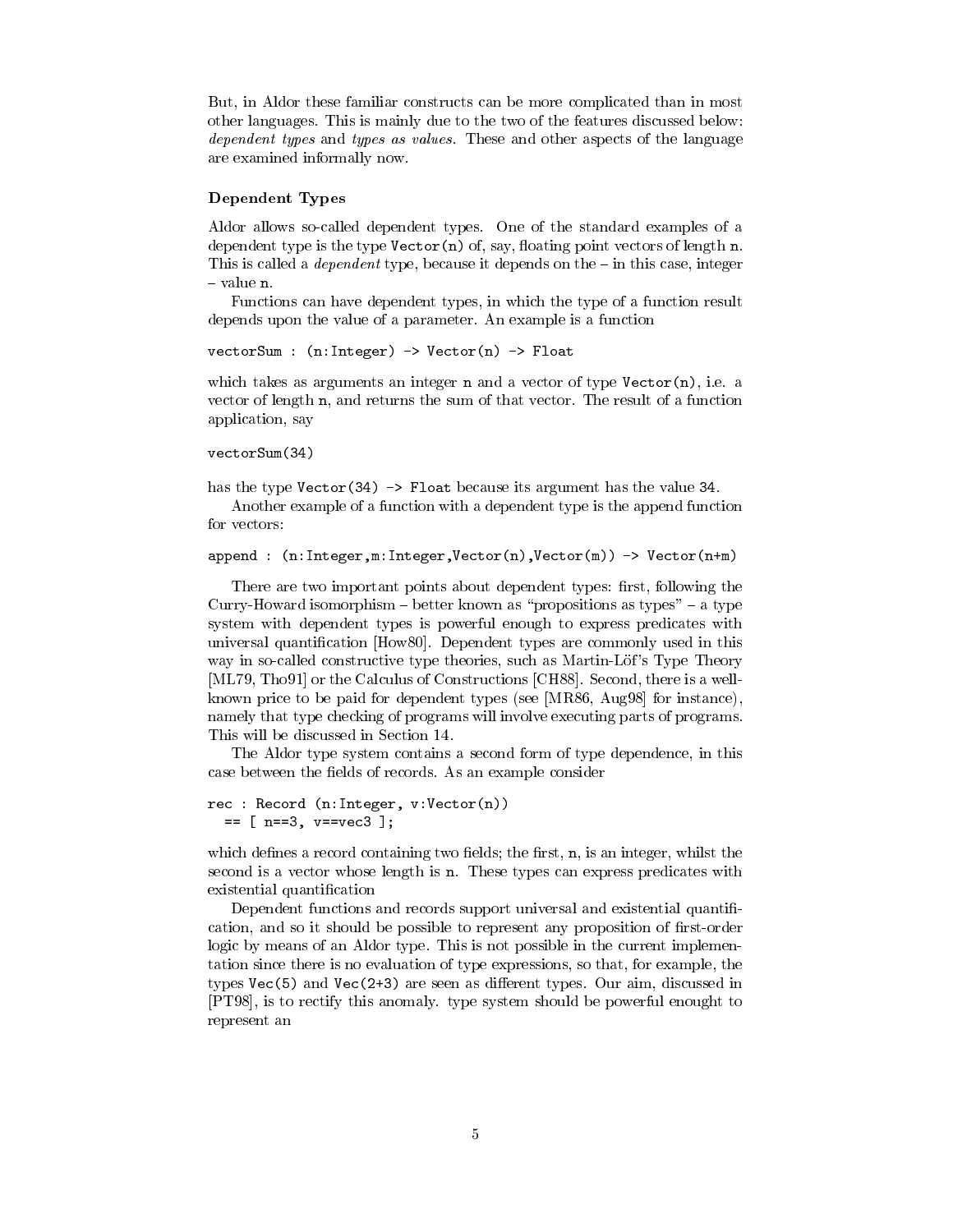# Types as values

Most programming languages enforce a strict separation between a collection of  $terms - or values - and a collection of types. But Aldor treats types as terms$ like any other: a type such as Integer->Integer can be manipulated in the same way as any ordinary expression like 3+4. In particular,

- Just as other terms have types, so do the types themselves: there is a special constant Type that is "the type of all types". For example, Boolean: Type and indeed Type: Type.
- Any construction that is possible with terms is also possible with types. This means that types can be passed as arguments to a function, or returned as the result of a function. For example, the function

```
List : Type -> Type
```
takes a type as input and produces a type as output. Applying the function List to the type Integer produces a type List (Integer), the type of lists of integers.

Type can also be used as components of records. For example, the record

```
tt : Record (t:Type, b:Boolean)
        == [t==Integer,b==true];
```
has a field whose value is a type.

Of a language such as Aldor it is often said that types are treated as "firstclass citizens" (as opposed to most other languages, where types are only secondclass citizens).

To fully exploit the idea of types-as-values dependent types are effectively indispensable. Combining types-as-values and dependent types, we can make the polymorphic (or generic) functions that exists in functional programming languages like ML or Haskell. For example, a polymorphic function reverse that reverses a list with elements of an arbitrary type could be typed as follows

reverse :  $(T:Type) List(T)$  ->  $List(T)$ 

A difference with functional programming languages like ML or Haskell is that in Aldor such polymorphic functions like reverse have to be given explicit type parameters, whereas in modern functional languages these type parameters are inferred by the compiler, using so-called Hindley-Milner type inference [Mil78].

The fact that types can be used as values greatly increases the expressive power of the language. But, as mentioned before, there is a price to be paid for the associated dependent types (see e.g. [MR86]).

# Domains and Categories.

Aldor provides a rich system for abstract data types, called *domains*, and for the types of datatypes called *categories*. Categories effectively describe the interface or signatures of abstract data types. The domains and categories of Aldor make it possible to model the rich universe of mathematical structures that arise in computer algebra, e.g. of rings, fields, etc., as well as the relationships between them, e.g. every field is also a ring.

An example of a category is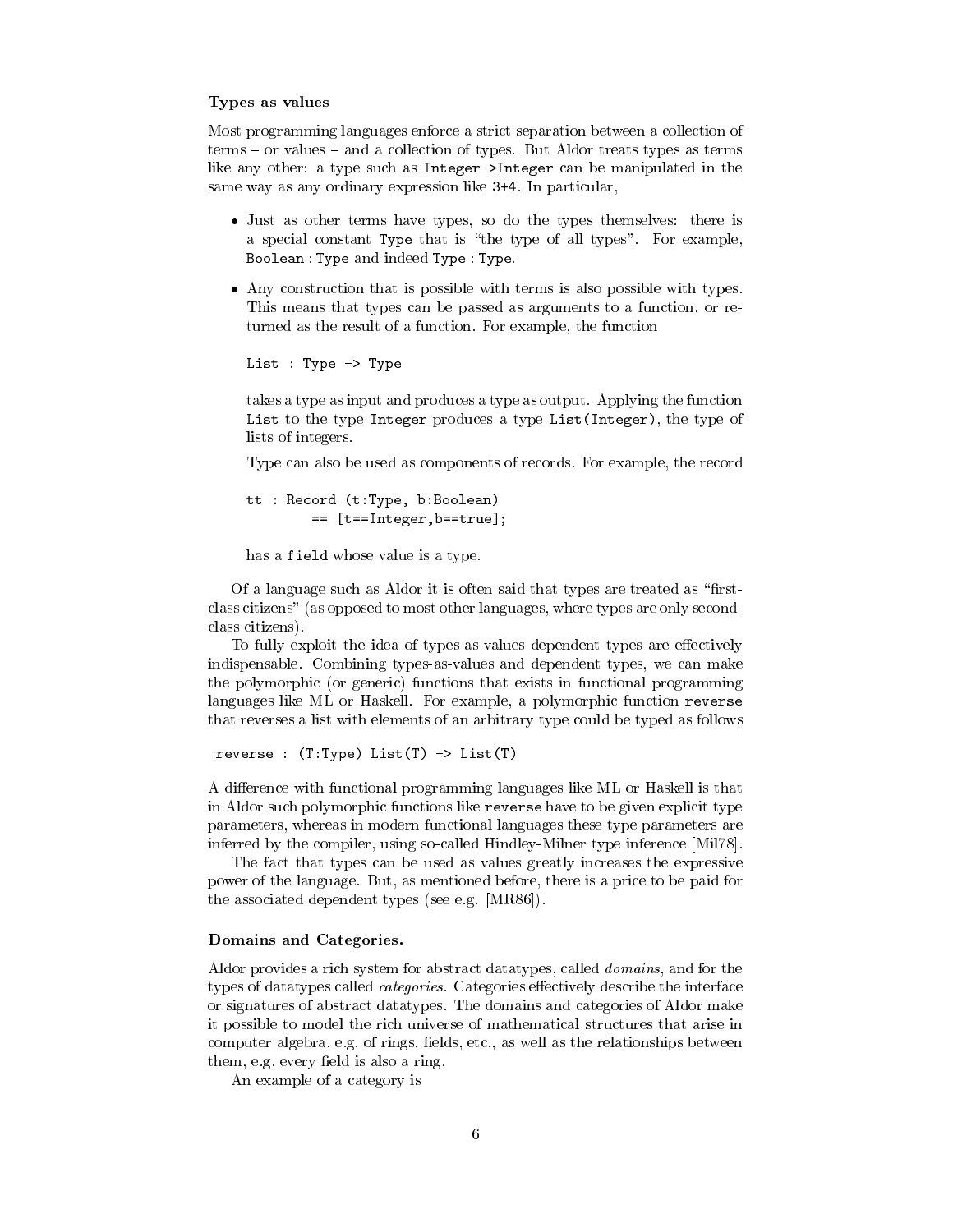Ring : Category == with {+ :  $(\%, \%)$  -> %;  $*$  :  $(\frac{9}{6}, \frac{9}{6})$  -> %;  $1 : \%;$  $0: %$ 

which describes the interface of rings, i.e. the operations that any type % has to provide in order for it to be a ring. It is then possible in Aldor to write so-called *generic* (or polymorphic) algorithms, e.g. a summation algorithm that works for arbitrary rings:

```
sum : (R: Ring) List(R) \rightarrow R
```
Note that this provides a further example of a dependent type in use: the type of the result of applying sum to R, namely List(R)  $\rightarrow$  R, depends on the ring R.

# Overloading

Aldor allow overloading, so that the same name can be used more than once, provided any resulting ambiguity can be resolved by the type system. So the same name can only be used to refer to terms of different types. The standard example of overloading is the use of  $+$  as a binary operator for different types, e.g. both +: (Integer, Integer) ->Integer and +: (Real, Real) ->Real.

# Subtyping

Aldor provides a form of subtyping. The most interesting source of subtyping are the categories, where subtyping captures the notion of an interface being subsumed by a richer interface

For example, the category Monoid

Monoid : Category == with  $\{ * : (\%, \%) \Rightarrow \% \}$ 

is a supertype of Ring, capturing the intuitive idea that every ring is also a multiplicative monoid. This means that a ring can be used in any context where a monoid is expected.

In fact, Aldor distinguishes three forms of subtyping: in addition to "subtyping" between types, there are also so-called "courtesy conversions" between types and there is also a notion of "type satisfaction". These will be discussed in Section 15.

### **Multiple Values**

Finally, one of the more puzzling features of the Aldor type system is the notion of multiple value. A multiple value is essentially a sequence of terms  $(t_1, \ldots, t_n)$ , which are very similar to n-ary products, or cross products in Aldor terminology. Indeed, the notation of a multiple value and a cross product is exactly the same, and there exist courtesy conversions (see Section 15) from multiple values to cross products and back. It is not clear to us why Aldor provides both multiple values and cross products. We have left out multiple values from the formal description of Aldor given here.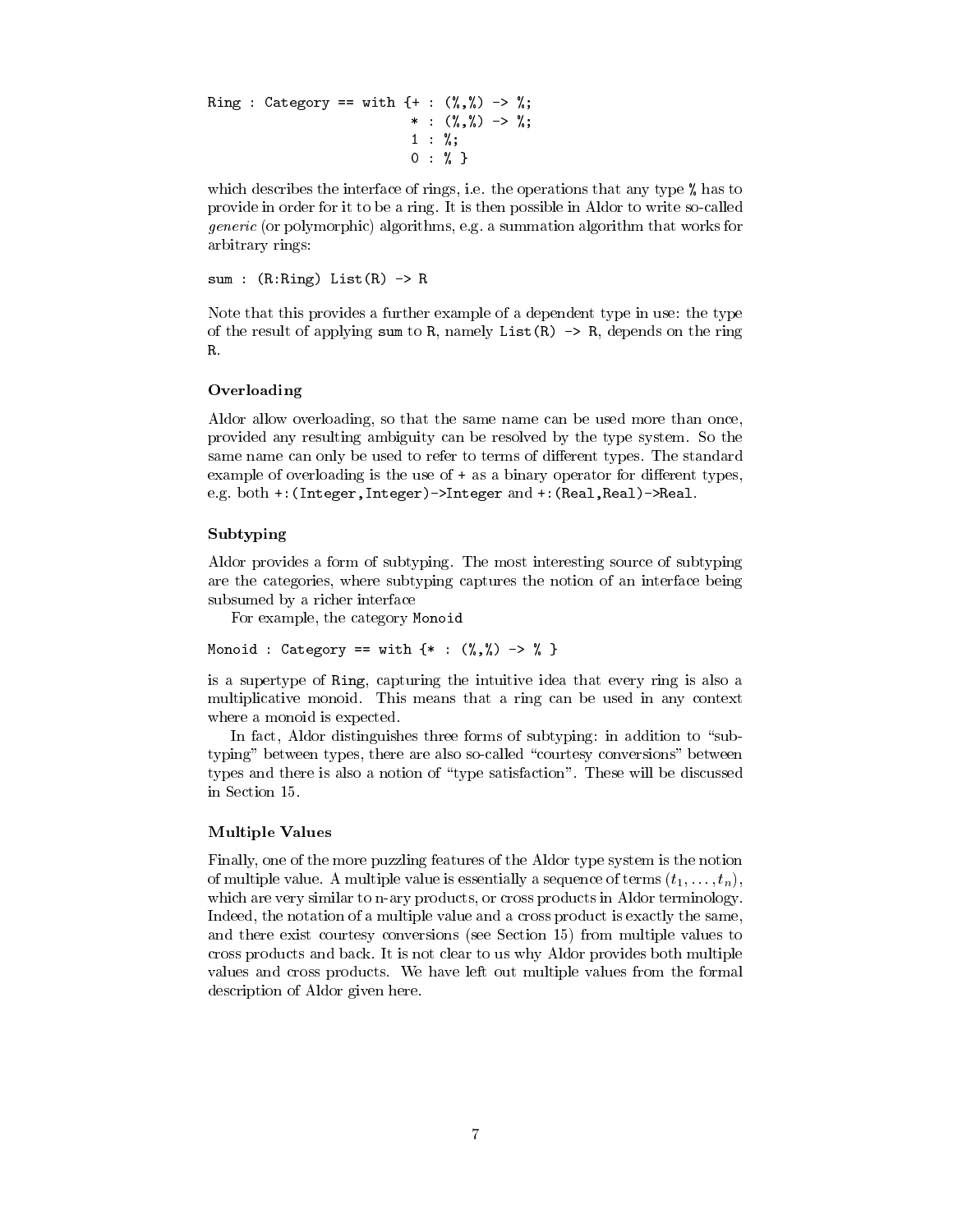# The formal description of the Aldor type sys-3 tem

As mentioned in the previous section, in the formal description of the Aldor type system we ignore all imperative features of Aldor, and only describe a purely functional sub-language of Aldor. So we do not consider the statements of Aldor, e.g. assignments, for-loops, etc. In particular this means that whenever we talk about "variables" these are never variables in the sense of imperative programming  $-$  i.e. memory locations  $-$  but always variables in the sense of "formal parameters".

### $3.1$ Typing relations

The typing relation is formally described by typing judgements of the form

 $\Gamma \vdash t : T$ .

The judgement  $\Gamma \vdash t : T$  is read as "term t has type T in context  $\Gamma$ ". Here the context  $\Gamma$  is the list of all the variable declarations, type definitions, etc., that are in scope. Simple examples of typing judgements are:

> $\Gamma$   $\vdash$  true : Boolean  $\Gamma$  + : (Integer, Integer)->Integer

If  $\Gamma \vdash t : T$  then we say that t and T are well-formed expressions (a wellformed term and type expression, respectively) in context  $\Gamma$ . To define  $\Gamma$  +  $t$ : T we need an auxiliary judgement  $\Gamma \vdash ok$ , which means "context  $\Gamma$  is well-formed".

REMARK 3.1 (TERMINOLOGY) Our terminology is different from that used in the Aldor User Guide [WBD+94]: what we call "terms" are called "values" there

We use "terms" rather than "values" because "values" is often reserved for those expressions that are "evaluated" in some sense. For example, 3+4 and 7 are both terms, but usually only 7 is considered to be a value.

A similar distinction can be applied to terms which represent types.  $\Box$ 

### $3.2$ The Aldor universe

In our discussion of Aldor we will distinguish six kinds of expressions:

- $\bullet$  terms,
- $\bullet$  types,
- $\bullet$  domains,
- $\bullet$  categories,
- abstract datatypes  $(ADT's)$ ,
- $\bullet$  packages.

Below we explain their intuitive meanings and the basic relations between them.

The coarsest distinction between different kinds of expressions one can make in Aldor is between *terms* and *types*. But, since types are values, and the types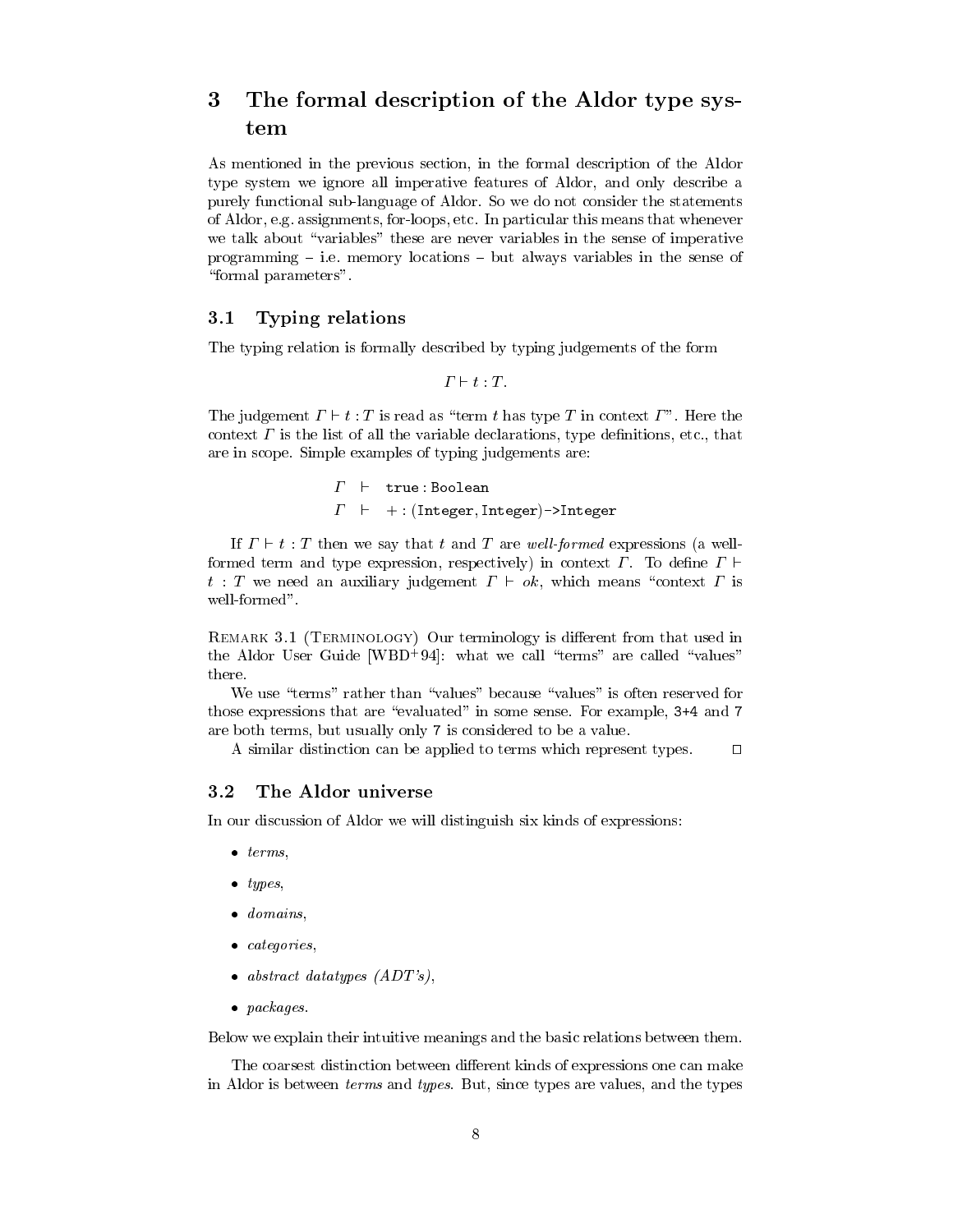themselves also are terms, so that *types*  $\subseteq$  *terms*. And the type of all types – Type – is itself a type, so Type  $\in types$ . Similarly, the type of all categories – Category – is a type, so Category  $\in type$ .

We distinguish the following subsets of *terms* and *types*, called *domains* and *categories*, that are of special interest:

 $\bullet$  domains  $\subset$  terms.

Domains can either be *abstract datatypes* (ADT's) or *packages*.

Packages are collections of definitions, which can include definitions of functions, types, or any other terms. These definitions are called the exports of a package. We can think of packages as libraries and also, by analogy with SML, as *structures*.

Like packages, ADT's are collections of definitions, but an ADT includes a distinguished definition of a type. The other definitions will typically be operations on that type. To take the standard example, an ADT Stack for stacks would define a representation type for stacks, and implementation of the stack operations for that particular representation.

• categories  $\subset$  types.

Categories are the types of domains. Basically a category describes the *interface* of a domain, i.e. it lists the exports with their types, like the example of the category Ring on page 6. Again by analogy with SML, categories are like SML signatures.

Just as there is a type of all types, there is a type of all categories, which is called Category.

The domains that are abstract data types play an important role in Aldor. Although strictly speaking these ADT's are terms and not types, types are introduced when ADTs are named. (Aldor type naming is done in exactly the same way as for any other value; it is therefore quite possible to introduce 'anonymous' ADTs, even if they are only of curiosity value.)

For example, if we have the abstract data type Stack mentioned above, then the name Stack is then not only used to refer to this whole collection of definitions that make up the ADT, but is also used as the name of the (abstract) type introduced by the ADT. The fact that the name of an domain is used as a type means that there is an implicit projection by means of naming from abstract data types to types, indicated by the dotted arrow in Figure 1.

All this leads to the view of the Aldor universe given in Figure 1.

### 3.3 A grammar for a subset of Aldor

The grammar given in Figure 2 defines some of the raw syntax of Aldor terms. To define the set of raw terms  $Term$  it also defines a set of type tuples  $Type \,Tuple.$ There are two points to note about the grammar given in Figure 2.

- The square brackets  $[...]$  are not part of the syntax, but indicate an optional inclusion. E.g. packages can be of the form  $\text{add}\{x_1: T_1 = t_1, \ldots, x_n\}$  $T_n = t_n$ , of the form add $\{x_1 = t_1, \ldots, x_n = t_n\}$ , or any combination of the two.
- This distinction between terms  $t$  and types  $T$  is not a distinction that can be made formal at this stage. To tell which terms are types we have to refer to the typing relation: a term  $T$  is a type (in a context  $\Gamma$ ) if and only if  $\vdash T$ : Type (or in a context,  $\Gamma \vdash T$ : Type). Still, it is useful to suggest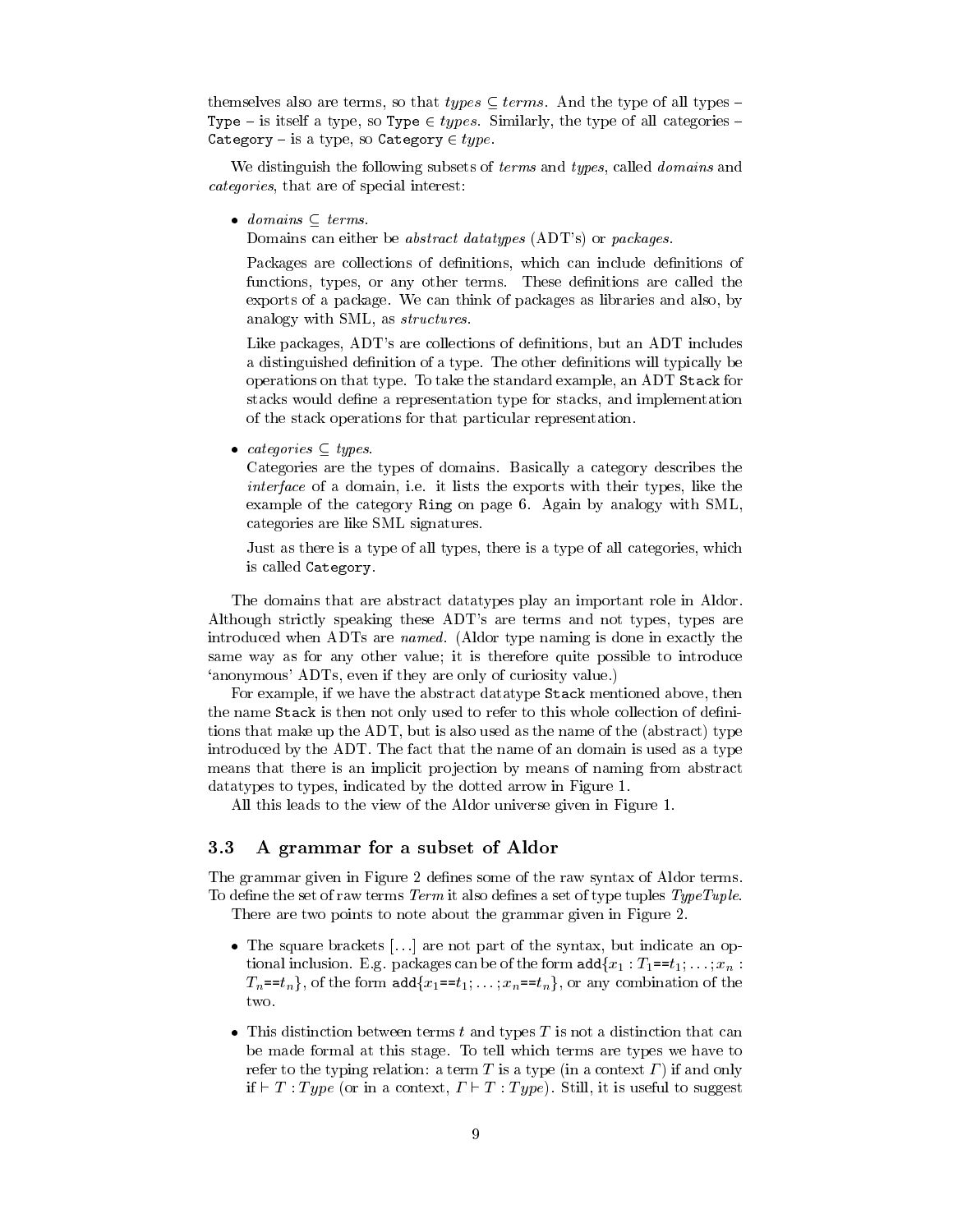

Figure 1: The Aldor universe

the distinction between terms and types already here. Throughout this report we will stick to the convention that lowercase letters range over arbitrary terms and uppercase letters range over types (or, in some cases, names for types).

REMARK 3.2 (DOMAIN VS (ABSTRACT DATA)TYPE) The Aldor User Guide [WBD+94] is sometimes a bit sloppy in its use of the terminology, particularly when it comes to domains and (abstract data)types.

- domain vs abstract datatype. The notions of abstract datatype and domain are often identified, although a domain can also be a package. More often that not "domain" should be taken to mean "abstract datatype".
- *domain vs type.* A more serious cause of confusion is that "domain" and "type" are often treated as synonyms.

All user defined types in Aldor will typically be introduced by means of abstract datatype definitions. One can go even further and take the viewpoint that all the primitives types provided by Aldor are also abstract data types, with the difference that the definition of the primitive types cannot be given inside the language itself. In this view all types originate from abstract data types, so that the set of (names of) abstract data types is isomorphic to the set of types. Indeed, all primitive types are declared as abstract datatypes in the library file ... /lib/libaxllib/lang.as that provides an interface for all language-defined types.

This seems to explain why in the User Guide the terms 'type' and 'domain' are almost used interchangeably. (Strictly speaking it is only the domains that are abstract data types than can be viewed as types, but we already pointed out above that the terms domain and abstract datatype are often treated as if they were synonyms.)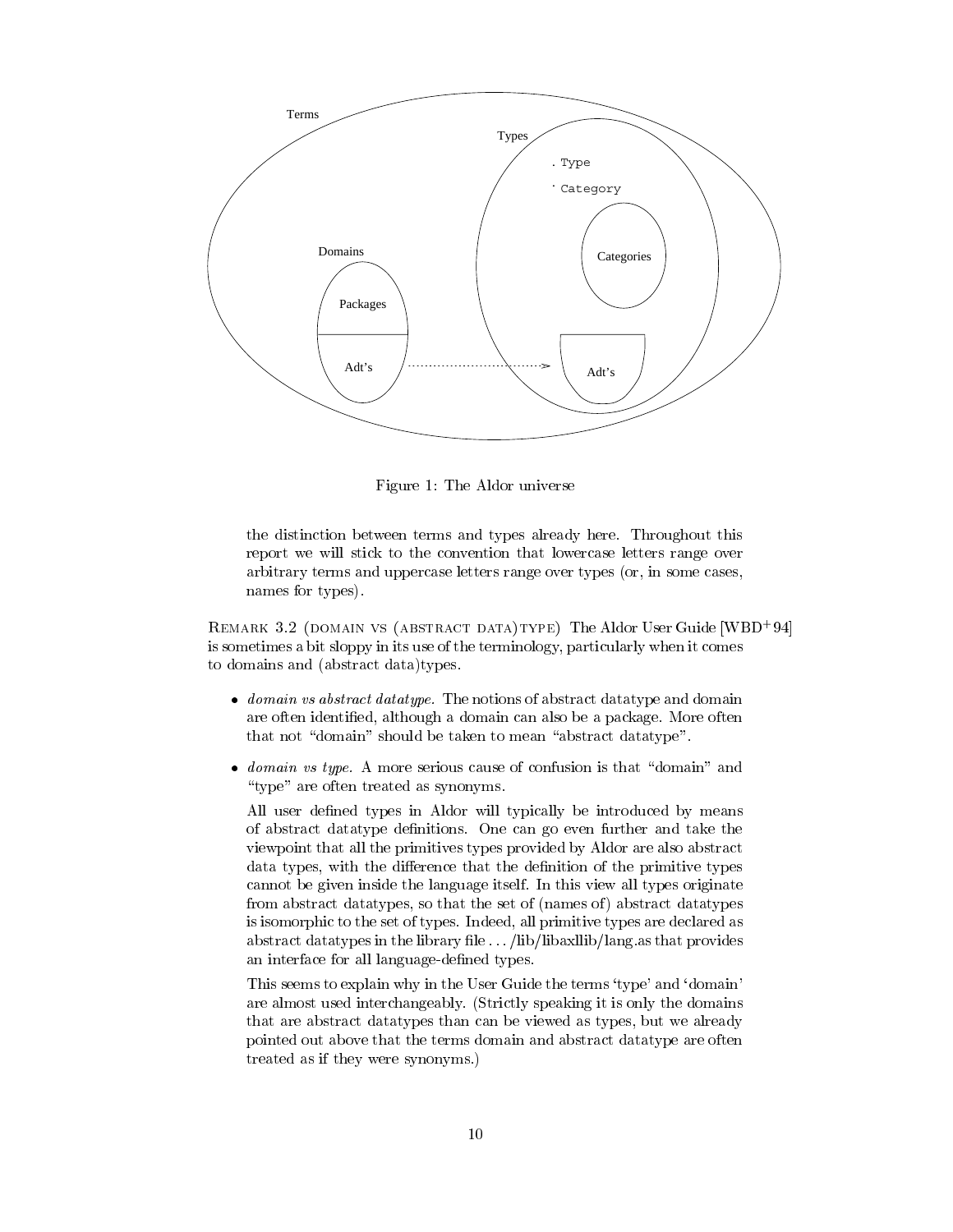$t, T \in Term$  $\mathbf{r} := -x$ variable  $|(x_1:T_1,\ldots,x_n:T_n):T\rightarrow t$ abstraction  $\mid t_1(t_2) \mid$ application  $(t_1,\ldots,t_n)$ multiple value, or tuple, or cross product record record union union  $bracket |$ explode  $|$ apply  $|$ case operations on records/unions the type of all types Type Category the type of all categories  $\overrightarrow{T}_1$ -> $\overrightarrow{T}_2$ function type  $\texttt{Cross}\overrightarrow{T}$ cross product type Record $\overrightarrow{T}$ record type Union $\overrightarrow{T}$ union type  $x_1,\ldots,x_n'$ enumeration type Tuple  $T$ tuple type | add $\{x_1$ [:  $T_1$ ]== $t_1$ ; ...;  $x_n$ [:  $T_n$ ]== $t_n$ } package  $add\{Rep==\mathcal{F}\}\$  $x_1$ [:  $T_1$ ]== $t_1$ ; ...;  $x_n$ [:  $T_n$ ]== $t_n$ } ADT projection from package/ADT  $\vert x_i \$  $\vert \text{ with} \{x_1 : T_1; \ldots; x_n : T_n\}\vert$ category  $\overrightarrow{T} \in TypeTuple$  $\cdots = \left[ (x_1 : \hat{T}_1, \ldots, [x_n : T_n]) \right]$ type tuple

Figure 2: A grammar for a subset of the Aldor terms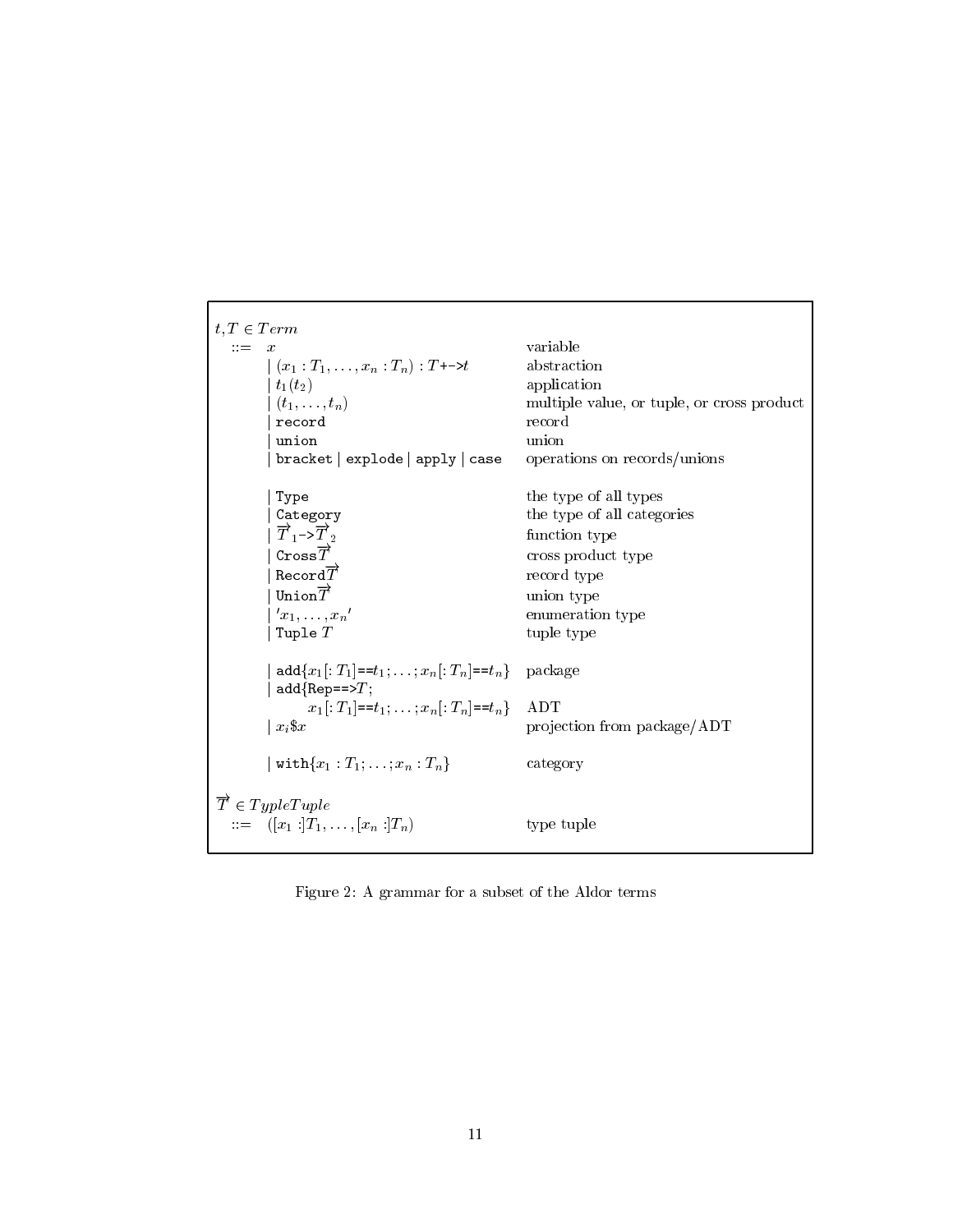# The remainder of this report

The sections that follow give the formal description of the type system for each individual language construct of Aldor. These sections roughly follow the same format: we give the raw syntax, specified by a piece of context-free grammar, the typing rules, which impose restrictions on the raw syntax to yield the "well-types" syntax, and some examples. We will discuss the typing rules to point out any peculiarities, to point out any differences between our formal description and Aldor as it is actually implemented by the compiler, and to suggest possible improvements or simplifications of the typing rules (which would however increase the difference between our formal description and Aldor as it is implemented by the compiler).

### $\overline{\mathbf{4}}$ Contexts

Typing depends on a context containing declarations and definitions. A context defines the set of names that are currently in scope. Contexts may include declarations of variables<sup>2</sup> like

```
x : Integer
```
and definitions of constants, such as

```
x: Integer == 5
```
Note that because types are values, a declaration of a variable can be a declaration a *type*-variable, e.g.

 $X : Type$ 

and a definition of a constant can be the definition of a type-constant e.g.

```
TT : Type == Integer \rightarrow Integer
```
Definitions can be of two forms, namely of the form  $x : T = t$ , i.e. with an explicit type, or of the form  $x == t$ , i.e. without an explicit type.

Aldor also allows a definition to be preceded by the keyword define, which is intended to make the value of a definition 'visible' to its context,  $[WBD^+94]$ , p113, but it is not clear in practice that this is indeed the behaviour of the Aldor compiler. This is discussed in further detail in Sections 7 and 14.

Aldor allows *overloading*: The same name can be defined more than once, provided the types resolve any ambiguity. For example, the definitions below give two meanings to  $x$ , one to  $x$  as an Integer and one to  $x$  as a Boolean:

```
x : Integer == 5;
```

```
x : Boolean == true;
```
An important consequence of overloading is that terms can have more that one type. For instance, in the context above x has both type Integer and type Boolean. As a consequence  $\vdash$  is not a function from contexts and terms to types, but is really a relation.

Finally, contexts can contain *import's*, e.g. import from Integer, which cause a whole set of names in a domain (or library) to be imported into the current scope. The rules concerning such import-statements will be given in subsection 7 when we consider domains. Other aspects of the import mechanism are discussed in Sections 7.1.2 and 16.

 $2N.B.$  Recall that we disregard all the imperative features of Aldor, and only consider the functional part of Aldor. So when we talk about variables these are never variables in the sense of imperative programming  $-$  i.e. memory locations  $-$  but always variables in the mathematical sense of 'fixed but arbitrary values'.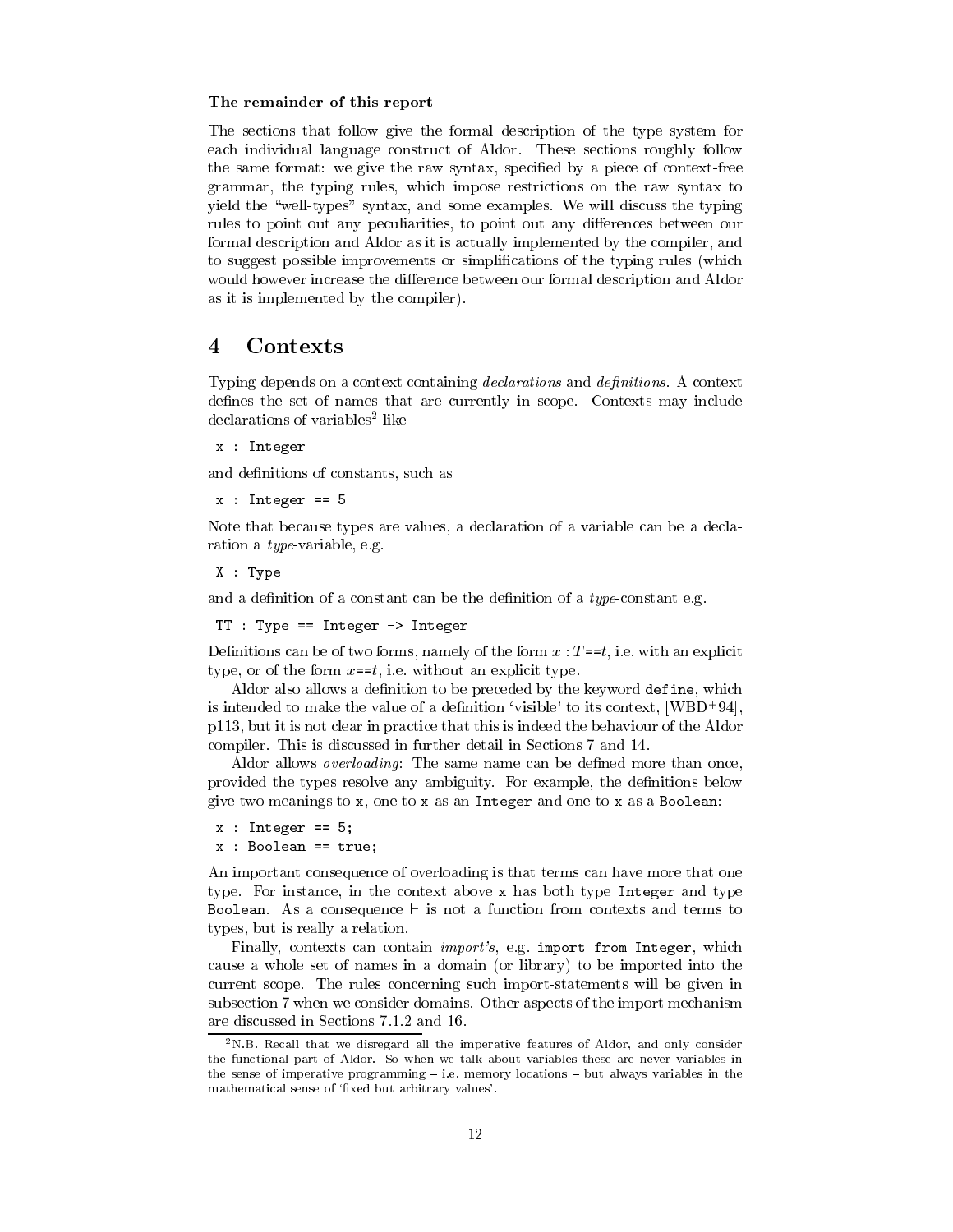# Raw Syntax

The grammar below defines the raw syntax of Aldor-contexts:

 $\Gamma \in Context \ \ ::= \ \ \epsilon$ the empty context  $\begin{array}{ll} \begin{array}{ll} \text{if } \text{if } r \in \mathbb{R}^n, \ r \in \mathbb{R}^n, \ r \in \mathbb{R}^n, \ r \in \mathbb{R}^n, \ r \in \mathbb{R}^n, \ r \in \mathbb{R}^n, \ r \in \mathbb{R}^n, \ r \in \mathbb{R}^n, \ \text{if } r \in \mathbb{R}^n, \ r \in \mathbb{R}^n, \ \text{if } r \in \mathbb{R}^n, \ r \in \mathbb{R}^n, \ \text{if } r \in \mathbb{R}^n, \ r \in \mathbb{R}^n,$ "untyped" definition

Contexts can also contain import statements, but these involve domains and will be treated in Section 7.

# Typing Rules: well-formedness of contexts

Contexts will have to be well-formed – written  $\Gamma \vdash ok$  –, meaning that all the terms occurring in them are well-formed, and that each constant definition has the type that is declared for it, and that any overloading in the context does not introduce ambiguities.

Rules for the well-formedness of contexts are:

 $\overline{\epsilon \vdash ok} \ \ \epsilon$ ok  $\frac{\varGamma\vdash ok\quad \ \ \varGamma\vdash T: \texttt{Type}\qquad (x:T)\not\in\varGamma}{\varGamma;x:T\vdash ok}\text{~ declaration~ok}$  $\frac{\Gamma \vdash ok \quad \Gamma \vdash t : T \quad (x : T) \not\in \Gamma \text{ } }{\Gamma ; x : T{=}{t \vdash ok} \text{ } } \text{ typed definition ok}$  $\frac{\Gamma \vdash ok \quad \Gamma \vdash t : T \quad \Gamma \vdash t : T \quad (x : T) \notin \Gamma}{\Gamma : x = t \vdash ok}$ untyped definition ok

Some points to note here

- The premiss  $(x : T) \notin \Gamma$  is shorthand for saying that  $\Gamma$  does not already contain a declaration or definition for x of type T. Multiple declarations or definitions of x are only allowed if the types of these  $x$ 's are all different. (Note that here the notion of equality of types plays a role. More on that in  $14.$ )
- The notation  $\Gamma$  !  $\vdash t$  : T is used as shorthand for 'T is the only type derivable for the term t in the context  $\Gamma$  (up to type equality). This is a premiss of a definition without an explicit type.

Such a definition, which has the form  $x == t$ , is only allowed if there is only one possible type for t in the particular context  $\Gamma$ . If t has more than one type in  $\Gamma$  due to overloading then one of these types has to be explicitly given in the definition, which will then be of the form  $x : T == t$ .

• It would be nice to consider only definitions of the form  $x : T == t$  in the formalisation here, and just treat definitions of the form  $x=0$  as shorthand or syntactic sugar. However, it turns out that there are differences between the two forms of definitions with regards to equality, (which will be discussed in Section 14).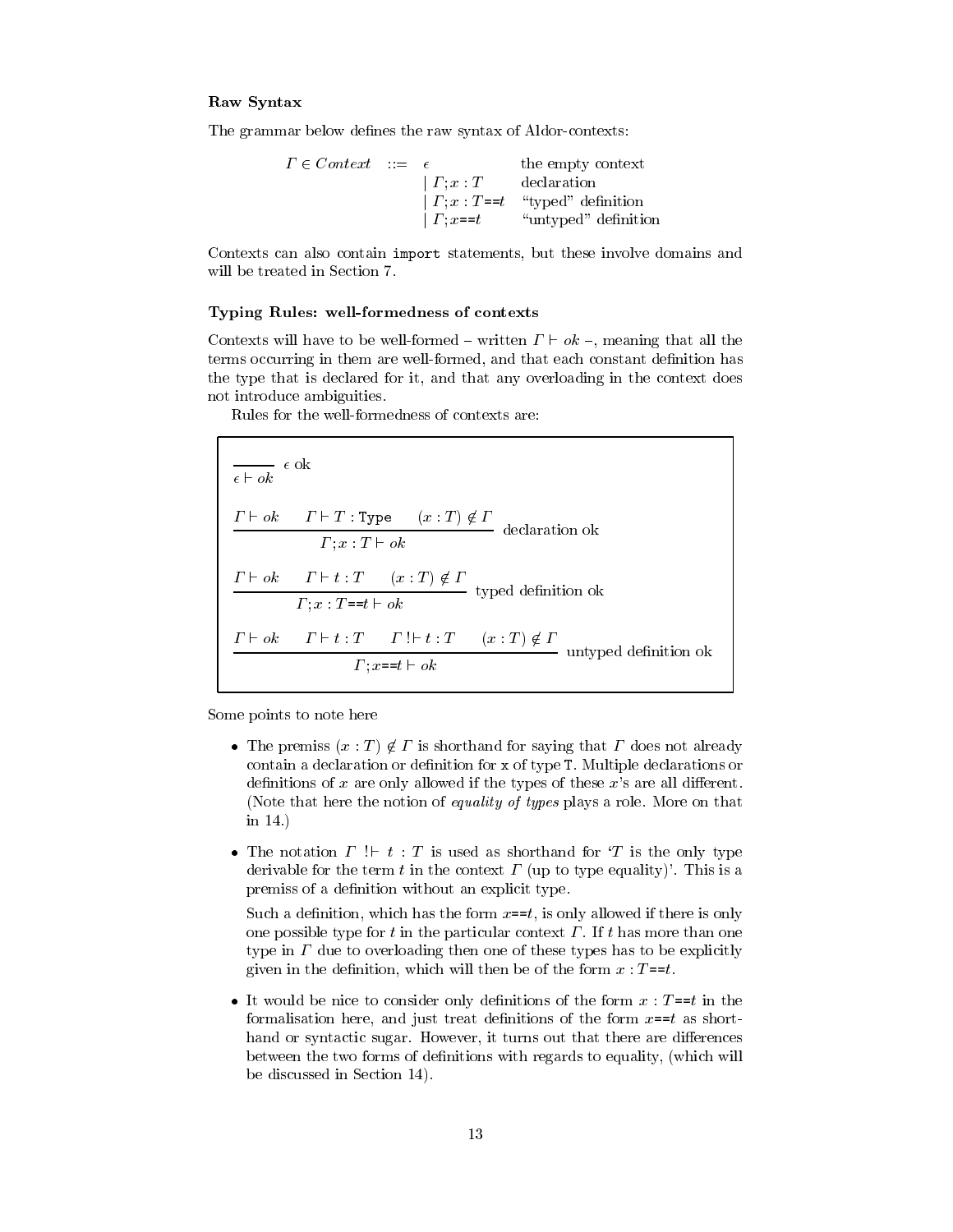We have the obvious rules for using declarations and definitions in the context:

$$
\frac{\Gamma; x: T; \Gamma' \vdash ok}{\Gamma; x: T; \Gamma' \vdash x: T}
$$
use declaration  

$$
\frac{\Gamma; x: T = t; \Gamma' \vdash ok}{\Gamma; x: T = t; \Gamma' \vdash x: T}
$$
use typed definition  

$$
\frac{\Gamma \vdash t: T \quad \Gamma; x = t; \Gamma' \vdash ok}{\Gamma; x = t; \Gamma' \vdash x: T}
$$
use untyped definition  

$$
\frac{\Gamma \vdash t: T \quad \Gamma; x = t; \Gamma' \vdash x: T}{\Gamma; x = t; \Gamma' \vdash x: T}
$$

All the typing rules we introduce in this report will require that contexts are wellformed. Because it is annoying to always have to include this premiss explicitly from now on we implicitly assume that all contexts are well-formed.

The scope rules of Aldor are quite complex: the whole of Chapter 8 in the manual is dedicated to them. On the other hand, the scope mechanism is largely independent of type issues; once scopes are delimited, type checking is done within those scopes. The mechanisms do interact, for example, when default arguments are present, but we do not treat that feature of Aldor in this document.

# Differences with the Aldor compiler

The Aldor compiler does not behave exactly as prescribed by the rules for contexts given above:

• Sometimes the Aldor compiler is more strict than necessary, and does not accept contexts which are well-formed by the rules above. For example, the Aldor compiler rejects

```
y : Integer == 5;
y == Boolean;
```
• Sometimes the Aldor compiler accepts ambiguous contexts which are not well-formed by the rules above. For example, the Aldor compiler allows

 $x == 5;$  $x$  : Integer == 7;

This should be rejected, as it clearly introduces an ambiguity. So this is really an bug in the Aldor compiler (or in the Aldor language.)

• Contrary to what one would expect, typed and untyped definitions are treated differently by the Aldor compiler. Replacing one by the other in the examples above leads to different behaviour of the compiler; in particular, the Aldor compiler accepts

```
y : Integer == 5;
y : Type == Boolean;and rejects
x : Integer == 5;
x : Integer == 7;
```
To summarise, the anomalies discussed here arise from untyped declarations (such as  $x == t$ ) rather than typed ones (like  $x:T == t$ ).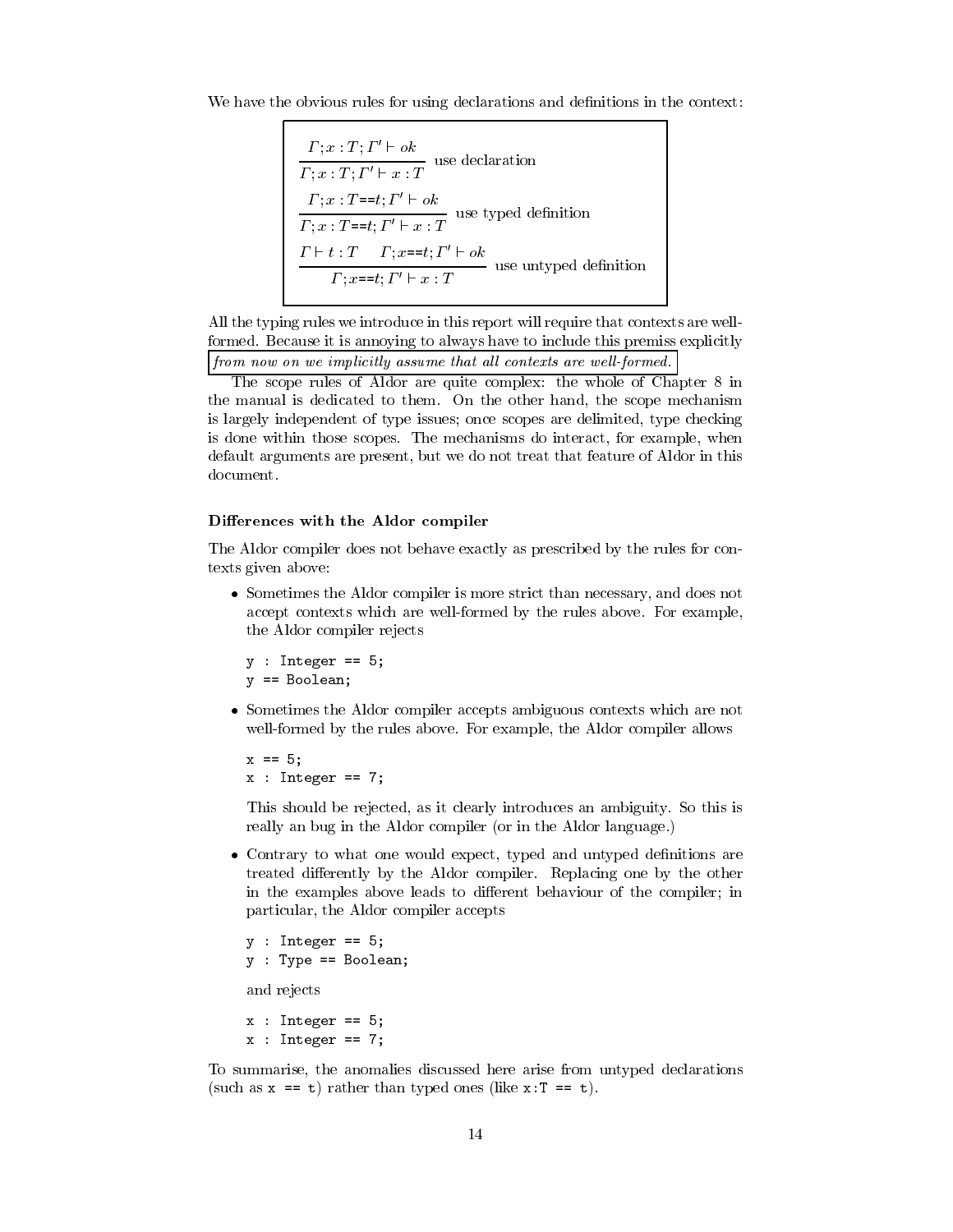### $\overline{5}$ Types and Type Tuples

### $5.1$ Type

As mentioned earlier, the types themselves also have types. Namely, there is a type of all types, written Type. The syntax and typing rule are simple.

Raw Syntax

 $t, T \in Term \quad ::= \quad ...$ <br>
| Type the type of all types

**Typing Rules** 

$$
\fbox{Type: Type Type} \\
$$

### **Type Tuples**  $5.2$

Type tuples can be sequences of types

$$
(T_1,\ldots,T_n)\ ,
$$

sequences of *declarations* 

 $(x_1: T_1, \ldots, x_n: T_n)$ ,

or any combination of the two, e.g.

$$
(x_1 : T_1, T_2, x_3 : T_3, ...).
$$

Type tuples serve as a common building block for several type constructions, such as function types, cross products, record types, and union types. For example, function types are of the form

 $\overrightarrow{T}$  -> ...

with  $\overrightarrow{T}$  a type tuple.

There are two – quite different – reasons for having declarations  $x : T$  in type tuples. Firstly, they make it possible to have *dependencies*, e.g.

 $(X:Type, x: X)$ 

Secondly, they introduce names, which is essential in record types, e.g.

 $\texttt{Record}(x:\texttt{Integer}, y:\texttt{Integer})$ 

Names are also used for the so-called keyword argument style, where arguments to a function are named (see Section 6).

# Raw Syntax

$$
t, T \in Term \quad ::= \quad ...
$$
  
|\n**Tuple Type** the type of all type tuples  

$$
\overrightarrow{T} \in TypeTuple \quad ::= \quad (D_1, ..., D_n)
$$
  

$$
D \quad ::= \quad T \mid x : T
$$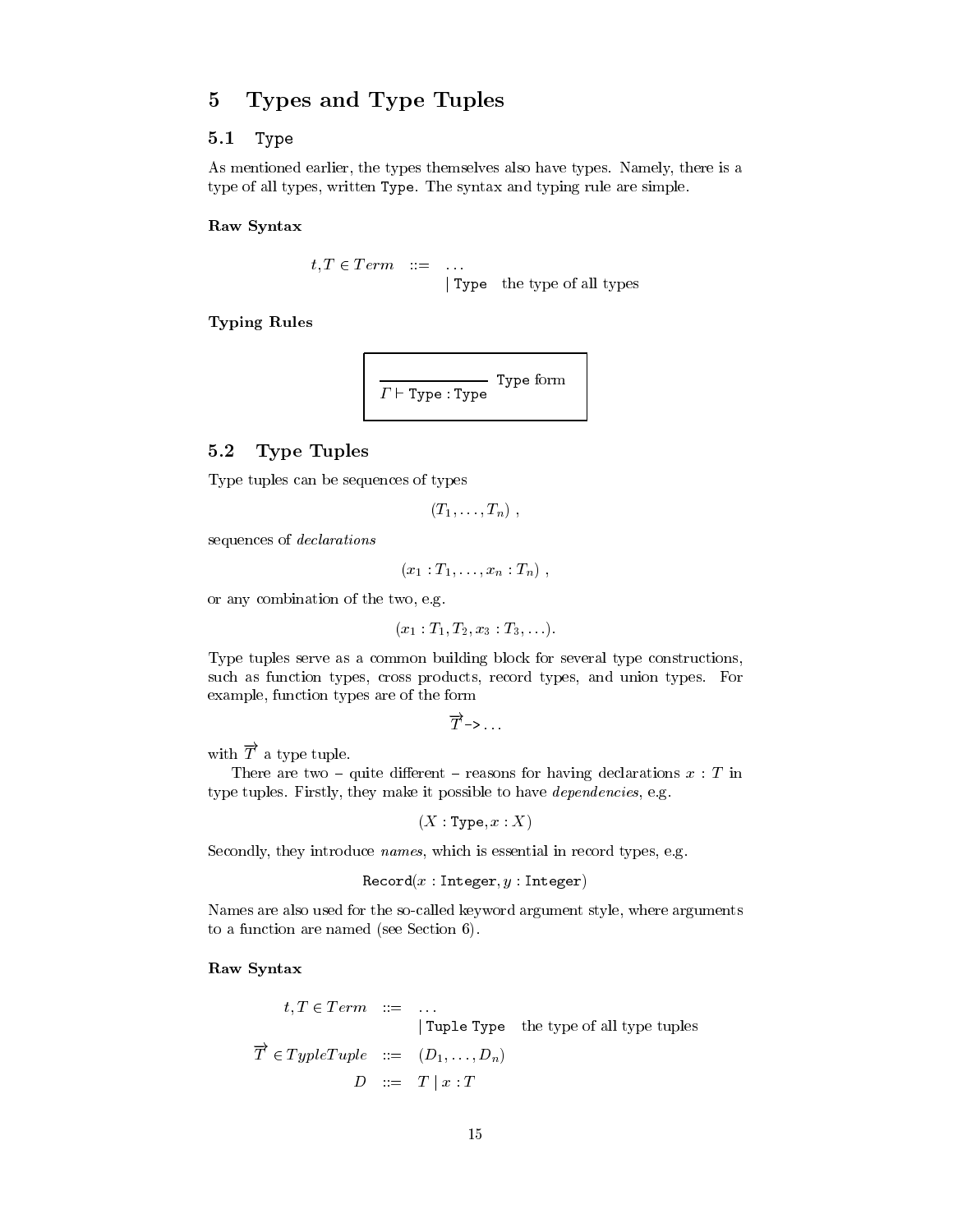$\frac{\Gamma \vdash T_i : \texttt{Type}}{\Gamma \vdash (T_1, \ldots, T_n) : \texttt{Tuple Type}}$  non-dependent type tuple intro  $\frac{\Gamma; x_1 : T_1; \ldots; x_{j-1} : T_{j-1} \vdash T_j : \text{Type}}{\Gamma \vdash (x_1 : T_1, \ldots, x_n : T_n) : \text{Tuple Type}}$  dependent type tuple intro

Some things to note here

- In our formalisation, type tuples with names for only some of the fields like  $(T_1, x_2 : T_2)$  are treated as syntactic sugar, by inserting dummy names.
- N.B. Type tuples are not types, i.e. they cannot have inhabitants, and not occur to the right-hand side of "." in a typing judgement. However, there are courtesy conversions from type tuples to cross products – which are types – and back, as described in Section 15. This effectively makes type tuples into types.
- The Aldor compiler does not appear to insist that the  $x_i$  are distinct in a type tuple, but it seems safer to insist that they are.
- Aldor allows even more complicated expressions as type tuples than those described here. Type tuples can also contain definitions of the form  $x$ :  $T = t$ . These definitions are used for default arguments of functions and default values of fields in records.

We will not try to formalise this sort of definition, since default values can be dealt with as 'syntactic sugar' which is removed prior to type analysis.

- Aldor in fact treats Tuple Type as an instance of the general Tuple construction, which will be discussed in section 9. However, doing this causes serious complications – discussed below – so we prefer to describe Tuple Type here separately.
- The main question about type tuples is in how far they are treated as first-class citizens. Do type tuples only occur as subexpressions of larger expressions, or can they also occur as expressions on their own, passed around as parameters, etc.? And a related question is whether Tuple Type is a first-class type, i.e. whether Tuple Type:Type.

The Aldor compiler, in keeping with the spirit of the types-as-values approach, treats Tuple Type as an ordinary type and (hence) type tuples as first-class citizens. Our formalisation does not. Below we discuss our reasons for not doing this.

Type tuples are a useful building block for several type constructions. For example, an n-ary function type is of type  $(T_1, \ldots, T_n) \rightarrow \ldots$ , and an n-ary cross product is of type  $\text{Cross}(T_1, \ldots, T_n)$ . Treating type tuples as first-class citizens makes it possible to give very compact descriptions for these constructions. For instance, in Aldor the type constructor Cross can be typed as follows

Cross : Tuple Type -> Type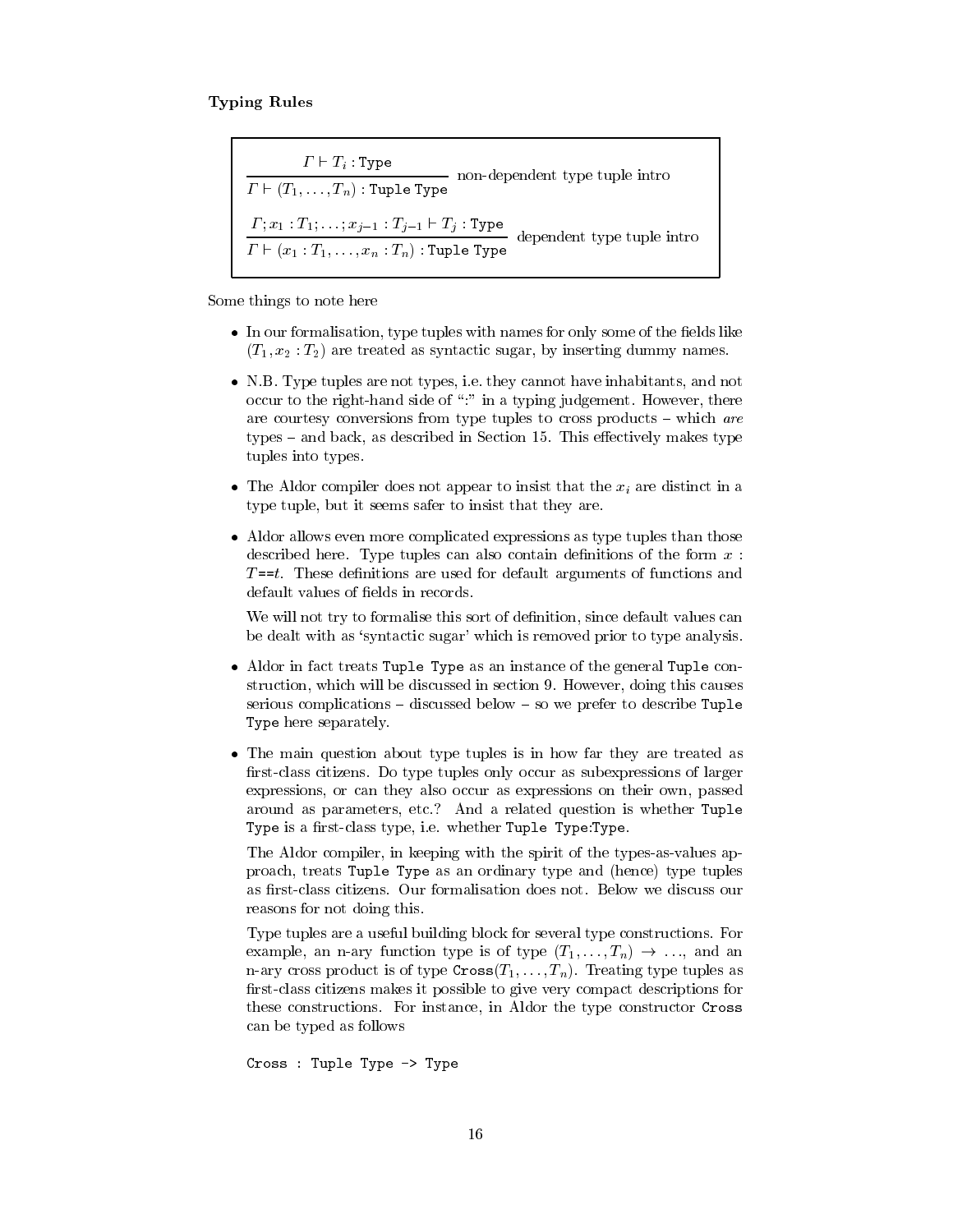However, treating type tuples as first-class citizens in this way has serious disadvantages.

Having type tuples as first-class citizens and having Tuple Type as a firstclass type, would mean that type tuples can be passed around as arguments, and that we can have variables  $X$ : Tuple Type. But then there can be records  $r$ : Record X for which we do not statically know their fields, and functions  $f: X \rightarrow$ Integer for which we do not statically know their arity.

On the other hand, the only kind of functions we can write over types such as these will be unable to analyse the type tuples at all, so they will resemble the 'parametric polymorphic' functions of languages like SML and Haskell. We therefore do not deal with this aspect of type tuples in this treatment.

### 6  $\mathbf{Functions}$

There are several kinds of functions in Aldor.

- simple unary functions, e.g. f : Integer ->Integer.
- n-ary functions, e.g. binaryf : (Integer, Integer) ->Integer
- dependent functions, e.g.  $fdep$  :  $(R: Ring)$  -> $(R > R)$ .
- n-ary dependent functions, e.g.  $f2dep$ :  $(R: Ring, x:R)$  ->R.<sup>3</sup>
- $\bullet$  functions can have default arguments, e.g. fdefault:  $(n:Integer==0)$ ->Integer.

There are also functions which return so-called "multiple values", but as mentioned before we do not consider multiple values in our formalisation.

Expressions are formed in a number of ways, most of which are variants of function or operator application. The typing rules for function application are therefore central to explaining the typing of computations in the functional (or equivalently *applicative*) subset of Aldor.

There are several ways of passing arguments to functions in applications:

- normal arguments, e.g.  $f(5)$  or binaryf $(3,8)$ ,
- arguments by keyword, e.g. f2dep (R==Integer, x==0),
- $\bullet$  default arguments, e.g. fdefault().

We will not consider default arguments in the formal description, but we will consider keyword arguments. These may seem a bit baroque to include in the formalisation, but other type constructions, notably records and unions, crucially depend on this.

### Simple function types  $S\rightarrow T$  $6.1$

First we consider the simplest form of functions, namely unary functions with types of the form  $T_1 \rightarrow T_n$ .

 $3$ Note that here not only the type of the output depends on an input, but also the type of the second input depends on first input.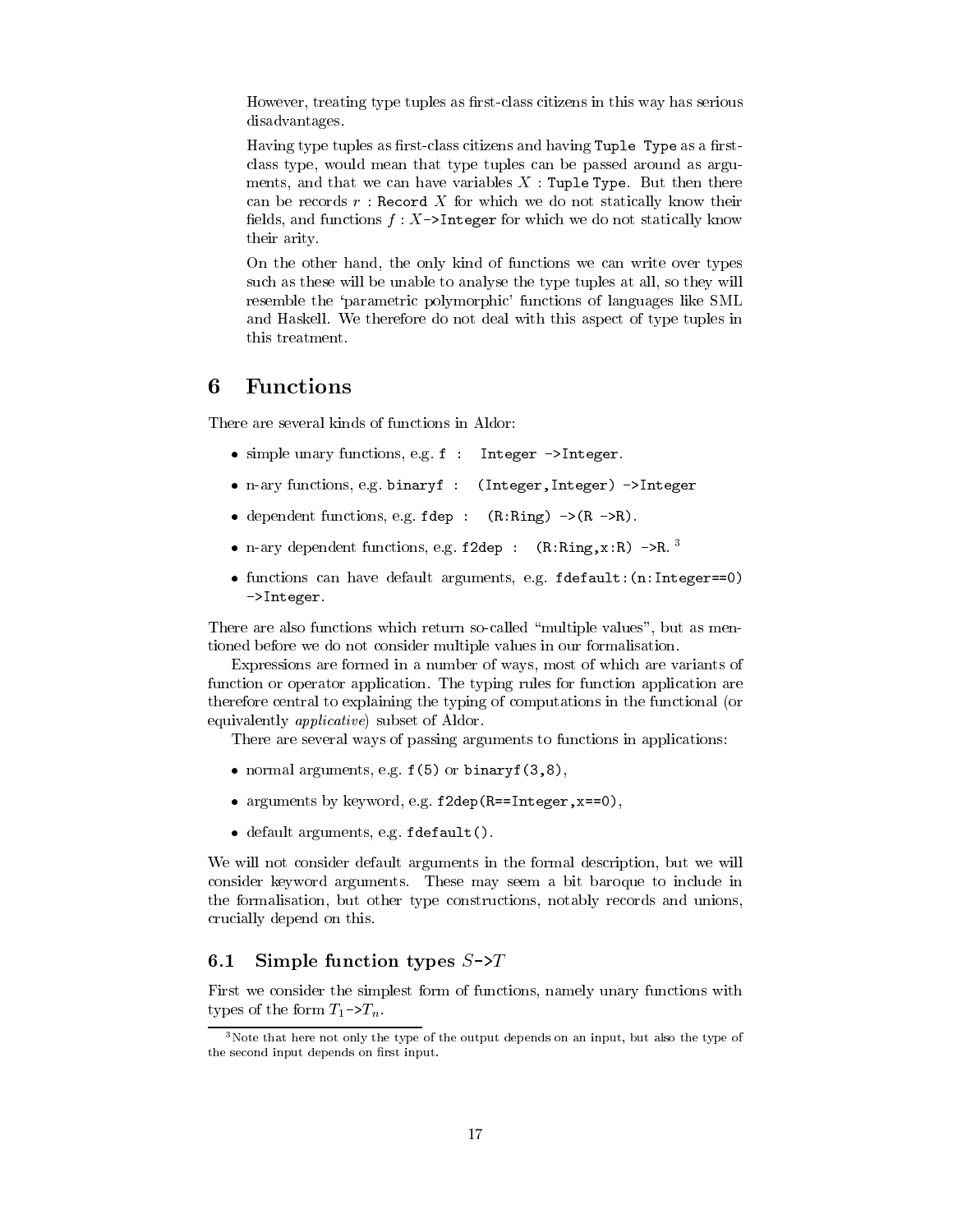Raw Syntax

$$
t, T \in Term \quad ::= \quad ...
$$
\n
$$
\begin{array}{rcl}\n\mid (x : T_1) : T_2 \rightarrow t \quad \text{abstraction} \\
\mid t_1(t_2) & \text{application} \\
\mid T_1 \rightarrow T_2 & \text{function type}\n\end{array}
$$

**Typing Rules** 

$$
\frac{\Gamma \vdash S, T : \text{Type}}{\Gamma \vdash S \to T : \text{Type}} \text{ function type formation}
$$
\n
$$
\frac{\Gamma \setminus \{x\}, x : S \vdash t : T}{\Gamma \vdash ((x : S) : T \dashrightarrow t) : S \to T} \text{ function into}
$$
\n
$$
\frac{\Gamma \vdash f : S \to T \quad \Gamma \vdash s : S}{\Gamma \vdash f(s) : T} \text{ function elim}
$$

Some examples

```
double : Integer -> Integer
     == (n:Integer) : Integer += > n+n ;eight : Integer
```

```
== double 4;
```
# Discussion

- The local (bound) variable  $x : S$  in a lambda abstraction hides any other occurrences of x in the context. Hence the  $\Gamma \setminus \{x\}$  in the introduction rule above.
- Functions are first-class citizens, so higher-order functions functions that have other functions as input or output  $-\text{can be formed}$ .
- The usual notation for functions in definitions is  $f(x:S)$ : T == t, which we treat as syntactic sugar for

f :  $S - \sum T = (x : S) : T + \sum t$ 

- In Aldor function definitions can be recursive, but in our formalisation not. Allowing this would not be difficult, for this we would have to include f:S->T itself in the context when type-checking the body of f.
- In defining a (recursive) function, fac say, the identifier being defined can be used in an overloaded fashion, as in the example

```
fac (b:Boolean): Boolean == "b;
fac (n:Integer) : Integer == if fac(fac(n=0))then 1
                                else (n*(fac (n-1)));
```
where fac is used over both booleans and integers in the recursive definition of fac over Integer.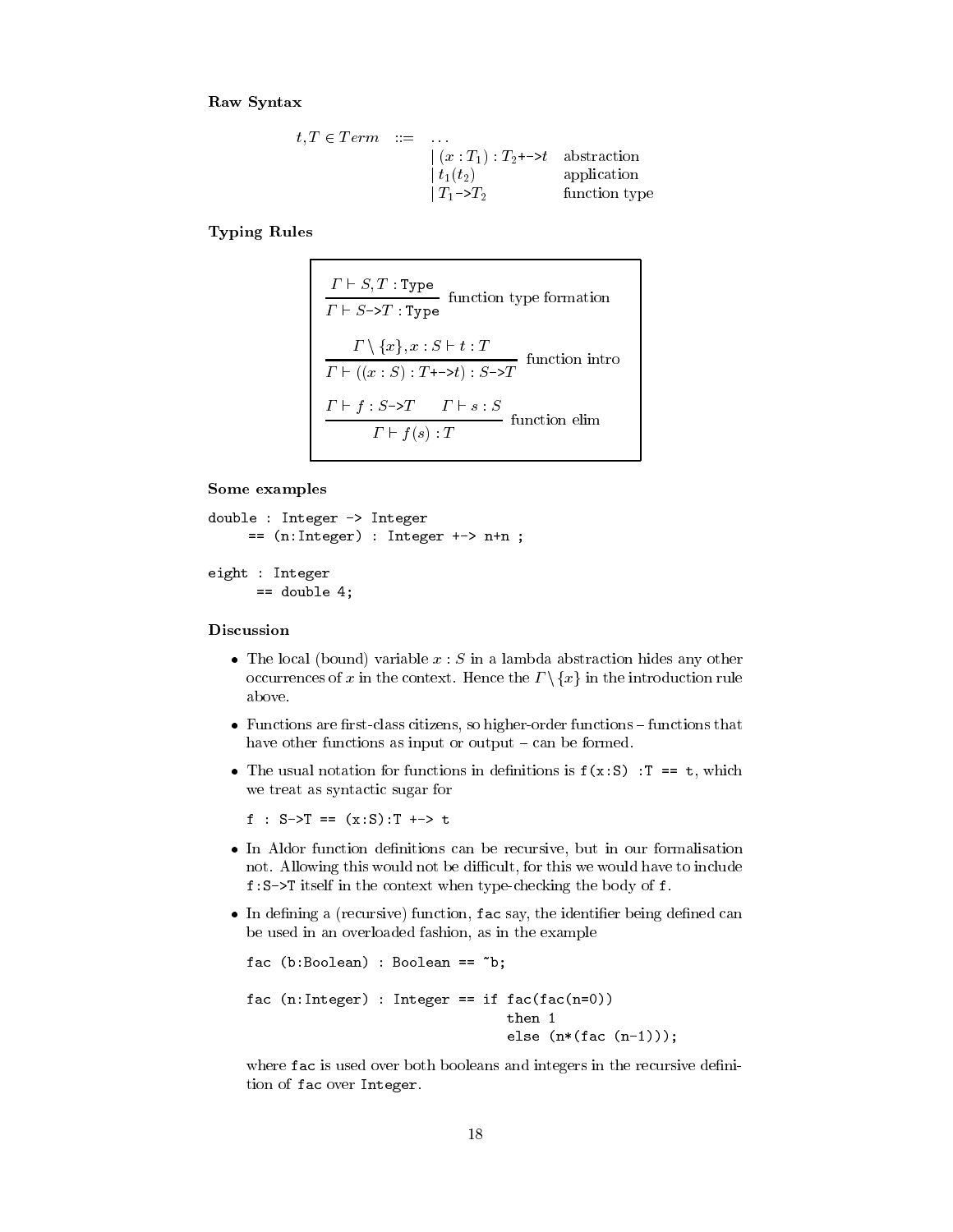### Dependent function types  $(x : S)$ ->T 6.2

Now we consider unary functions with types of the form  $(x : S)$ ->T. Such functions can be *dependent* types, where  $T$  depends on  $x$ .

# Raw Syntax

 $t, T \in Term \quad ::= \quad \dots \; | \; (x : T_1) \rightarrow T_2 \quad \text{dependent function type}$ 

**Typing Rules** 

$$
\frac{\Gamma \vdash S : \text{Type} \qquad \Gamma \setminus \{x\}, x : S \vdash T : \text{Type}}{\Gamma \vdash (x : S) \rightarrow T : \text{Type}}
$$
 dependent function formation\n
$$
\frac{\Gamma \setminus \{x\}, x : S \vdash t : T}{\Gamma \vdash ((x : S) : T \rightarrow t) : (x : S) \rightarrow T}
$$
 dependent function intro\n
$$
\frac{\Gamma \vdash f : (x : S) \rightarrow T \qquad \Gamma \vdash s : S}{\Gamma \vdash f(s) : T[x := s]}
$$
dependent function elim

The notation  $T[x := s]$  is used for the result of substituting s for every free occurrence of  $x$  in  $T$ .

# Some examples

```
polyId : (T:Type) -> (T \rightarrow T)= (T:Type) : T->T\leftarrow > (x:T) : T \leftarrow > x;
idIntArrowInt : (Integer -> Integer) -> (Integer -> Integer)
                 == polyId (Integer->Integer);
```
# Discussion

- Note that now there can be bound variables in types! Substitution in types is needed:  $T[x := s]$  denotes T with all free occurrences of x replaced by  $\boldsymbol{S}$  .
- We can now build parametric polymorphic functions as in system F, and similar to those in modern functional programming languages like ML or Haskell, but with explicit polymorphism, i.e. polymorphic functions get explicit type parameters.
- The core of the Aldor type system, containing only Type : Type and the rules for functions above can be described as the Pure Type System (PTS) [Bar93], namely the PTS with the specification

 $S = {Type}, A = {Type : Type}, R = { (Type, Type)}$ 

(except that in Aldor we do not have  $\beta$ -equality for types – more on that in Section 15). Note that any PTS can be mapped into the PTS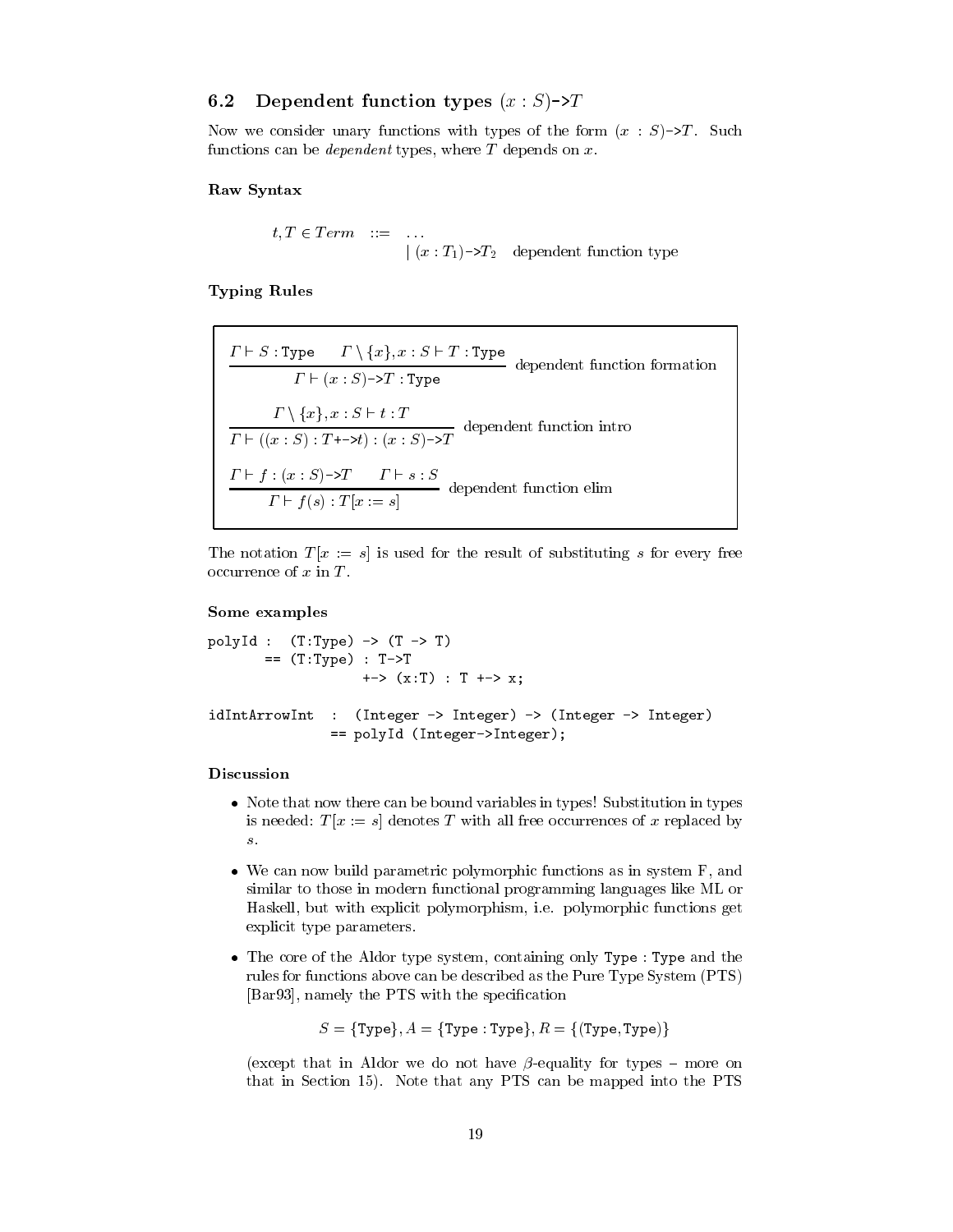above, so that this PTS is as expressive as any other PTS, including for instance the Calculus of Constructions [CH88] or the Extended Calculus of Constructions [Luo89].

• The Aldor compiler has problems with dependent types as first-class citizens, and crashes if we pass these as arguments to functions. This seems to be a bug.

### N-ary functions 6.3

Aldor allows n-ary functions, i.e. functions that get more than one argument at once. Such functions can also have dependent types. Here the notion of type tuple is used: n-ary functions have types of the form  $\overrightarrow{T}$  ->T, where  $\overrightarrow{T}$ is a type tuple. This means these types are of the form  $(S_1, \ldots, S_n)$ ->T or  $(x_1 : S_1, \ldots, x_n : S_n)$ ->T. We only consider the latter form, and treat the former as a special case.

# Raw Syntax

$$
t, T \in Term \quad ::= \quad \dots \\
 \begin{array}{rcl}\n | & (x_1 : T_1, \dots, x_n : T_n) : T \rightarrow \rightarrow t \\
 & | & (t_1, \dots, t_n) \\
 & | & \overline{T}_1 \rightarrow T\n \end{array}\n \quad \text{or} \quad \text{a-ray application} \quad \text{a-plication}
$$

# **Typing Rules**

Let  $\vec{S} \equiv (x_1 : S_1, \ldots, x_n : S_n)$ , and in the rules and subsequent discussion we assume that all the  $x_i$  are distinct.

$$
\Gamma \vdash \overrightarrow{S} : \text{Tuple Type}
$$
\n
$$
\frac{\Gamma \setminus \{x_1, \ldots, x_n\}, \overrightarrow{S} \vdash T : \text{Type}}{\Gamma \vdash \overrightarrow{S} \rightarrow T : \text{Type}}
$$
\n
$$
\frac{\Gamma \setminus \{x_1, \ldots, x_n\}, \overrightarrow{S} \vdash t : T}{\Gamma \vdash \overrightarrow{S} : T \rightarrow \rightarrow t : \overrightarrow{S} \rightarrow T}
$$
\n
$$
\frac{\Gamma \vdash f : \overrightarrow{S} \rightarrow T}{\Gamma \vdash s_i : S_i[x_1 := s_1, \ldots, x_{i-1} := s_{i-1}] \text{ for all } 1 \leq i \leq n}
$$
\n
$$
\frac{\Gamma \vdash s_i : S_i[x_1 := s_1, \ldots, x_{i-1} := s_{i-1}] \text{ for all } 1 \leq i \leq n}{\Gamma \vdash f(s_1, \ldots, s_n) : T[x_1 := s_1, \ldots, x_n := s_n]}
$$

### Some examples

```
polyCompose (S:Type, T:Type, U:Type, f:T->U, g:S->T)
                        : S->U\hspace{.15cm} = \hspace{.15cm} (x\!:\!S) \hspace{.15cm} : \hspace{.15cm} U \hspace{.15cm} + \hspace{.15cm} \text{\hspace{.15cm}} > \hspace{.15cm} (f \hspace{.15cm} (g \hspace{.15cm} x)) \hspace{.15cm} ;quadruple : Integer -> Integer
                  == polyCompose (Integer, Integer, Integer, double, double) ;
```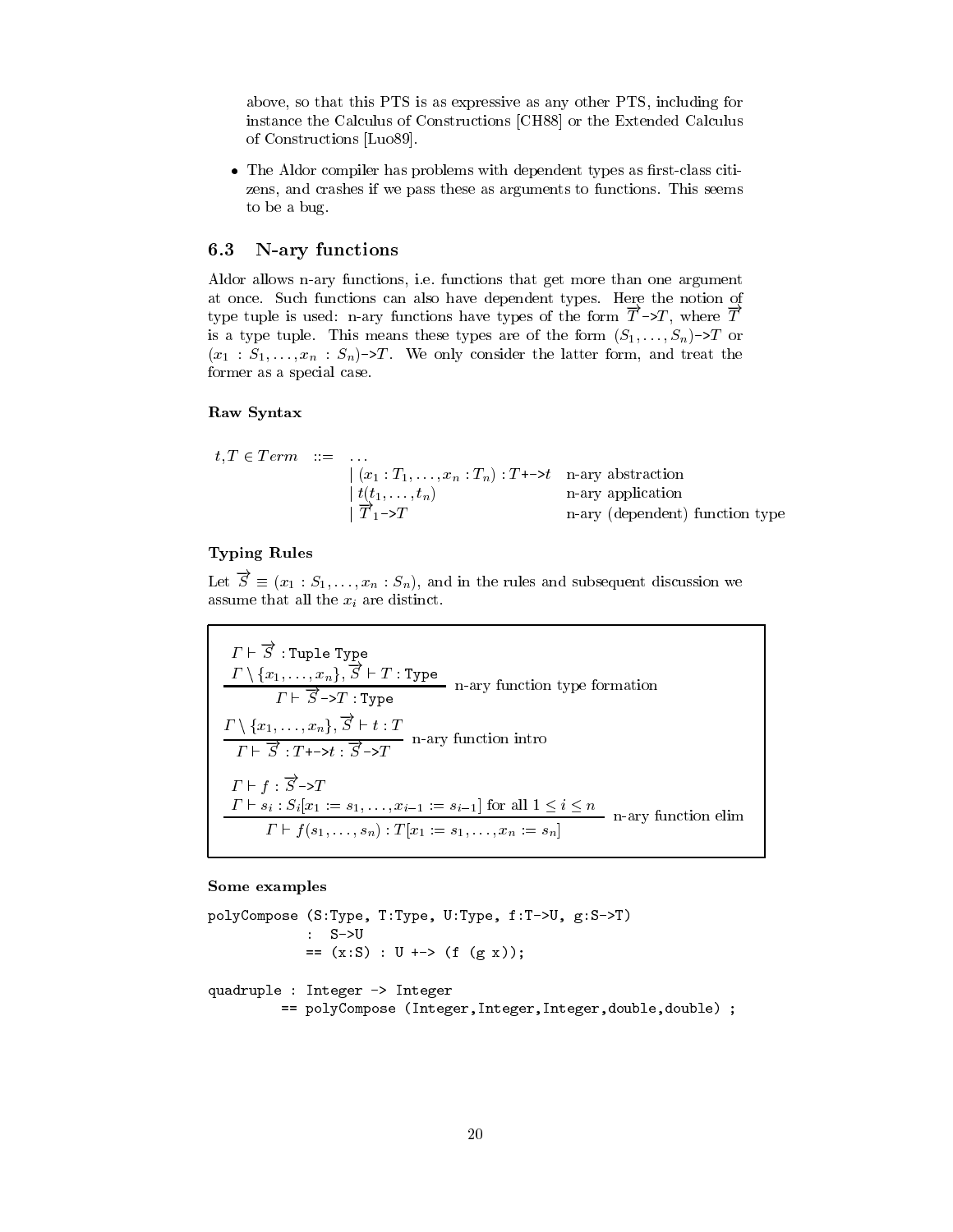# Discussion

- The context  $\Gamma \setminus \{x_1, \ldots, x_n\}, \overrightarrow{S}$  contains a type tuple  $\overrightarrow{S}$ . The meaning is the obvious one, namely the context  $\Gamma \setminus \{x_1, \ldots, x_n\}$  extended with all the declarations in  $\overline{S}$ .
- If we identify the type tuple  $(S)$  with the type S, we get the rules for unary functions as a special case of these rules.
- Although in practice n-ary functions are very useful, they do not fundamentally increase the power of the type system. We could have omitted them in the formal description here, and treat them as syntactic sugar.

In fact, an n-ary function type  $(x_1 : S_1, \ldots, x_n : S_n)$ ->T could almost be treated as syntactic sugar for  $\text{Cross}(x_1 : S_1, \ldots, x_n : S_n) \rightarrow T$ . However, in the former type  $T$  can depend on the  $x_i$ , in the latter it cannot.

- Is the  $(s_1, \ldots, s_n)$  in the elimination rule "a multiple value"? Yes, this seems to be the case, as we can pass a cross product to a function as argument. See cross products (Section 10).
- There are also hybrid forms of keyword argument and normal arguments. We ignore these.
- The Aldor compiler allows the same variable name to occur more than once in the domain of an n-ary function type. E.g. it accepts

```
tt : Type == (x:Integer,x:Boolean) -> Integer
```
We see no substantial need for this and so our formalisation does not allow this.

• We could introduce some syntax for auxiliary judgements of the form  $\Gamma \vdash \vec{s}$ :  $\vec{S}$  to simplify the typing rules, e.g. to

$$
\frac{\Gamma \vdash f : \overrightarrow{x : S} \rightarrow T \qquad \Gamma \vdash \overrightarrow{s} : \overrightarrow{S}}{\Gamma \vdash f \overrightarrow{s} : T[\overrightarrow{x} := \overrightarrow{s}]} \quad \text{function elim}
$$

However, to avoid possible confusion about the status of type tuples  $\overline{S}$ and term tuples  $\vec{s}$  here we do not do this.

### Keyword arguments  $6.4$

For applications of functions with types of the form  $(x_1 : S_1, \ldots, x_n : S_n) \rightarrow T$ the so-called keyword argument style can be used. Such an application is of the form  $f(x_{j_1} == s_{j_1}, \ldots, x_{j_n} == s_{j_n})$ . Here the parameters do not have be given in any particular order, but the labels tell which is which.

# Raw Syntax

 $t, T \in Term \quad ::= \quad \dots$  $=$   $t(x_1 = t_1, \ldots, x_n = t_n)$  application with keyword argument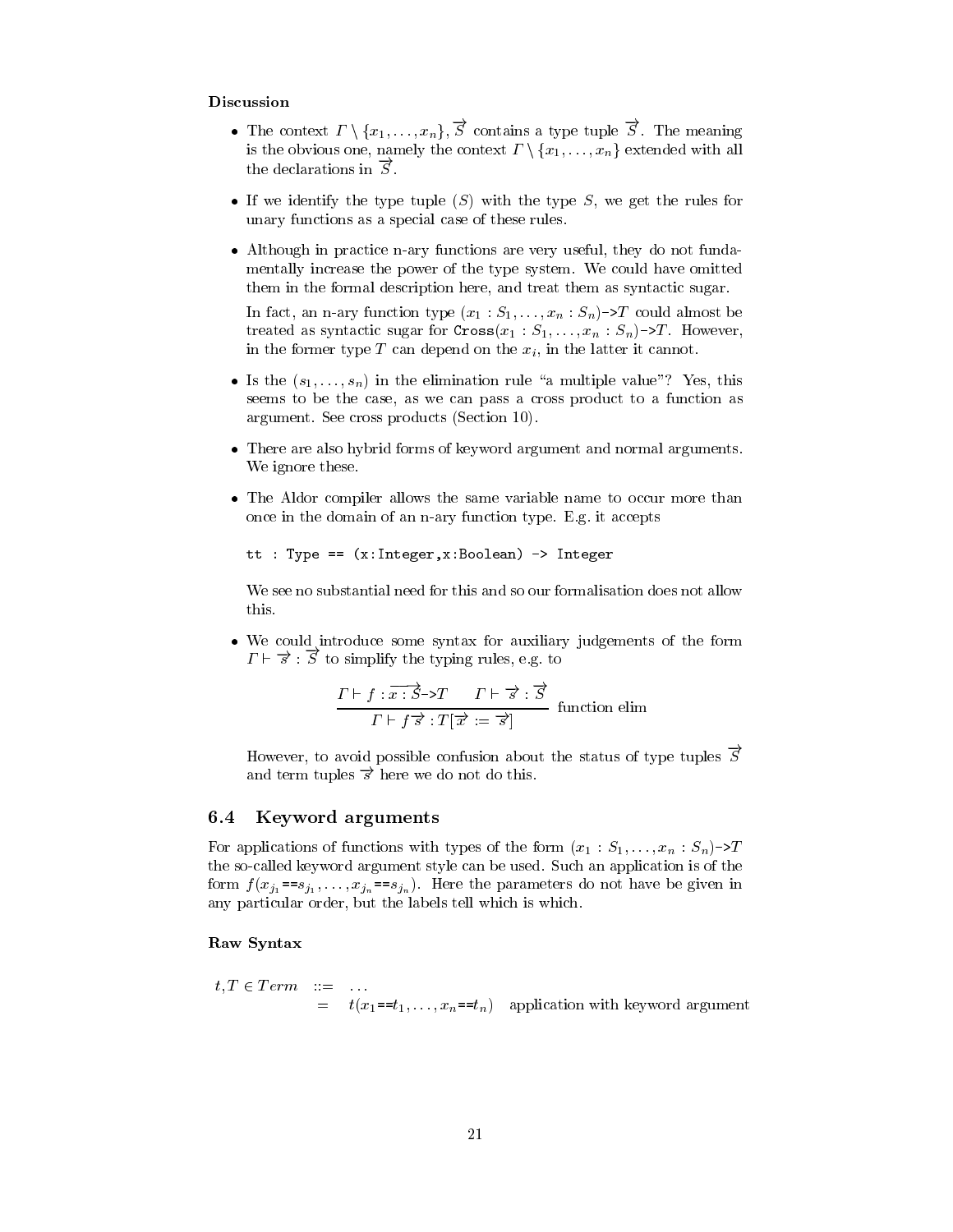$\Gamma \vdash f : (x_1 : S_1, \ldots, x_n : S_n) \rightarrow T$ <br>  $\Gamma \vdash s_i : S_i[x_1 := s_1, \ldots, x_{i-1} := s_{i-1}]$  for all  $i$ <br>  $\Gamma \vdash f(x_1 == s_1, \ldots, x_n == s_n) : T[x_1 := s_1, \ldots, x_n := s_n]$  keyword argument

Keyword arguments play an import role later in the description of records and unions.

### Domains  $\overline{7}$

There are two kinds of domains, packages and abstract datatypes (ADT's).

• Packages are of the form

$$
\text{add}\{x_1: T_1 = t_1; \ldots; x_n: T_n = t_n\}
$$

So a package consists of a collection of definitions. By default, the names defined in a package are called its *exports*; it is possible explicitly to control the exports of a package.

• ADT's are of the form

```
add\{Rep==\geq T; x_1 : T_1 == t_1; \ldots; x_n : T_n == t_n\}
```
so every ADT provides a distinguished type Rep as export.

The types of domains – called *categories* – are of the form

$$
\texttt{with}\{x_1:T_1,\ldots,x_n:T_n\}
$$

and are expressions of type Category.

The types  $T_i$  in domains are optional and can be left out. This causes some complications, as components of the form  $x == t$  and of the form  $x : T$  $=$  t are treated differently<sup>4</sup>. These differences start playing a role when there are dependencies between the components of a domain. For this we make a distinction between

- (simple) packages, where none of the  $t_i$  or  $T_i$  depends on an  $x_i$ ,
- dependent packages, where some of the  $t_i$  or  $T_i$  do depend on other  $x_i$ 's,

and a further distinction for dependent packages between

- type-dependent packages, where some  $t_i$ :  $T_i$  depend on the type of other  $x_j$ 's,
- definition-dependent packages, where some  $t_i$ :  $T_i$  depend on the *definition* and on the *type* of other  $x_j$ 's.

Below we start with the simplest form of package and then introduce further complexities in stages.

 $4$ namely, they are treated differently with regard to equality; see Section 14.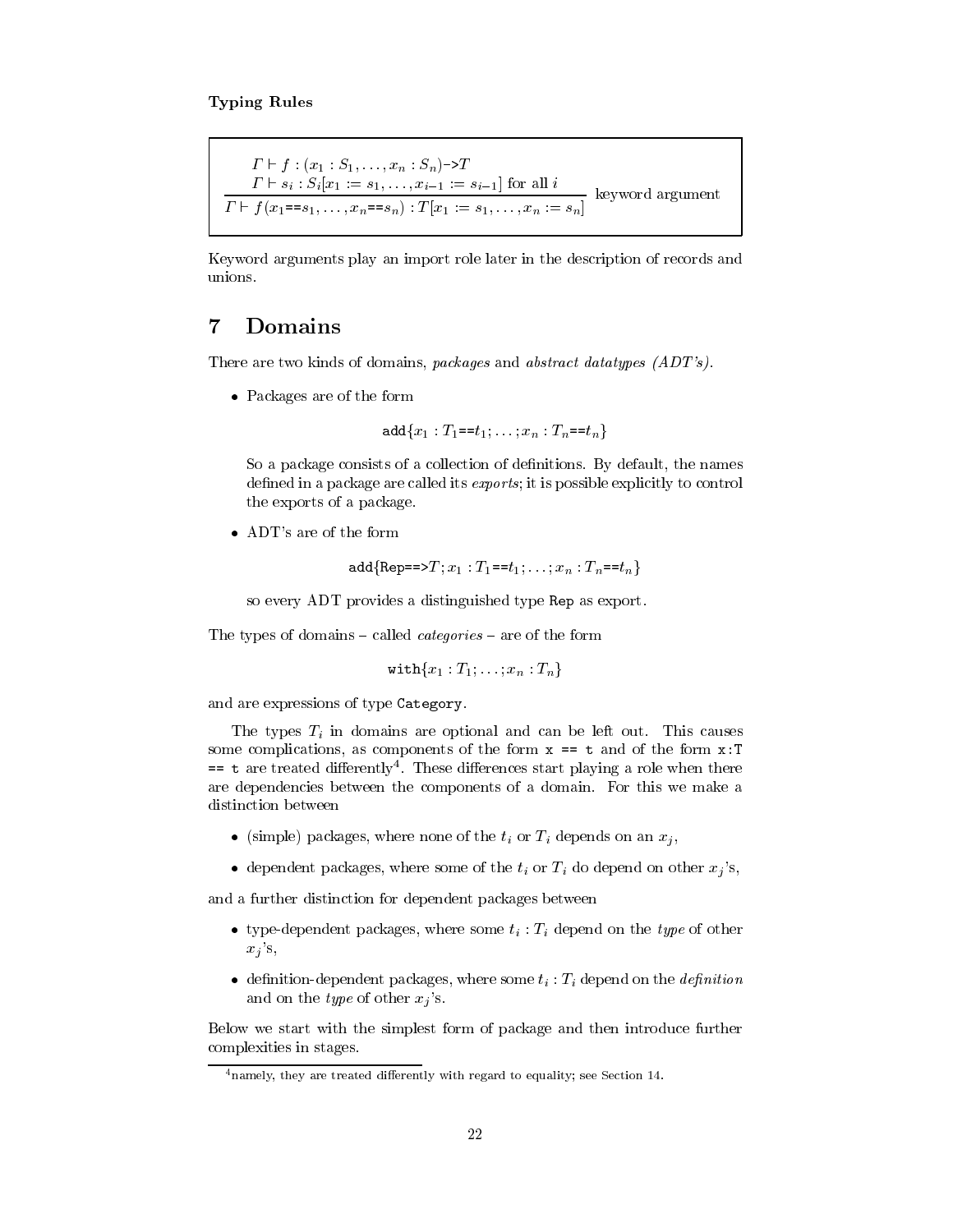### $7.1$ Packages

#### $7.1.1$ Simple packages, no dependencies

The simplest form of domain is a package. This is essentially just a record.

# Raw Syntax

 $t, T \in Term \quad ::= \quad \dots$ | add $\{x_1 : T_1 = t_1; \ldots; x_n : T_n = t_n\}$  package  $x_i$ \$x projection from package  $\vert \textnormal{ with} \{x_1: T_1; \ldots; x_n: T_n\}$ category (type of a package)

**Typing Rules** 

$$
\frac{\Gamma \vdash T_i : \text{Type}\quad \text{all pairs } x_i : T_i \text{ distinct in } \Gamma}{\Gamma \vdash \text{with}\{x_1 : T_1; \ldots; x_n : T_n\} : \text{Category} } \text{category} \text{ form}
$$
\n
$$
\frac{\Gamma \vdash t_i : T_i \quad \text{all pairs } x_i : T_i \text{ distinct in } \Gamma}{\Gamma \vdash \text{add}\{x_1 : T_1 = t_n; \ldots; x_n : T_n = t_n\} : \text{with}\{x_1 : T_1; \ldots; x_n : T_n\}} \text{ package into}
$$
\n
$$
\frac{\Gamma \vdash x : \text{with}\{x_1 : T_1; \ldots; x_n : T_n\}}{\Gamma \vdash x_i \$ x : T_i} \text{ package elim}
$$

# Some examples

```
c : Category
 == with {zero: Integer; one: Integer};
p : with {zero: Integer; one: Integer}
 == add {zero: Integer==0, one: Integer==1};
project : Integer == zero$p + one$p ;
```
# Discussion

• Variables can be overloaded in a package, provided  $-$  as usual  $-$  they have distinct types. Hence the premiss "all pairs  $x_i : T_i$  distinct in  $\Gamma$ " above. This restriction does not seem to apply to category expressions; for example the Aldor compiler accepts

```
ttt : Category == with {zero : Integer; zero : Integer}
```
However, it seems better not to allow this.

- In the elimination rule, the package we project from has be a variable  $$ i.e. a package name-it cannot be an add-expression. (Note that this is already enforced by the grammar for terms.)
- Aldor accepts domains and categories written with "," instead of ",", e.g. of the form  $add\{x_1 : T_1 = t_1, \ldots, x_n : T_n = t_n\}$ . However, the typing behaves weirdly, and it is not clear what the intended meaning of such domains and categories might be.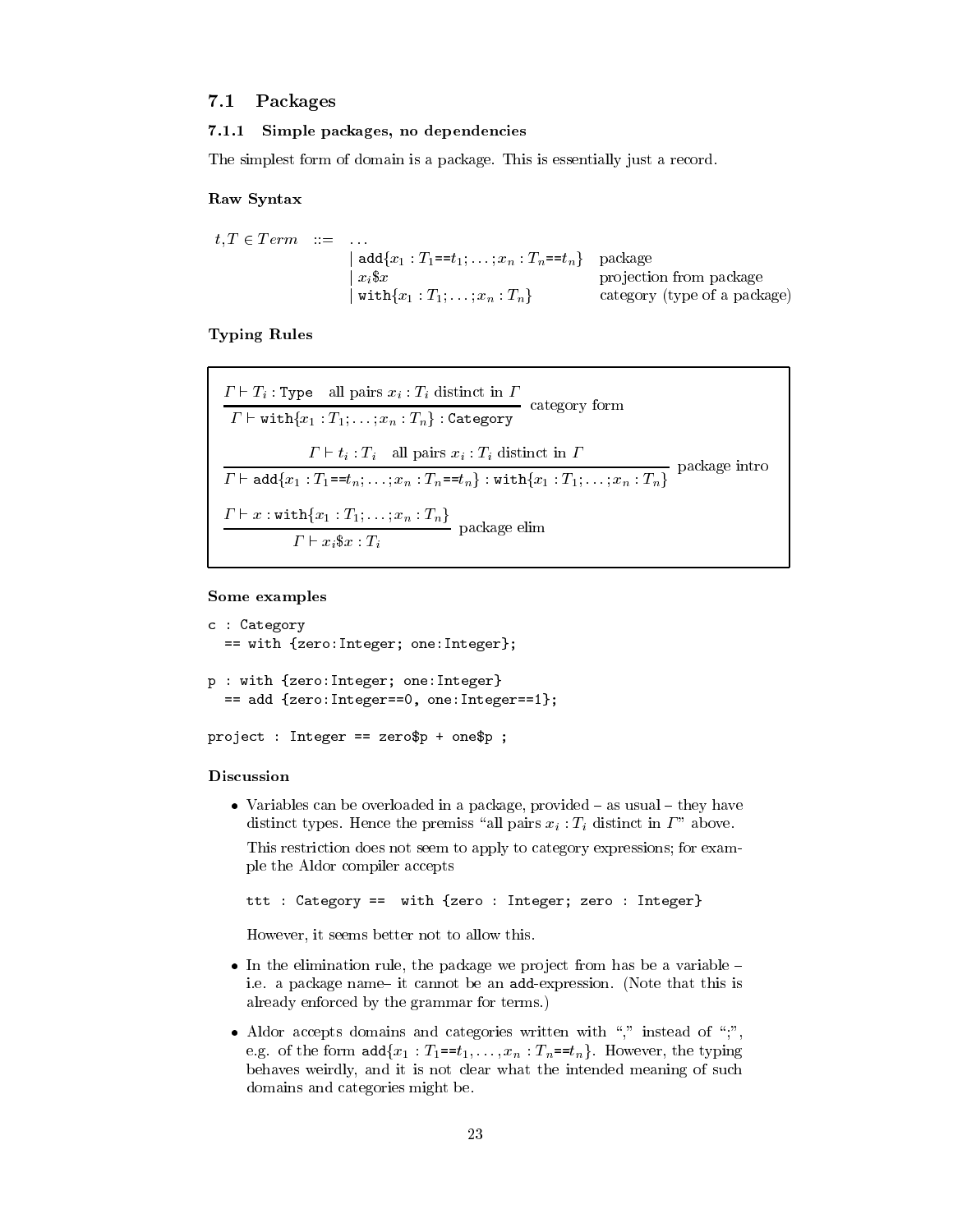- Note that packages are essentially records. (However, when we take the imperative features of Aldor into account then there are differences between packages and records. For records the fields can be updated imperatively, for packages not.)
- There is subtyping on categories, which will be discussed in Section 15.
- There is more syntax for domains and categories, which we ignore. For instance, there are domain-extensions of the form

d add ${x_1 : T_1 = t_1; \ldots; x_n : T_n = t_n}$ 

where  $d$  is the name of a domain. According to the Aldor User Guide such domains can be regarded as shorthand for the domain that includes both the definitions contained in  $d$  and the  $x_i$ .

Similarly, we ignore *category* extensions of the form

c with ${x_1 : T_1 : ... : x_n : T_n}$ 

and *category joins* of the form

 $\text{join}(c_1, \ldots, c_n)$ 

which can also be regarded as syntactic sugar.

#### 7.1.2 The import statement

The import-statement provides an alternative to the explicit projections of the form  $x_i$ \$p. By import-ing a domain p into the context, we can refer to its components as  $x_i$  instead of  $x_i$ \$p (provided this does not introduce ambiguities).

**Raw Syntax** 

 $\Gamma \in Context$  ::= ...<br> |  $\Gamma$ ; import from d domain import

**Typing Rules** 

 $\begin{array}{|l|l|} \hline & \varGamma \vdash d:\texttt{with}\{\dots\} \\ \hline \hline \varGamma; \texttt{import from $d \vdash ok$} \\ & \varGamma \vdash d:\texttt{with}\{\dots x_i:T_i\dots\} \quad (x_i:T_i)\not\in \varGamma \\ & \underline{x_i \text{ not import-ed from another package in } \varGamma; \varGamma' \\ & \varGamma; \texttt{import from $d; \varGamma' \vdash x_i : T_i$} \hline \end{array} \text{import}$ 

Example

```
p : with {zero: Integer; one: Integer}
 == add {zero: Integer==0, one: Integer==1};
import from p;
project': Integer == zero + one ;
```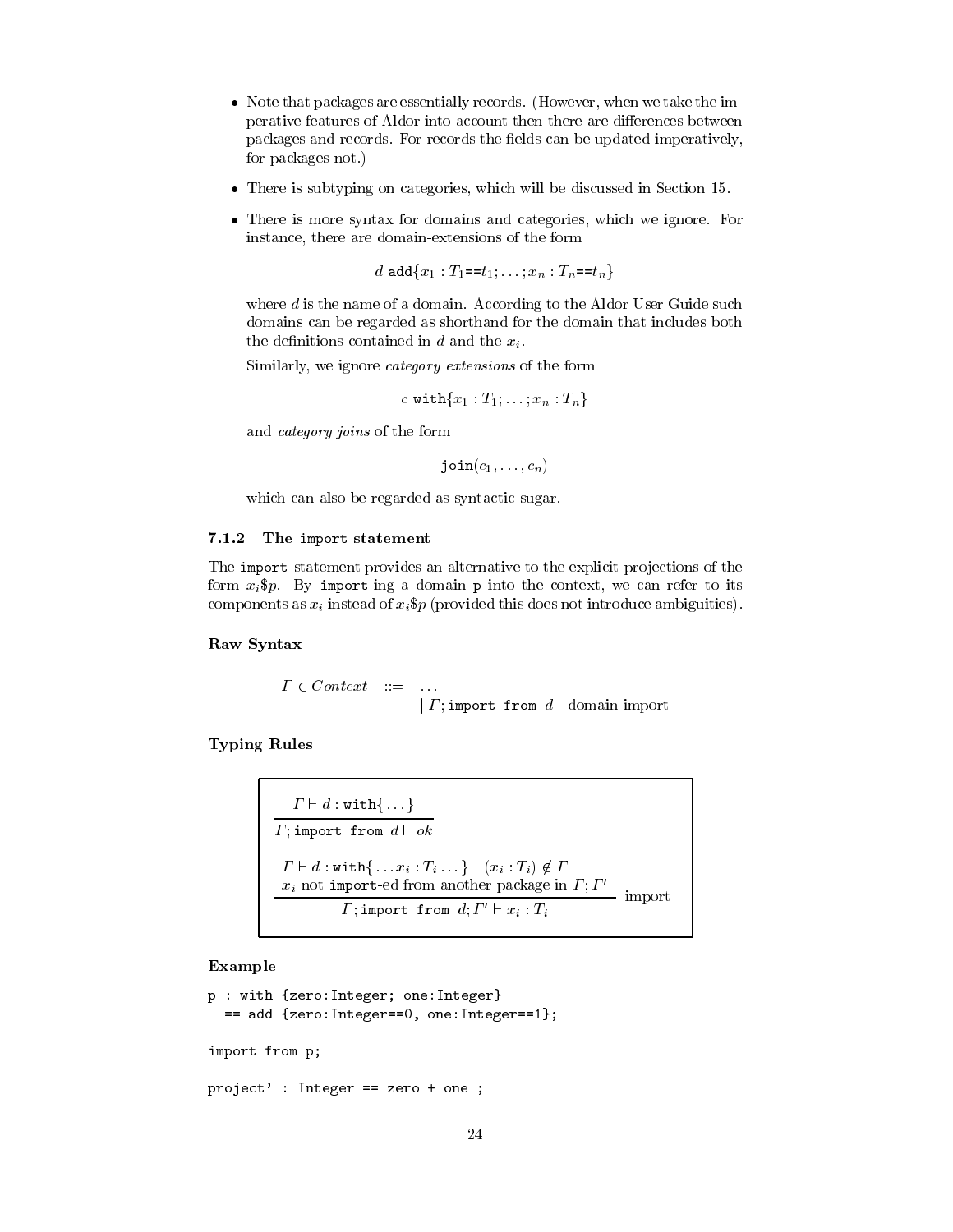• If the contexts imports two or more packages that have x as an export, then the resulting  $x$  is overloaded and any use of the symbol  $x$  will be disambiguated by type. If any two of the definitions have the same type then we have to use explicit projections of the form x\$p to tell which one we mean.

#### Simple dependent packages  $7.1.3$

The rule for package introduction given earlier does not allow for dependencies between the different components. The slightly more complicated introduction rule below allows the  $t_i$  to refer to earlier  $x_i$ .

 $\frac{\Gamma; x_1 : T_1; \ldots; x_{i-1} : T_{i-1} \vdash t_i : T_i}{\Gamma \vdash \texttt{add}\{x_1 : T_1 == t_1; \ldots; x_n : T_n == t_n\} : \texttt{with}\{x_1 : T_1; \ldots; x_n : T_n\}}$  package intro

Using this rule it is possible to make packages where some components are defined in terms of other components. For example,

```
dp : with\{x:Interger; v:Interger\}== add {x: Integer == 5; y: Integer == x};
```
Note that we only have a weak form of dependency here:

- To check that  $y:$  Integer == x is well-typed, only the type of  $x i.e.$ Integer has to be visible. The definition of  $x - i.e. 5 - i s$  not needed.
- Also, no dependency shows up between the types of the fields of the package, i.e. in with $\{x : Integer; y : Integer\}$ .
- The typing rule does not allow mutual dependencies, but Aldor actually does allow this.

This form of (weak) dependency is found in a number of existing languages, such as SML; what are usually termed 'dependent types' are discussed in the next subsection.

# 7.1.4 Dependent Packages and Dependent Categories

An example of a truly dependent package is

 $add{X:Type == Integer; x:X == 5}$ 

Note that here we have a stronger form of dependency than in the earlier example above:

- To check that  $x: X == 5$  is well-typed the definition of  $X$  Integer is needed. Just knowing the type of  $X - Type - is$  not enough.
- The dependency shows up between the types of the fields of the package, which would be  $with\{X:Type; x:X\}$ .

However, there are three "anomalies" with such dependent packages in Aldor:

• The Aldor compiler does not accept the dependent package above. We have to write it as follows instead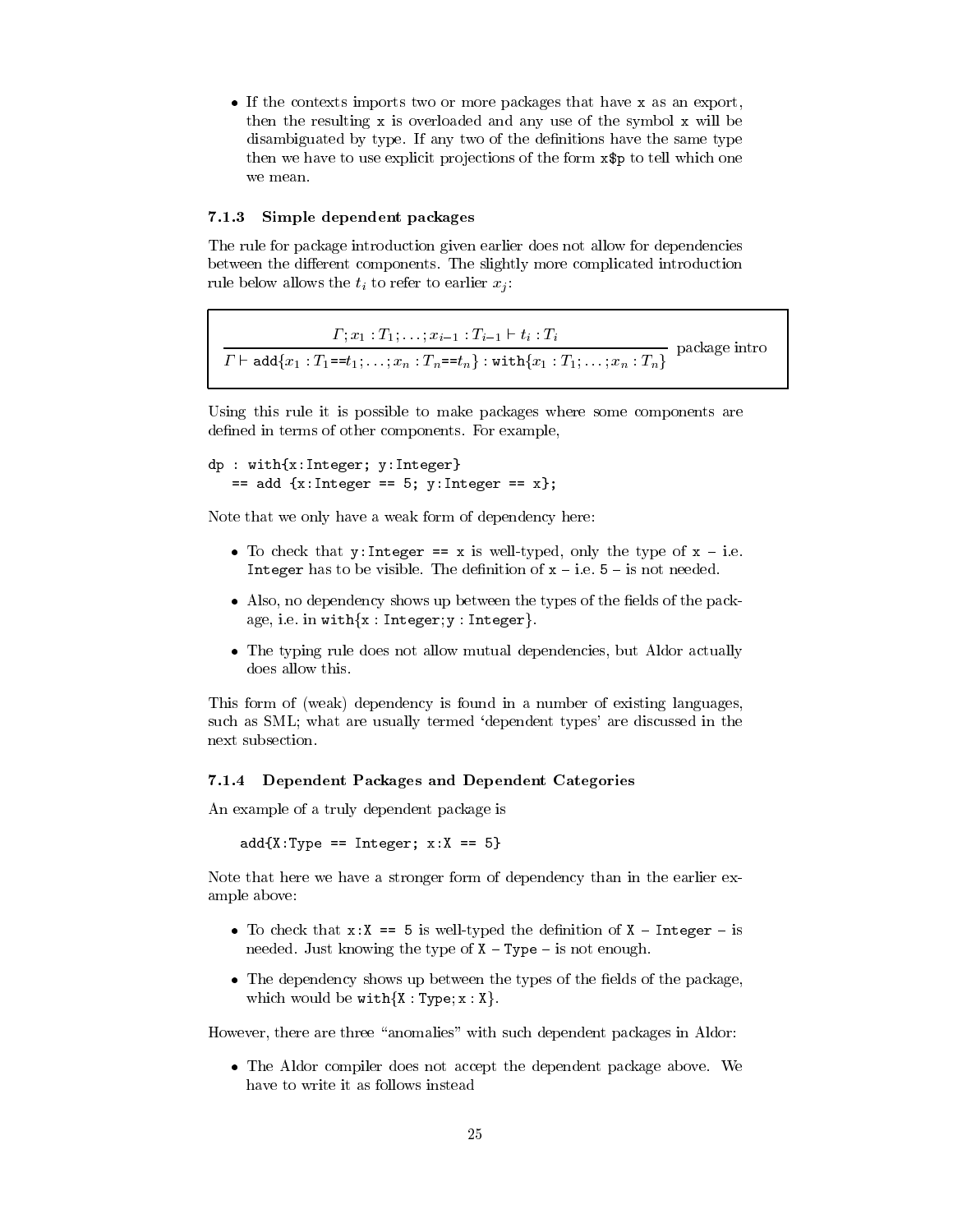$add{X} == Integer; x:X == 5$ 

So the two ways of writing fields -  $X == t$  and  $X : T == t -$  are not equivalent; we have to use the former for the definition of X to be "visible". (The presence or not of the modifier define appears to have no effect in this context.)

The dependent package works fine now. For example:

```
d == add{X == Integer; x:X == 5};projX : Type == X$d;projx : X$d == x$dimport from d;
projX2 : Type == X;
projx2 : X == x;
```
• There is a further problem when it comes to typing dependent packages: The Aldor compiler does not accept

```
with \{X: Type: x: X\}
```
as the type of

 $add{X == Integer: x : X == 5}$ 

(even though it does accept with  $\{ X : Type; x : X \}$  as well-formed category). To type the dependent package above, the definition of  $X$  in its type has to be expanded

 $add{X} == Integer; x:X == 5$ : with ${x:Integer == 5}$ 

But now the X-field of the domain will not be visible as an export.

The types for  $add\{X == Integer; x:X == 5\}$  discussed so far represent two extremes of generality; it might be supposed that there is an intermediate candidate, but none of the following types is accepted by the Aldor compiler as a valid type for  $add\{X == Integer; x:X == 5\}$ :

```
with\{X: Type == Integer; x:X\}with \{X: Type == Integer; x: Integer\}with\{X == Integer; x:X\}with\{X == Integer; x: Integer\}
```
• The typing of dependent packages as discussed in the previous point has some undesirable consequences. As soon as we give an explicit type to a dependent package, some of the fields (namely the ones that other fields depend on) are no longer visible as exports.

For example, if we define

 $d == add{X == Integer; x:X == 5}$ 

then we can access both d\$X and d\$x, but if we define

 $d' == add{X == Integer; x:X == 5} : with{x:Integer == 5}$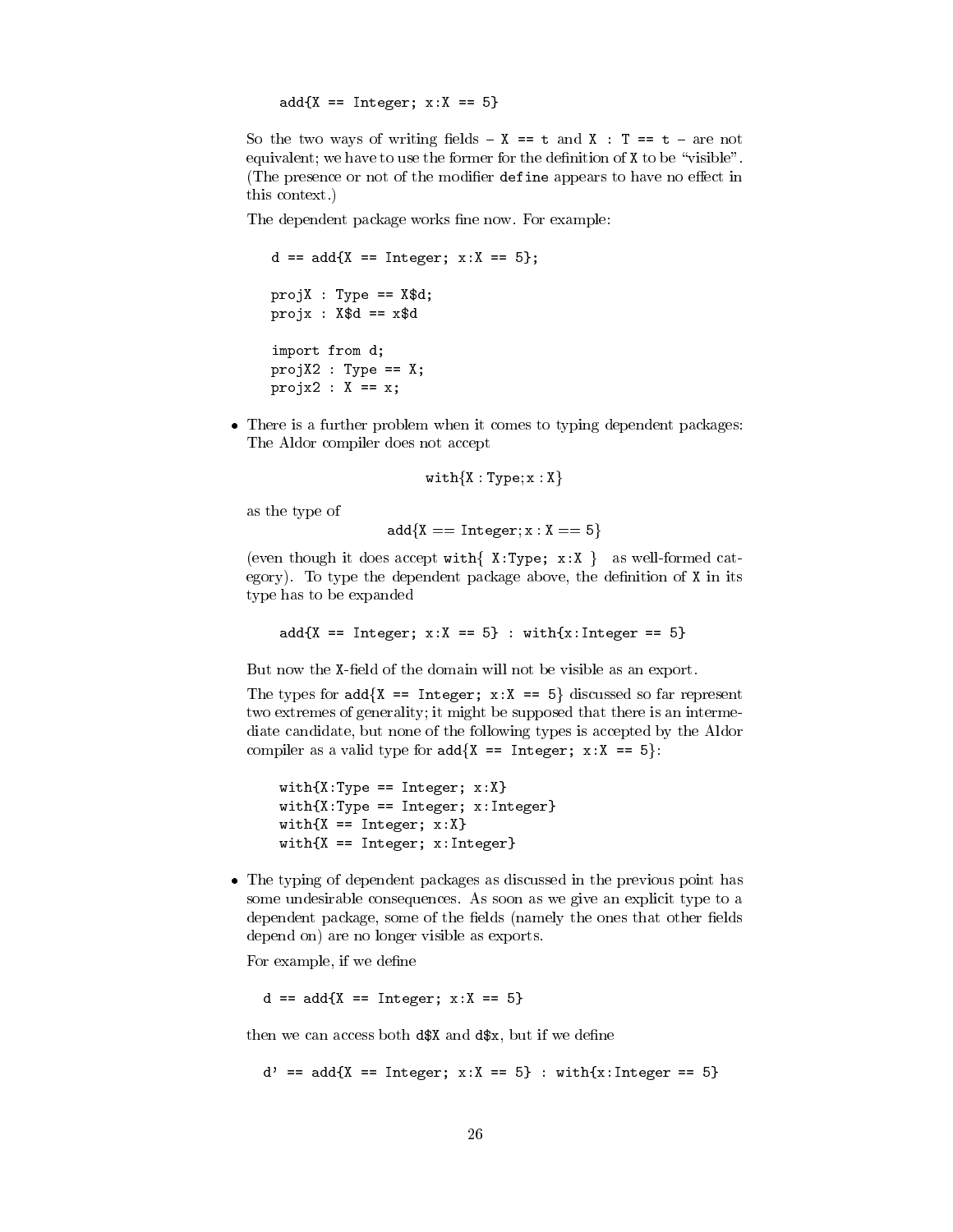then we can not access the X-field of the domain d'. So in the definition of  $d'$  above  $X ==$  Integer is essentially just a (local) macro.

The problem with the invisibility of certain fields only occurs as soon an explicit type is given to a dependent domain. This happens in the definition of d'above, but not in the definition of d. However, it also happens as soon a dependent package such as d is passed as a argument to a function: such a function will have to declare a parameter of type with $\{x : Integer\}$  (we cannot pass d to a function expecting a parameter of type with  $\{X : Type; x : X\}$ ) and in the function we do not have access to any X-field.

All this means that *dependent domains are not really usable as first-class citizens*; we could reinterpret this to say that Aldor does not have first-class modules. Still, if we want to treat libraries as dependent packages this is not a problem.

# Raw Syntax

$$
t, T \in Term \quad ::= \quad ...
$$
  
\n
$$
| \text{ add} \{D_1; \dots; D_n\} \quad \text{dependent package}
$$
  
\n
$$
D \quad ::= \quad x == t \mid x : T == t
$$

# **Typing Rules**

for all  $D_i$  of the form  $x_i = t_i$ :<br>  $\qquad$   $\qquad$   $\qquad$   $\qquad$   $\qquad$   $\qquad$   $\qquad$   $\qquad$   $\qquad$   $\qquad$   $\qquad$   $\qquad$   $\qquad$   $\qquad$   $\qquad$   $\qquad$   $\qquad$   $\qquad$   $\qquad$   $\qquad$   $\qquad$   $\qquad$   $\qquad$   $\qquad$   $\qquad$   $\qquad$   $\qquad$   $\qquad$   $\qquad$   $\qquad$   $\qquad$  dependent All  $x_i$ :  $T_i$  distinct in the context  $\Gamma$ <br> $\Gamma \vdash \text{add}\{D_1, \ldots, D_n\}$ :  $\text{with}\{x_i : T_i^* | D_i \equiv x_i : T_i = t_i\}$ package intro where  $T_i^*$  is short for  $T_i[x_{i-1} := t_{i-1}] \dots [x_1 := t_1]$  $\frac{\Gamma \vdash x : \mathtt{with} \{ \dots; x_i : T_i = = t_i; \dots \}}{\Gamma \vdash x_i \$ x : T_i}$  dependent package elim  $\begin{array}{l} \Gamma \vdash d : \mathtt{with} \{ \dots x_i : T_i \dots \} \quad (x : T_i) \not\in \Gamma \\ \hline x_i \text{ not import-ed from another package in } \Gamma; \Gamma' \\ \Gamma; \text{import from } d; \Gamma' \vdash x_i : T_i \end{array}$  dependent import

The requirement in the first rule that all  $x_i : T_i$  distinct in the context  $\Gamma$  is to ensure unique typing of each  $x_i$  in the context  $\Gamma$ . Formally we have to ensure that  $T_i^* \neq T_j^*$  for any pair  $x_i : T_i (=t_i)$  and  $x_j : T_j (=t_j)$  where  $x_i$  and  $x_j$  are the same name.

# Discussion

• The elimination and import rule above are identical to those given earlier, for non-dependent packages. Here the fact that any dependencies get "expanded away" in the introduction rule is an advantage. If one were to allow the typing

```
d : with{X:Type; x:X} == add{X == Integer; x:X == 5}
```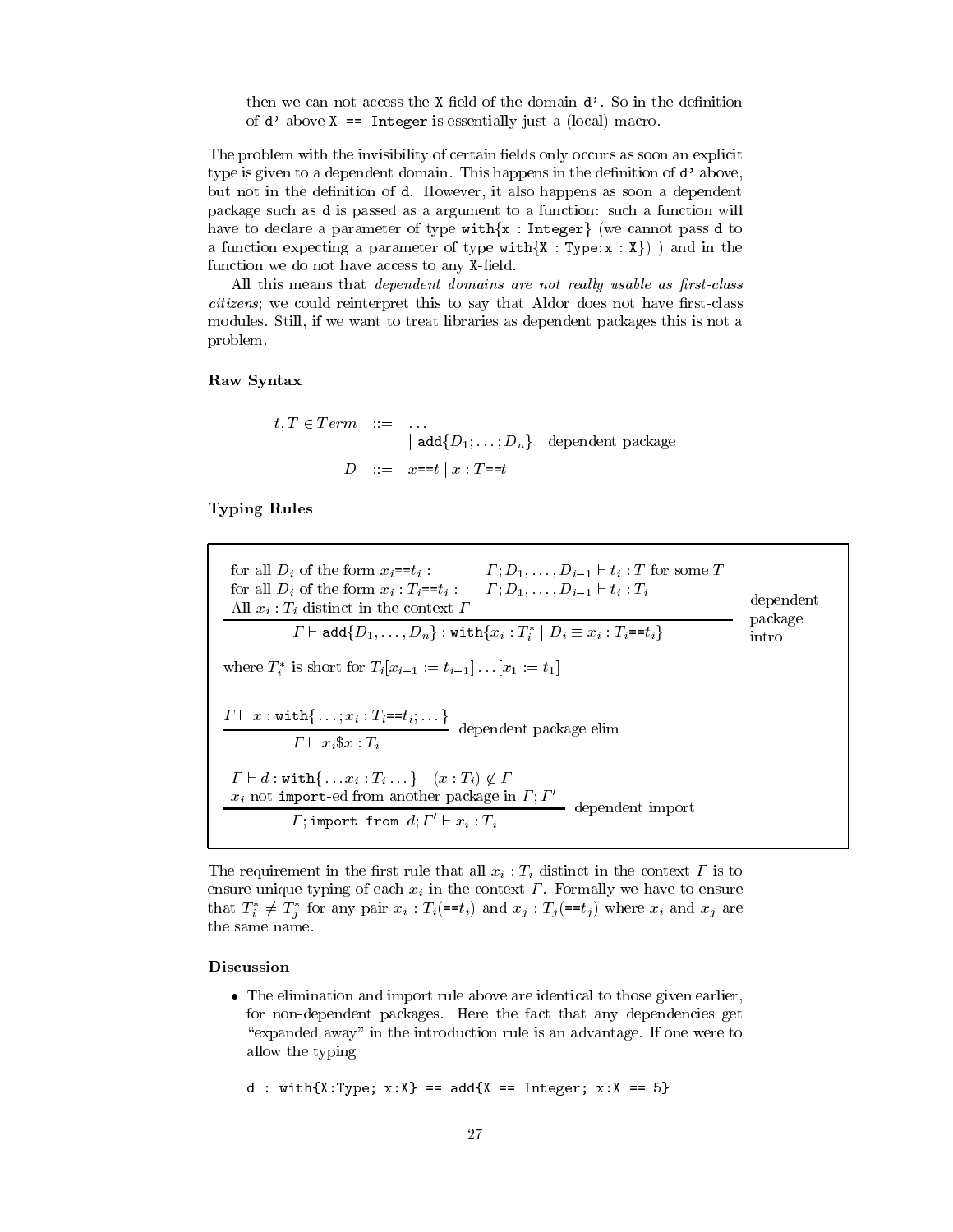then projecting the x-field of d would require a substitution (as in the elimination rules given below) as  $x$ \$d:  $x$ \$d and not  $x$ \$d:  $x^5$ .

• The Aldor compiler has problems with dependent packages and crashes when these become complicated. This seems to be a bug.

As long as we don't give an explicit type to a dependent domain its  $x_i = t_i$ fields as well as its  $x_i$ :  $T_i = t_i$  fields are accessible:

 $\frac{\varGamma;D\vdash t_i:T_i}{\varGamma;x\texttt{=}=\texttt{add}\{D;x_i\texttt{=}=t_i;D'\},\varGamma'\vdash x_i\$x:T^*_i} \text{ dependent package elim1}$  $\frac{\varGamma;D\vdash t_i:T_i}{\varGamma;x=\texttt{add}\{D;x_i:T_i\texttt{==}t_i;D'\},\varGamma'\vdash x_i\$x:T_i^*}\;\;\text{dependent package elim2}$ where  $T_i^*$  is short for  $T_i[x_{i-1}]:=x_{i-1}$   $x_1$ ,  $[x_1:=x_1 \$  x].

# Some examples

First, a dependent package without explicit type

```
dependentPackage == add { X == Integer ;
                         x : X == 0;
                         f : X -> X == (n:X):X +-> (n+1) };
projX : Type
                           == X$dependentPackage ;
projx : X$dependentPackage == x$dependentPackage ;
projx2 : Integer
                           == x$dependentPackage ;
projf1 : X$dependentPackage -> X$dependentPackage == f$dependentPackage ;
projf2:Integer -> Integer
                                        == f$dependentPackage ;
import from dependentPackage;
import X : Type == X;importx : X = x ;importx2 : Integer == x ;== f$dependentPackage ;
import1 :
                X \rightarrow Ximportf2 : Integer -> Integer == f$dependentPackage ;
Note that X$dependentPackage or X and Integer are really treated as equal.
  Now, a dependent package for which we give an explicit type
typedDependentPackage : with{z:Integer}
                    == add\{Z == Integer;
                            z : Z == 0;projz : Integer == z$typedDependentPackage;
import from typedDependentPackage;
```
 $importz$  : Integer ==  $z$ 

<sup>&</sup>lt;sup>5</sup>Similarly, the notion of subtyping would become more complicated.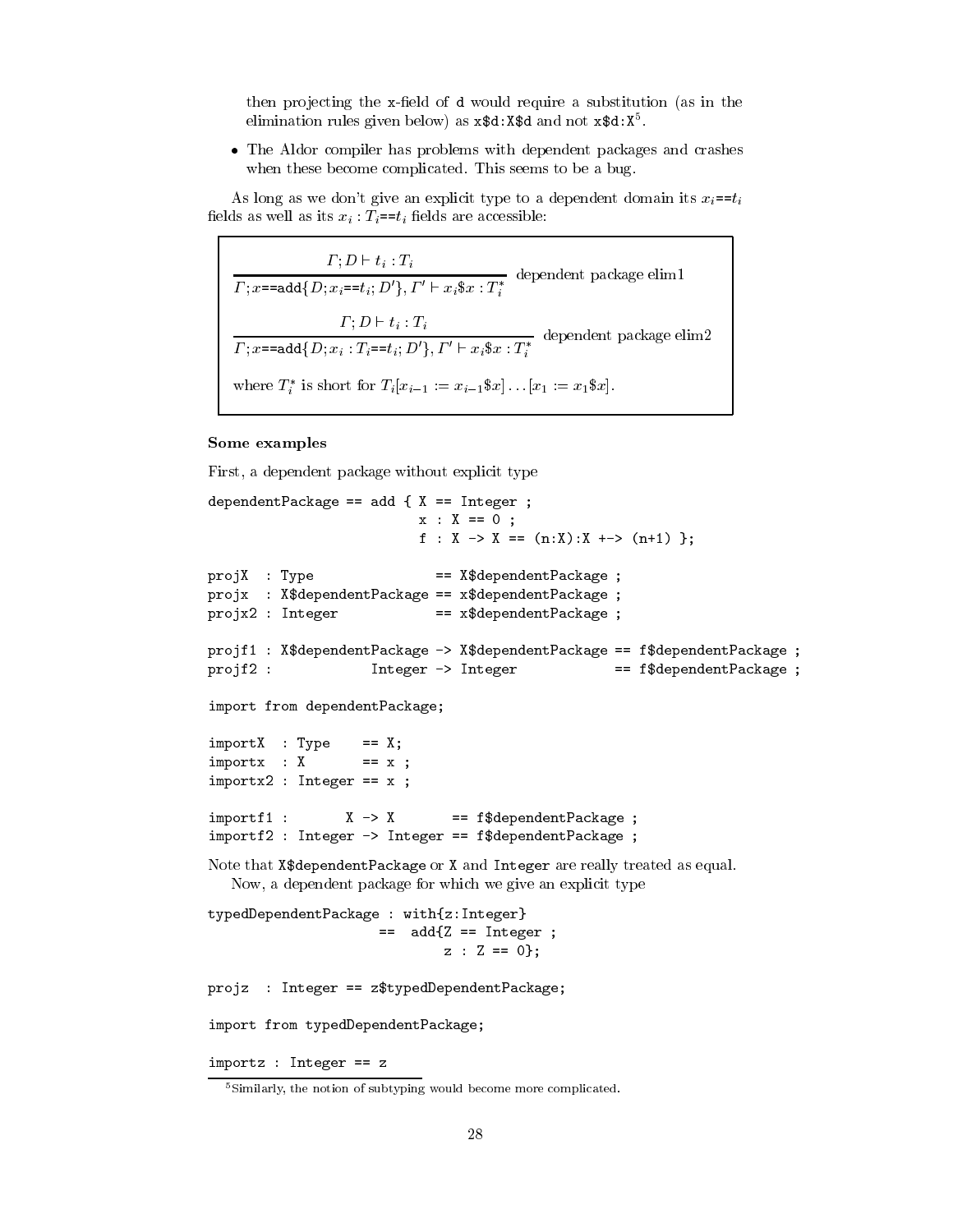The Aldor compiler rejects any use of Z\$typedDependentPackage or Z here. So the definition  $Z = Integer$  is effectively nothing but a macro local to the body of the package, which get expanded away as soon as we leave this scope.

# 7.1.5 Dependent Categories

Aldor allows the formation of dependent categories:

 $\frac{\Gamma; x_1 : T_1; \ldots; x_{i-1} : T_{i-1} \vdash T_i : \text{Type}}{\Gamma \vdash \text{with}\{x_1 : T_1; \ldots; x_n : T_n\} : \text{Category}}$  dependent category form

For instance, this rule allows the formation of

 $with{x:Type; y:x}$ 

But Aldor does not allow such dependent categories to be used as types of the dependent domains discussed in the previous section! So, it seems that there is little point in allowing dependent categories.

### $7.2$ **Abstract Data Types**

Abstract data types are like packages, but they contain a definition of a type Rep, which gives the representation type for the abstract type introduced by the ADT.

# Raw Syntax

$$
t, T \in Term \quad ::= \quad ...
$$
\n
$$
\begin{array}{ccc}\n & \text{add} \{ \text{Rep} == > T; x_1 : T_1 == t_1; \dots; x_n : T_n == t_n \} & \text{an ADT} \\
 & \text{projection from ADT} \\
 & \text{projection from ADT} \\
 & \text{projection from ADT} \\
 & \text{projection from ADT} \\
 & \text{projection from ADT} \\
 & \text{projection from ADT} \\
 & \text{projection from ADT} \\
 & \text{projection from ADT} \\
 & \text{projection from ADT} \\
 & \text{projection from ADT} \\
 & \text{projection from ADT} \\
 & \text{projection from ADT} \\
 & \text{projection from ADT} \\
 & \text{projection from ADT} \\
 & \text{projection from ADT} \\
 & \text{projection from ADT} \\
 & \text{projection from ADT} \\
 & \text{projection from ADT} \\
 & \text{projection from ADT} \\
 & \text{projection from ADT} \\
 & \text{projection from ADT} \\
 & \text{projection from ADT} \\
 & \text{projection from ADT} \\
 & \text{projection from ADT} \\
 & \text{projection from ADT} \\
 & \text{projection from ADT} \\
 & \text{projection from ADT} \\
 & \text{projection from ADT} \\
 & \text{projection from ADT} \\
 & \text{projection from ADT} \\
 & \text{projection from ADT} \\
 & \text{projection from ADT} \\
 & \text{projection from ADT} \\
 & \text{projolution}\\ \end{array}
$$

The special type variable % is used to refer to the abstract type introduced by an ADT, and Rep is used to refer to the concrete representation. The special term variables per and rep are used to refer to the functions that map concrete values to abstract values and vice versa.

Note that the only way of telling that a category with  $\{x_1 : T_1, \ldots, x_n : T_n\}$ is the type of an ADT as opposed to the type of a package is that the special type variable % is used in the  $T_i$ . <sup>6</sup>

 ${}^{6}$ This is unfortunate - for example in the elimination rules below it is not explicit that these apply to abstract data types and not to packages; it is therefore possible that it introduces inaccuracies into our formalisation. It might well be better to introduce some syntactic distinction between them, writing  $\text{with}_{ADT}$ {...} for an implementation of an abstract data type.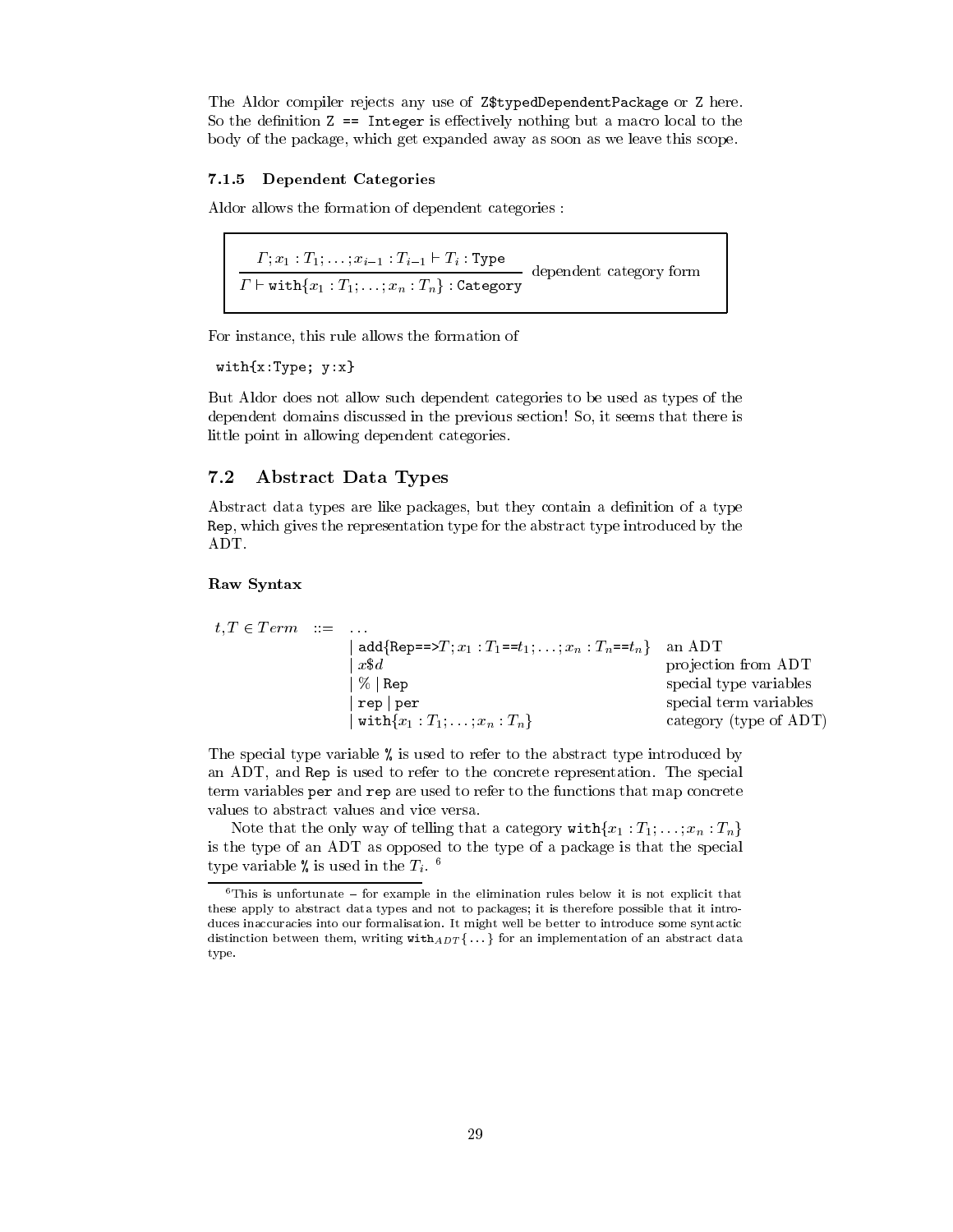# **Typing Rules**

In the rules which follow  $X$  is used to range over *names* of abstract data types and not arbitrary expressions denoting ADTs.

 $\frac{\Gamma; \% : \text{Type} \vdash T_i : \text{Type}}{\Gamma \vdash \text{with}\{x_1 : T_1; \ldots; x_n : T_n\} : \text{Category}}$  ADT-category-form  $\frac{\Gamma \vdash T : \texttt{Type} \qquad \Gamma; \texttt{Rep} == T, \% : \texttt{Type}, \texttt{per} : T \rightarrow \%, \texttt{rep} : \% \rightarrow T \vdash t_i : T_i}{\Gamma \vdash \texttt{add} \{\texttt{Rep} == \gt{} T; x_i : T_i == t_i\} : \texttt{with} \{x_1 : T_1; \ldots; x_n : T_n\}}$  ADT intro  $\frac{\Gamma \vdash X : \texttt{with}\{x_1 : T_1; \ldots; x_n : T_n\}}{\Gamma; \texttt{import from } X; \Gamma' \vdash X : \texttt{Type}}$  ADT elim1 - ADT is a type  $\frac{\Gamma \vdash X : \text{with}\{x_1 : T_1; \ldots; x_n : T_n\}}{\Gamma; \text{import from } X; \Gamma' \vdash x_i \$X : T_i[\% := X]} \text{ ADT elim2}$  $\frac{\Gamma \vdash X : \texttt{with}\{x_1 : T_1; \dots; x_n : T_n\}$   $x_i$  not import-ed from another package in  $\Gamma; \Gamma'$ <br> $\Gamma$ ; import from  $X; \Gamma' \vdash x_i : T_i[\% := X]$  ADT elim3

# Some examples

```
adtType : Category
       == with { x : % } ;
    adt : adtType
        == add { Rep ==> Integer ; x : % == per 0 } ;
projx : adt == dep$adtimport from adt;
importx : adt == x
```
# Discussion

- The stipulation that  $X$  has to be a name refers back to the discussion in Section 3.
- Note that all the elimination rules insist that an adt  $X$  is explicitly imported, even the one for explicit projection of the from  $x_i$ \$X; This is done because X is needed in the type, i.e. in  $T_i[\% := X]$ .
- There are three names for types that play a role inside an adt (and not two, as you'd expect), namely
	- $-$  %, the abstract type
	- the concrete type, or representation type, e.g. Integer
	- $-$  Rep. another name for the concrete type

Rep==>T is both a (local) macro, defining Rep as abbreviation for T, and declares the  $T$  as the concrete representation type.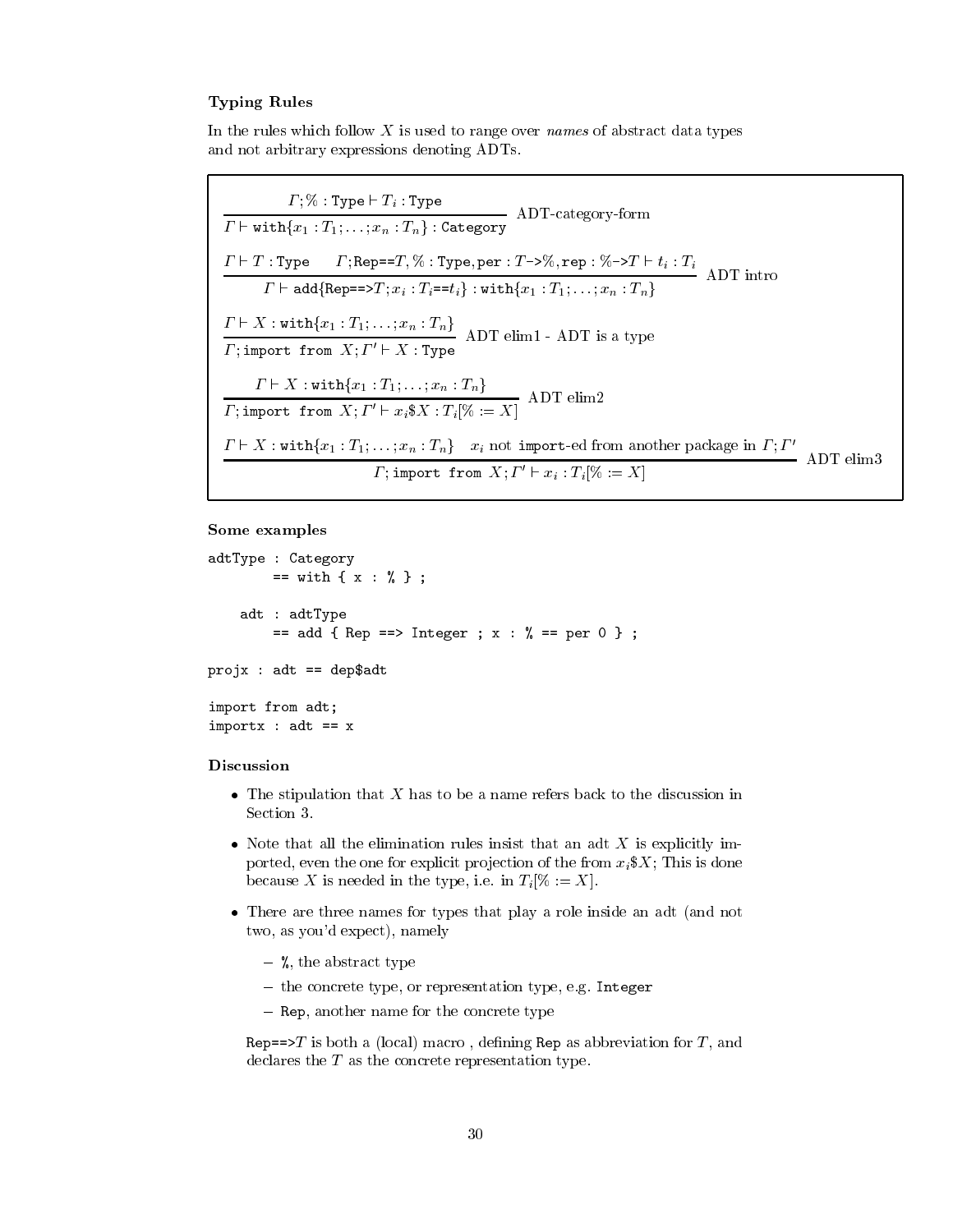- We can have untyped instead of typed definitions in ADT's. This does not make any difference.
- We could consider more complicated form of ADT's, with more dependencies than just on  $%$ .

### Categories and category tuples 8

#### 8.1 Category

Category is the type of all categories, just like Type is the type of all types.

# Raw Syntax

```
t, T \in Term ::= ...
                Category the type of all categories
```
# **Typing Rules**



Category is in fact a subtype of Type-more on that in Section 15.

### **Category Tuples** 8.2

Just like we can make type tuples of the form  $(x: T_1, \ldots, x_n: T_n)$  we can make category tuples of the form  $(x: T_1, \ldots, x_n: T_n)$ . We do not include these in the formalisation however, as it is not clear if these can be used for anything<sup>7</sup>.

### 9 Tuples

Tuples in Aldor are homogeneous products of arbitrary length. (So one can think of them as lists.) For example

: Tuple Integer ==  $(1,2,3)$ ; tt : Tuple Integer ==  $(1, 2, 3, 4, 5)$ ;  $tt1$  $tt2$ : Integer == element( $tt,2)$  ;

Raw Syntax

$$
t, T \in Term \quad ::= \quad \dots \\
 \begin{array}{rcl} | & (t_1, \dots, t_n) & \text{n-tuple} \\ | & \text{Tuple } T & \text{ tuple type} \\ | & \text{length} \\ | & \text{element} \end{array}
$$

<sup>&</sup>lt;sup>7</sup>One place where they are used is for the "joins" of categories mentioned earlier, but these are excluded from the formal description.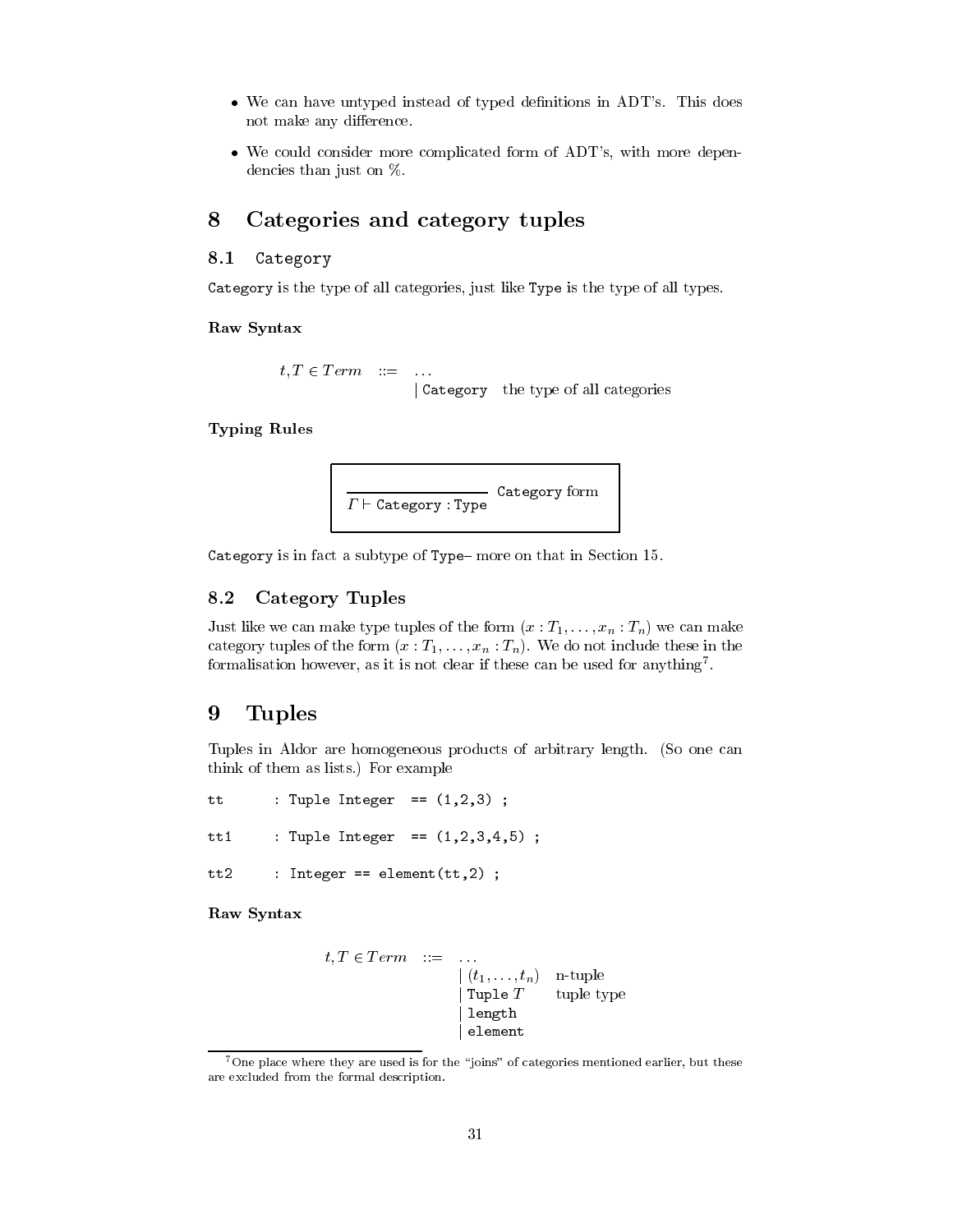# **Typing Rules**

 $\begin{array}{|l|} \hline & \Gamma \vdash T : \texttt{Type} \ \hline \hline \hline \hline \Gamma \vdash \texttt{Tuple } T : \texttt{Type} \ \hline \end{array} \text{tuple formation} \ \begin{array}{|l|} \hline \hline \hline \Gamma \vdash t_i : T \ \hline \hline \Gamma \vdash (t_1, \ldots, t_n) : \texttt{Tuple } T \ \hline \end{array} \text{tuple into} \begin{array}{|l|} \hline \end{array}$  $\cfrac{\Gamma\vdash \texttt{Tuple }T: \texttt{Type}}{\Gamma\vdash \texttt{length}: \texttt{Tuple }T\texttt{-} \texttt{SingleInteger}}\ \texttt{tuple}\ \texttt{elim1}\ \cfrac{\Gamma\vdash \texttt{Tuple }T: \texttt{Type}}{\Gamma\vdash \texttt{element}: (\texttt{Tuple }T, \texttt{SingleInteger})\texttt{-}\texttt{}\texttt{}\texttt{}\texttt{}'}\ \texttt{tuple}\ \texttt{elim2}$ 

- Note that length and element above are heavily overloaded functions. Because these functions exists for all possible tuple types, they are very similar to implicitly parametric polymorphic functions as in Haskell or ML.
- Aldor considers Tuple Type as just another instance of this general Tupleconstruction.

As far as simple type tuples of the form  $(T_1, \ldots, T_n)$ : Tuple Type are concerned this is not a problem: the introduction rule for these simple type tuples is just an instance of the general introduction rule above.

However, for type tuples of the form  $(x_1 : T_1, \ldots, x_n : T_n)$  this is dubious. Aldor allows  $(x : T)$ : Type so that type tuples  $(x_1 : T_1, \ldots, x_n : T_n)$  can still be regarded as instances as tuples of the form  $(t_1, \ldots, t_n)$ . However, the rule for dependent type tuples has to be more complicated than the one above to allow for dependencies. Also, there are problems with allowing type tuples as first-class citizens, as already discussed in Section 5.

### 10 **Cross Products**

Cross products in Aldor are heterogeneous products of a fixed arity. For example

 $pp: Cross (Integer, Boolean) == (4, true);$ 

# Raw Syntax

$$
t, T \in Term \quad ::= \quad \dots
$$
\n
$$
\begin{array}{ccc}\n(t_1, \dots, t_n) & \text{cross product} \\
\text{Cross}(T_1, \dots, T_n) & \text{cross product type}\n\end{array}
$$

There seems to be no way to refer to the components of a cross product. There is no syntax such  $t.i$  for the *i*-th component of a cross product  $t$ . This causes some problems and appears to add to the case for rationalising the various different sorts of 'products' and 'tuples' that the language contains.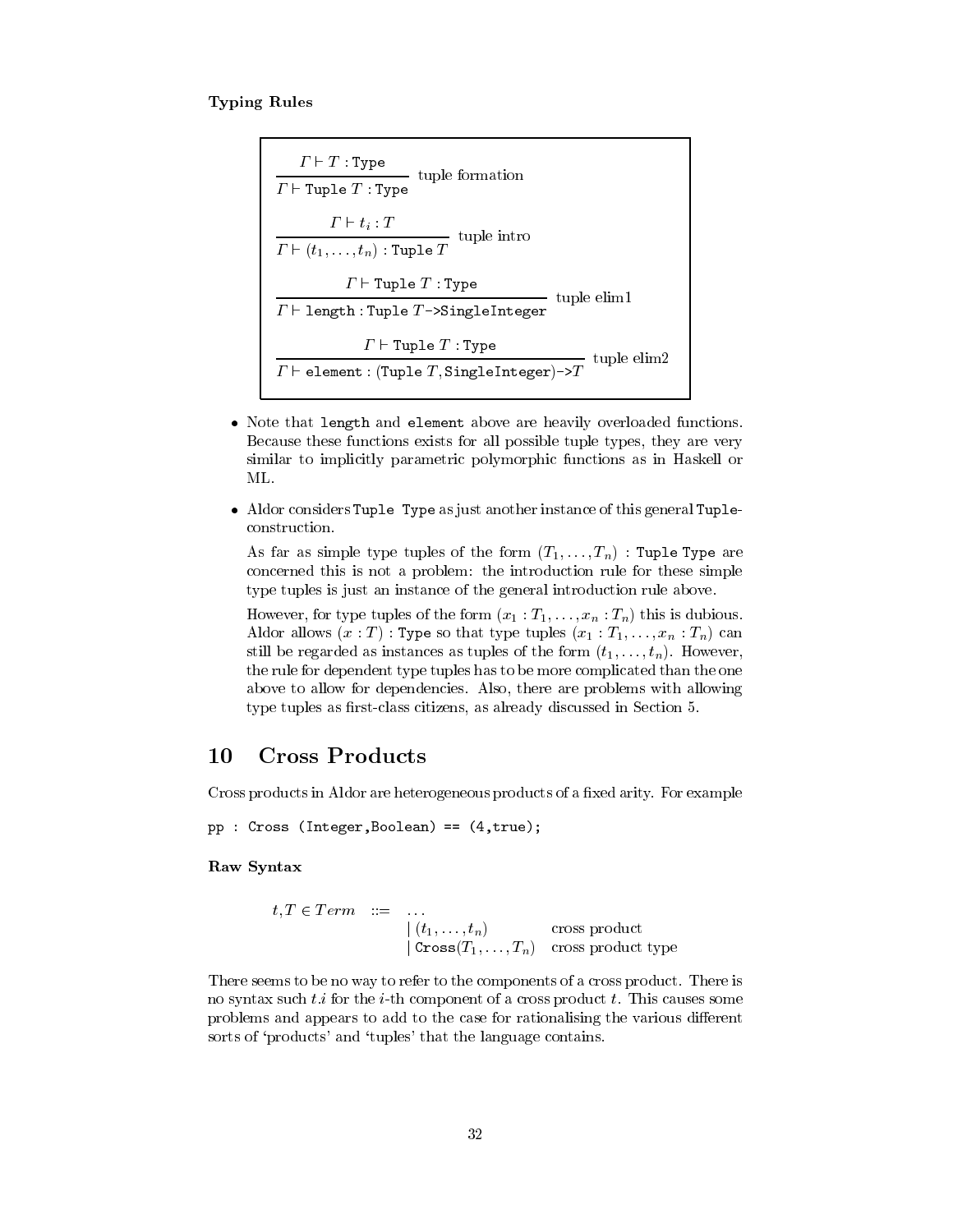# **Typing Rules**

$$
\frac{\Gamma \vdash (D_1, \ldots, D_n) : \text{Tuple Type}}{\Gamma \vdash \text{Cross}(D_1, \ldots, D_n) : \text{Type}} \text{ cross form}
$$
\n
$$
\frac{\Gamma \vdash t_j : T_j}{\Gamma \vdash (t_1, \ldots, t_n) : \text{Cross}(T_1, \ldots, T_n)} \text{ non-dependent cross into}
$$
\n
$$
\frac{\Gamma \vdash t_j : T_j[x_1 := t_1, \ldots, x_{j-1} := t_{j-1}]}{\Gamma \vdash (t_1, \ldots, t_n) : \text{Cross}(x_1 : T_1, \ldots, x_n : T_n)} \text{ dependent cross intro}
$$

There are not really any elimination rules for cross products. The two ways to get at at the individual components of a cross product are described below<sup>8</sup>.

1. An n-ary cross product of type  $\text{Cross}(S_1, \ldots, S_n)$  as an argument to an n-ary function of type  $(S_1, \ldots, S_n)$ ->...

$$
\frac{\Gamma \vdash f : (S_1, \ldots, S_n) \to T \qquad \Gamma \vdash s : \text{Cross}(S_1, \ldots, S_n)}{\Gamma \vdash f(s) : T} \quad \text{n-ary function elim}
$$

Note that the function  $f$  here is not a dependent function! Because we cannot refer to the components of the cross product  $s$  it is not clear how a typing rule could be given for a dependently typed function  $f$ . If  $s$  is of the form  $(s_1, \ldots, s_n)$  this is not a problem, but if s is a variable, the result of a function application, etc, it is.

2. An n-ary cross product  $t$  can be taken apart into its components by a 'multiple definition' of the form

$$
(x_1,\ldots,x_n) = t
$$

This means the syntax for context has to be extended:

 $\varGamma \in Context \quad ::=$  $|\Gamma_{1}(x_{1},...,x_{n})=mv$  multiple value definition

The rules for these definitions are given below.

$$
\frac{\Gamma \vdash ok \quad \Gamma \vdash t : \text{Cross}(T_1, \ldots, T_n) \quad (x_i : T_i) \notin \Gamma}{\Gamma; (x_1, \ldots, x_n) = t \vdash ok} \text{ typed definition ok}
$$
\n
$$
\frac{\Gamma \vdash t : \text{Cross}(T_1, \ldots, T_n)}{\Gamma; (x_1, \ldots, x_n) = t; \Gamma' \vdash x_i : T_i}
$$

 $^8\mathrm{Both}$  actually rely on the courtesy conversion of a cross product to a multiple value. But, as we have excluded multiple values for our description of Aldor, we ignore this.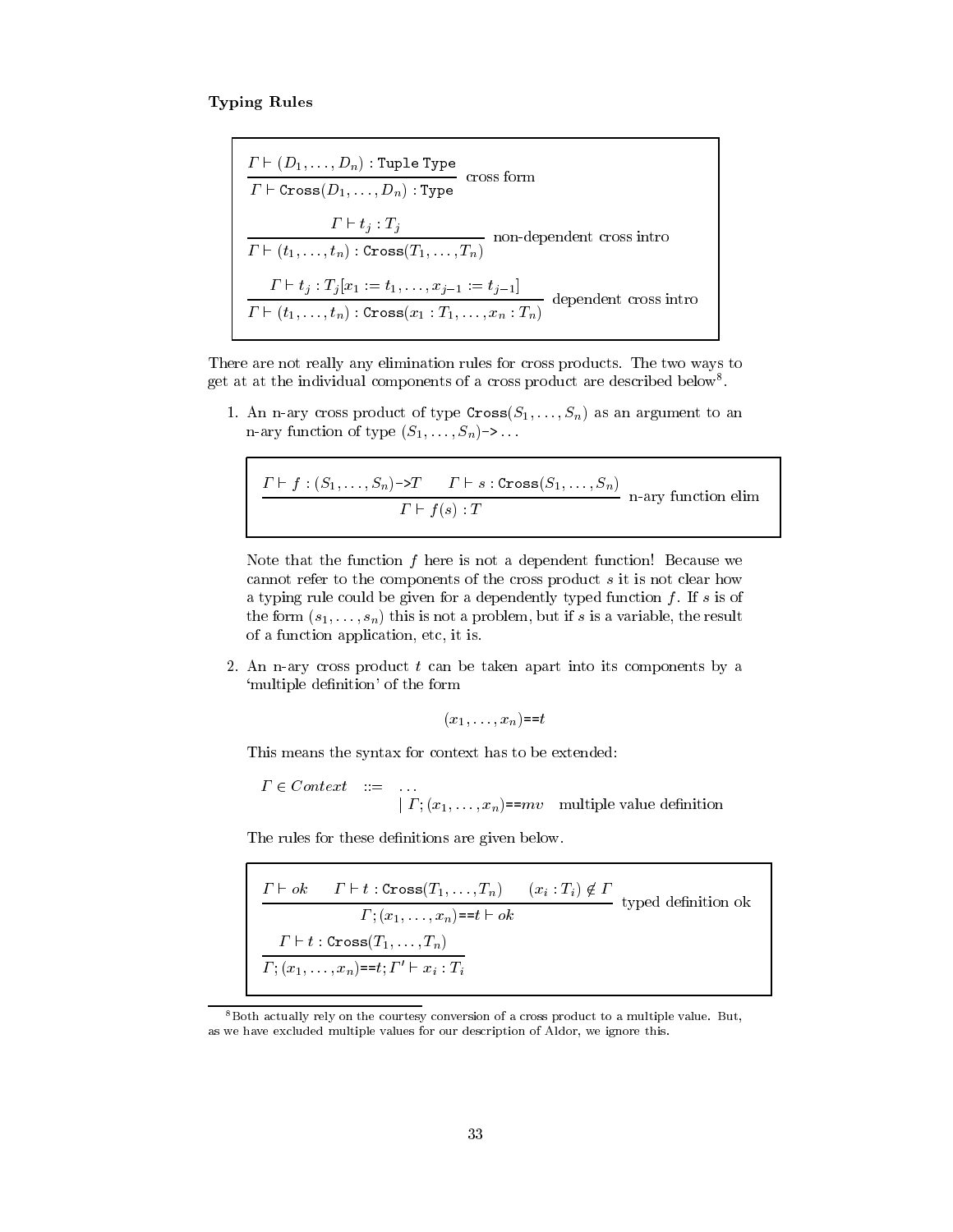# Discussion

• The Aldor compiler allows dependent cross product types, e.g.

```
X : Type == Cross(X:Type, x:X)
```
but it is not clear if/how we can write dependent cross products, i.e. inhabitants of such a type. For this reason we have excluded dependent cross product types from the formal description.

• The Aldor compiler in fact treats Cross as a function of type

```
Cross : Tuple Type -> Type
```
In the formalisation we choose not to do so, for two reasons. First, there are problems with treating type tuples as first-class citizens, already discussed in Section 5.2. Second, our formalisation only allows cross product types of the form  $\text{Cross}(T_1, \ldots, T_n)$ , and excludes dependent cross product types of the form  $\text{Cross}(x_1 : T_1, \ldots, x_n : T_n)$ , as mentioned above.

### Records 11

Records in Aldor work pretty much as one would expect, except that they may be dependent.

```
RecordType: Type == Record(i:Integer, j:Boolean)rr : Record(i:Integer, j:Boolean)
```

```
 == [i==4, j==true];
```
# Raw Syntax

| $t, T \in Term \quad ::= \quad \ldots$ |                                       |                    |
|----------------------------------------|---------------------------------------|--------------------|
|                                        | Record $(T_1,\ldots,T_n)$ record type |                    |
|                                        | bracket   record record introduction  |                    |
|                                        | apply                                 | field access       |
|                                        | explode                               | record elimination |

record and bracket are synonyms. bracket $(t_1, \ldots, t_n)$  can be written as  $[t_1, \ldots, t_n]$ . apply $(t, x_i)$  can be written as  $t \cdot x_i$ .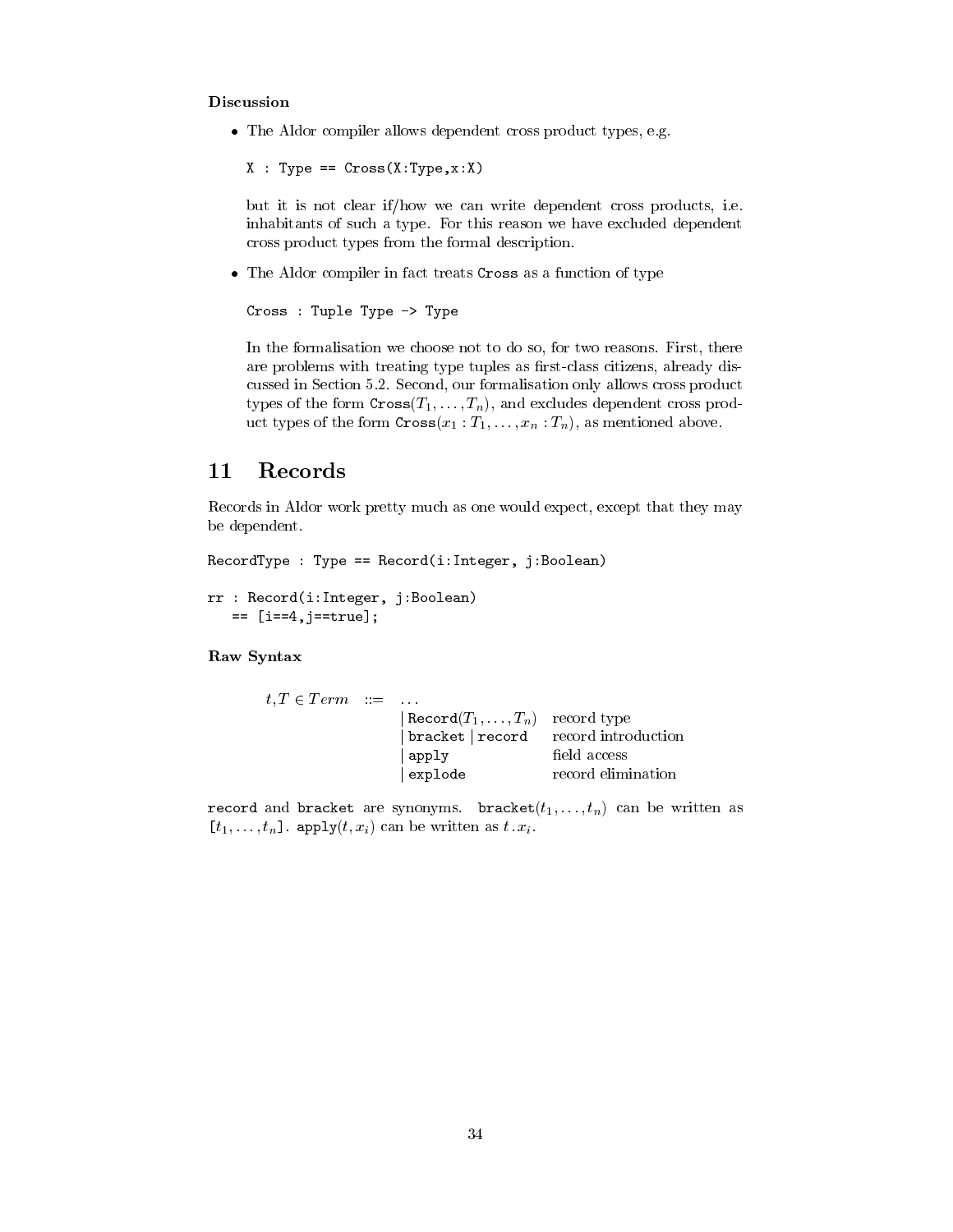# **Typing Rules**

 $\frac{\Gamma \vdash (x_1 : T_1, \ldots, x_n : T_n) : \texttt{Tuple Type}}{\Gamma \vdash \texttt{Record}(x_1 : T_1, \ldots, x_n : T_n) : \texttt{Type}} \text{ record form}$ <br>  $\frac{\Gamma \vdash \texttt{Record} \overrightarrow{T} : \texttt{Type}}{\Gamma \vdash \texttt{bracket} : \overrightarrow{T} \neg \texttt{Record} \overrightarrow{T}} \text{ record into 1}$  $T \vdash$  Record  $\overrightarrow{T}$ : Type<br>  $\overrightarrow{T} \vdash$  record :  $\overrightarrow{T}$  ->Record  $\overrightarrow{T}$  record intro2  $\frac{\varGamma\vdash \mathtt{Record}\overrightarrow{T}:\mathtt{Type}}{\varGamma\vdash \mathtt{explode}:\mathtt{Record}\overrightarrow{T}\verb|->}\overrightarrow{T}\ \mathtt{record}\ \mathtt{elim1}$  $T \vdash r : \texttt{Record}(x_1 : T_1, \ldots, x_n : T_n)$ <br>  $T \vdash \texttt{apply}(r, x_i) : T_i[x_i := r.x_1, \ldots, x_{i-1} := r.x_{x-1}]$  record elim2

- Here type tuples are useful! E.g. note that the formation rule above allows for dependent records. The introduction rules rely on the keyword argument style for function application.
- Note that record, bracket, explode, and apply are heavily overloaded functions. Maybe it would be better not to do so in the formalisation?
- Using an enumeration type  $x_i'$ , apply can be regarded as a function

 $\frac{\Gamma \vdash \texttt{Record}(x_1 : T_1, \ldots, x_n : T_n) : \texttt{Type}}{\Gamma \vdash \texttt{apply}: (\texttt{Record}(x_1 : T_1, \ldots, x_n : T_n), 'x_i') \rightarrow T_i}$ 

and  $\text{apply}(r, x_i)$  can then be seen as a normal application, as explained in the Aldor User Guide (pages 146–147). However, this is only correct for non-dependent records; For dependent records a substitution is needed in the result type  $T_i$ .

- There are two more operations on records: set! and dispose (see pages 146-147 of the Aldor User Guide). We don't consider these as they are imperative operations. (What is interesting about these operations is that they show that records are not values, but rather references to values.)
- The Aldor compiler rejects untyped definitions of records

 $t == record(i==4, i==5);$ 

but will accept a definition of the form

- $t = = record(i:Integer==4, j:Integer==5);$
- Some or all the  $x_i$  in a type Record $(x_1 : T_1, \ldots, x_n : T_n)$  can be omitted. In that case the corresponding apply's are missing. So degenerated records such as  $\text{Record}(T_1, T_2)$  are allowed in Aldor. Because all the apply's are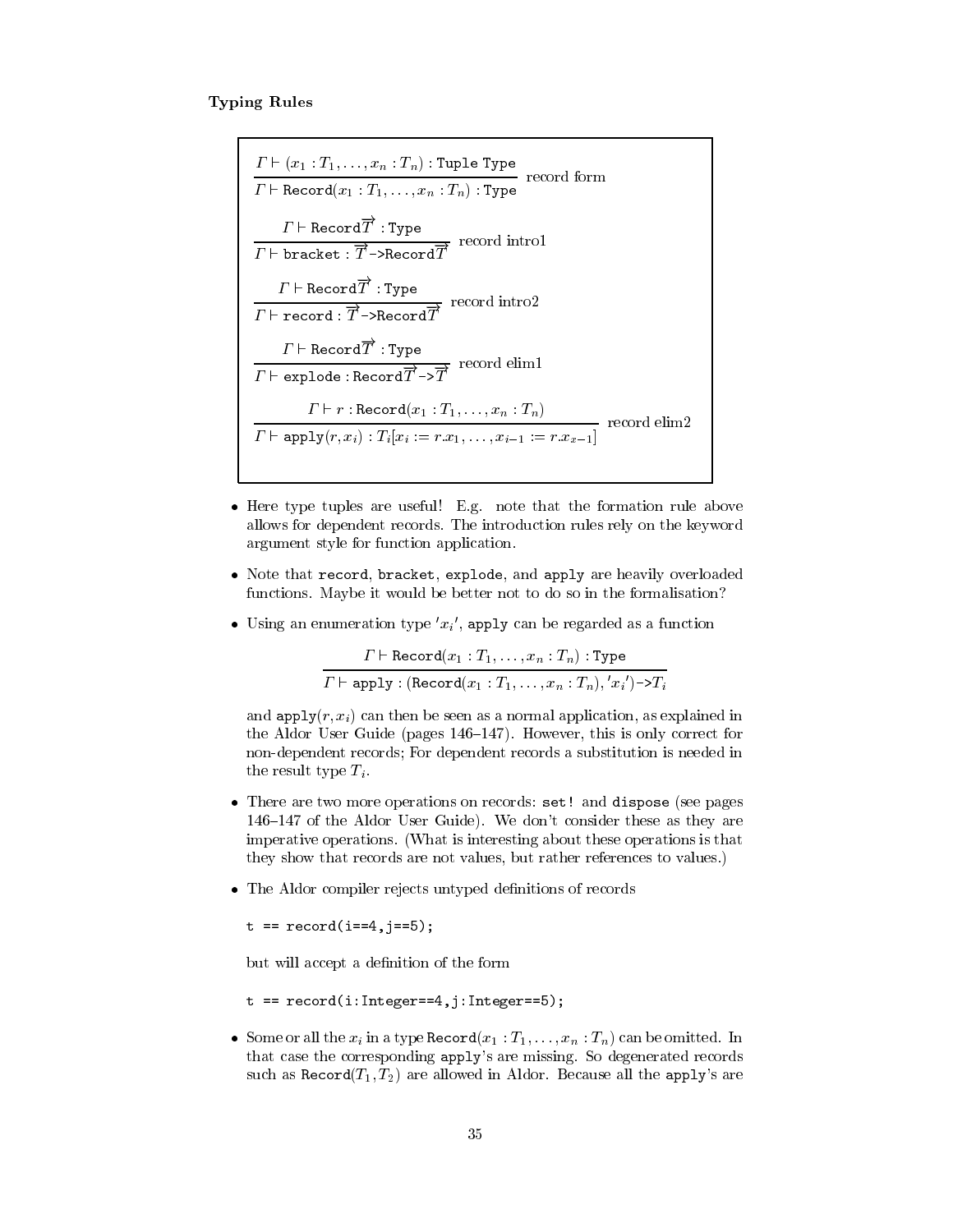missing, this is effectively the same as  $Cross(T_1, T_2)^9$ . Still, if  $T_1$  and  $T_2$ are equal, then Aldor rejects Record $(T_1, T_2)$ .

• Again, the Aldor compiler treats Record as a function of type Tuple Type->Type. In the formalisation we choose not to do this, for the same reasons as for Cross and Enumeration.

### Unions 12

Union types provide disjoint union, also known as variants. For example,

```
IntOrBool : Type = Union (left:Boolean, right:Integer);
```

```
leftBool : Union (left:Boolean, right:Integer) == [left==true];
```

```
rightInt : Union (left:Boolean, right:Integer) == [right==5];
```
# Raw Syntax

| $t, T \in Term \quad ::= \quad \dots$ |                                    |                                    |
|---------------------------------------|------------------------------------|------------------------------------|
|                                       | $\mathsf{Umin} \overrightarrow{T}$ | union type                         |
|                                       |                                    | bracket   union union introduction |
|                                       | case                               | union test                         |
|                                       | apply                              | union elimination                  |

union and bracket are synonyms. bracket $(t_1, \ldots, t_n)$  can be written as  $[t_1, \ldots, t_n]$ .  $\texttt{apply}(t, x_i)$  can be written as  $t \cdot x_i$ .

# **Typing Rules**

• Note that record, bracket, apply, and case are heavily overloaded functions. Especially the first three, as these are also used for records. (And again, maybe it would be better not to do so in the formalisation?)

 $9$  at least, as far as the functional sublanguage of Aldor is concerned; if imperative operations are taken into account, there are differences, as the components of a record can be imperatively updated.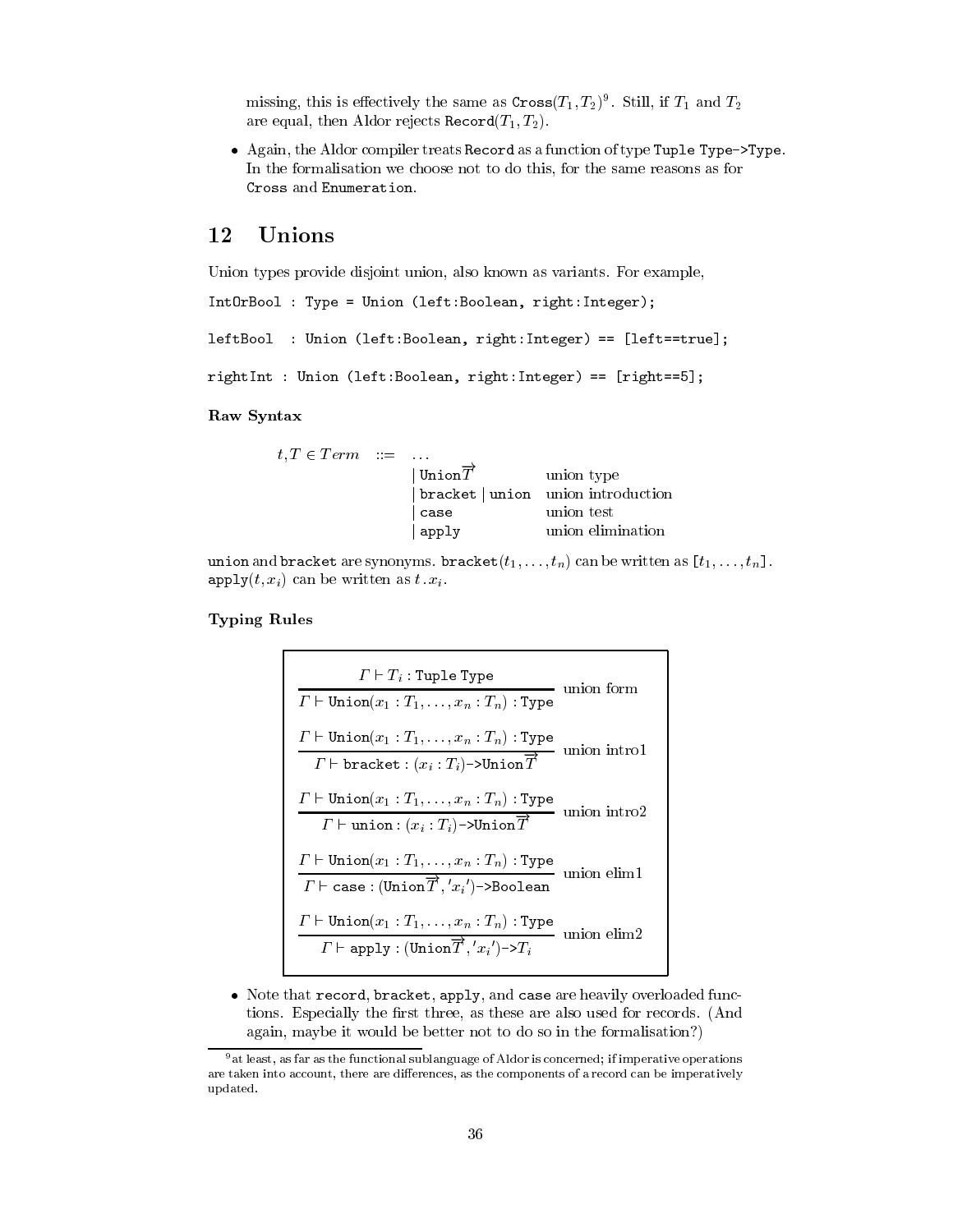• The rules for union types are not type-safe. The culprit is the elimination of union types (as usual). For example, if we define

```
x : Union (left:Boolean, right:Integer) == union(right==5);
```
there is nothing preventing us from considering x as a left-injection, as in

 $unsafeProjection: Boolean == apply(x, left)$ 

So it's left up to the user to check – using the function case – that the correct component is extracted from a variant.

• There are two more operations on unions: set! and dispose (see p. 147/148 of the Aldor User Guide). We don't consider these as these are really only interesting in imperative setting. What is interesting about these operations is that they show that records are not values, but rather references to values.

### 13 Enumeration

Enumeration types in Aldor consist of a fixed collection of symbolic values. For example

```
Colour : Type == 'red, green, blue';
```
 $x:$  Colour == red;

Raw Syntax

$$
t, T \in Term \quad ::= \quad \dots
$$

$$
\begin{array}{ccc} | & 'x_1, \dots, x_n' \\ | & \text{Emumeration} \overrightarrow{T} \end{array}
$$

**Typing Rules** 

$$
\frac{T \vdash 'x_1, \ldots, x_n' : \text{Type}}{T \vdash x_i : 'x_1, \ldots, x_n'}
$$
 enumeration intro

• Aldor in fact regards  $x_1, \ldots, x_n$  as shorthand for

Enumeration( $x_1$ : Type,..., $x_n$ : Type)

Here Enumeration takes an arbitrary type tuple as argument, i.e.

Enumeration : Tuple Type -> Type

We choose not to do this in the formalisation. In addition to the problems with treating type tuples as first-class citizens, already discussed in Section 5.2, it is not clear what the meaning would be of Enumeration applied to a type tuple that is not of the form  $(x_1 : Type, \ldots, x_n : Type)$ .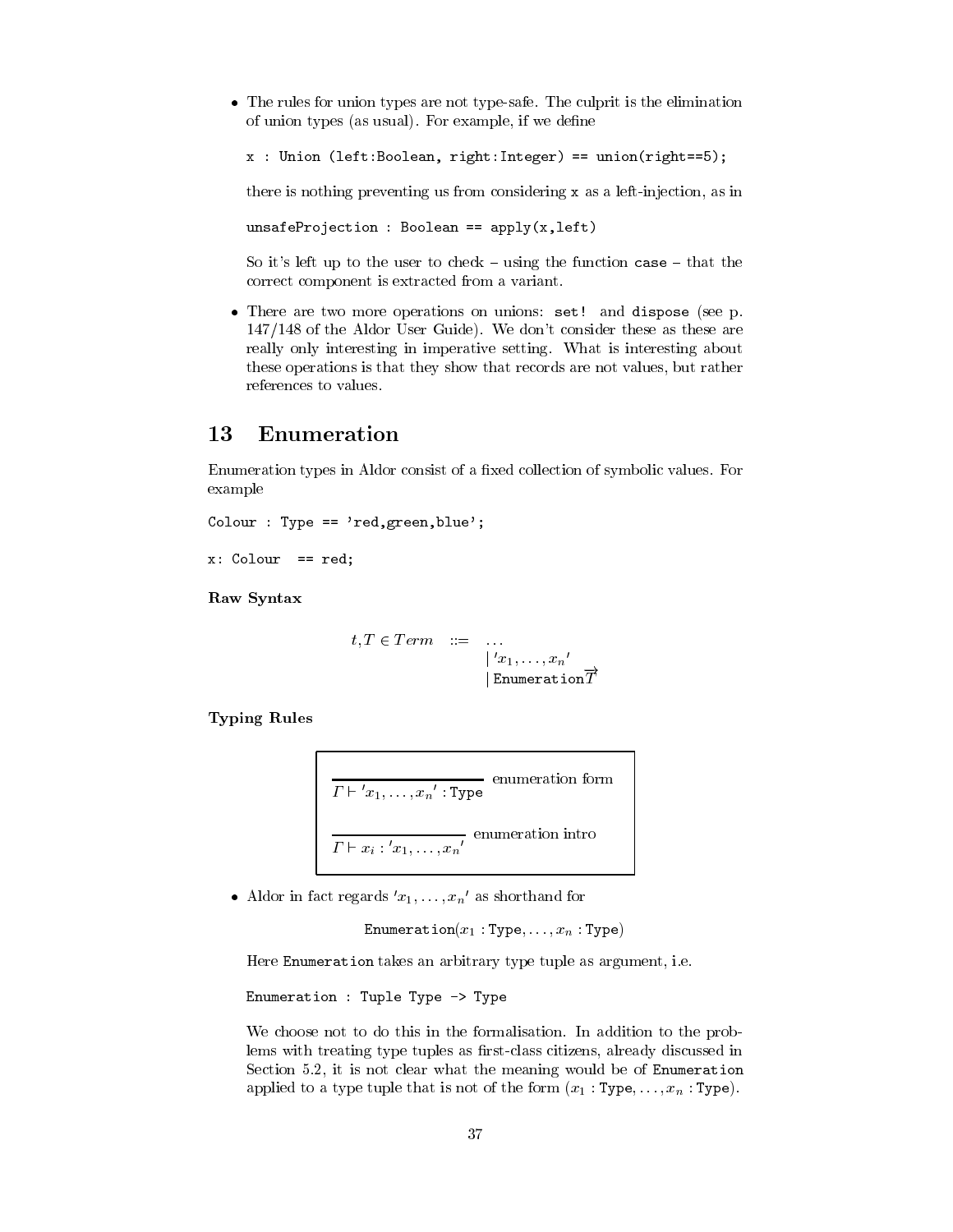- The Aldor compiler behaves strangely if we have overlapping enumeration types. This seems to be a bug. It would be better to disallow any overlap between enumeration types.
- How do clashes between enumerations and variables work? Eg. what if one of the  $x_i$  is also used as a variable?
- A difficulty with enumeration types is that in a "typeless" definition of the form  $x=x_i$  it may not be clear hard to tell that  $x_i$  is an element on an enumeration type, and which enumeration type. The import statement is used to declare enumeration types.

Fimport from  $x_1, \ldots, x_n; \Gamma' \vdash ok$ <br>T; import from  $x_1, \ldots, x_n'; \Gamma'; x == x_i \vdash ok$  untyped definition ok

The formalisation of the type system is surprisingly tricky here.

### Equality 14

The type expressions in Aldor are complicated enough for equality of types to be non-trivial. There are different places where the notion of equality between types plays a role, and we can distinguish different notions of equalities between types. These are discussed below.

# **Notions of Equality**

Different sources of equalities between types are

 $\bullet$   $\alpha$ -equality.

There are *bound variables* in types, so there is a notion of  $\alpha$ -equality of types, i.e. equality up to renaming of bound variables. For example, types  $(n:Integer)$ ->Vector $(n)$ ->Integer and  $(m:Integer)$ ->Vector $(m)$ ->Integer can be regarded as equal.

Related to  $\alpha$ -equality is the case of vacuous dependency: one would expect that the types  $S \rightarrow T$  and  $(x : S) \rightarrow T$  would be equal in the case that x is not free in the result type T.

 $\bullet$   $\delta$ -equality.

We can define names for types, so there is a notion of  $\delta$ -equality, i.e. equality up to (un)folding of definitions. For example, if we define XX : Type == Integer then the types XX and Integer can be regarded as equal.

 $\bullet$   $\beta$ -equality.

Because types can contain lambda abstractions and applications in types there can be  $\beta$ -redices in type expressions. For example, the type Integer and the type  $((X:Type):Type+-\ge X)$  (Integer) - the identity function on types applied to the type  $Integer - can$  be regarded as equal.

In the same way one can consider  $\eta$ -equality as well as  $\beta$ -equality.

• Finally, because there are dependent types, types can have arbitrary terms as subexpressions. So any notion of equality for such sub-expressions induces a notion of equality on types. For example, because 3+4 and 7 are equal the types  $Vector(3+4)$  and  $Vector(7)$  can be regarded as equal.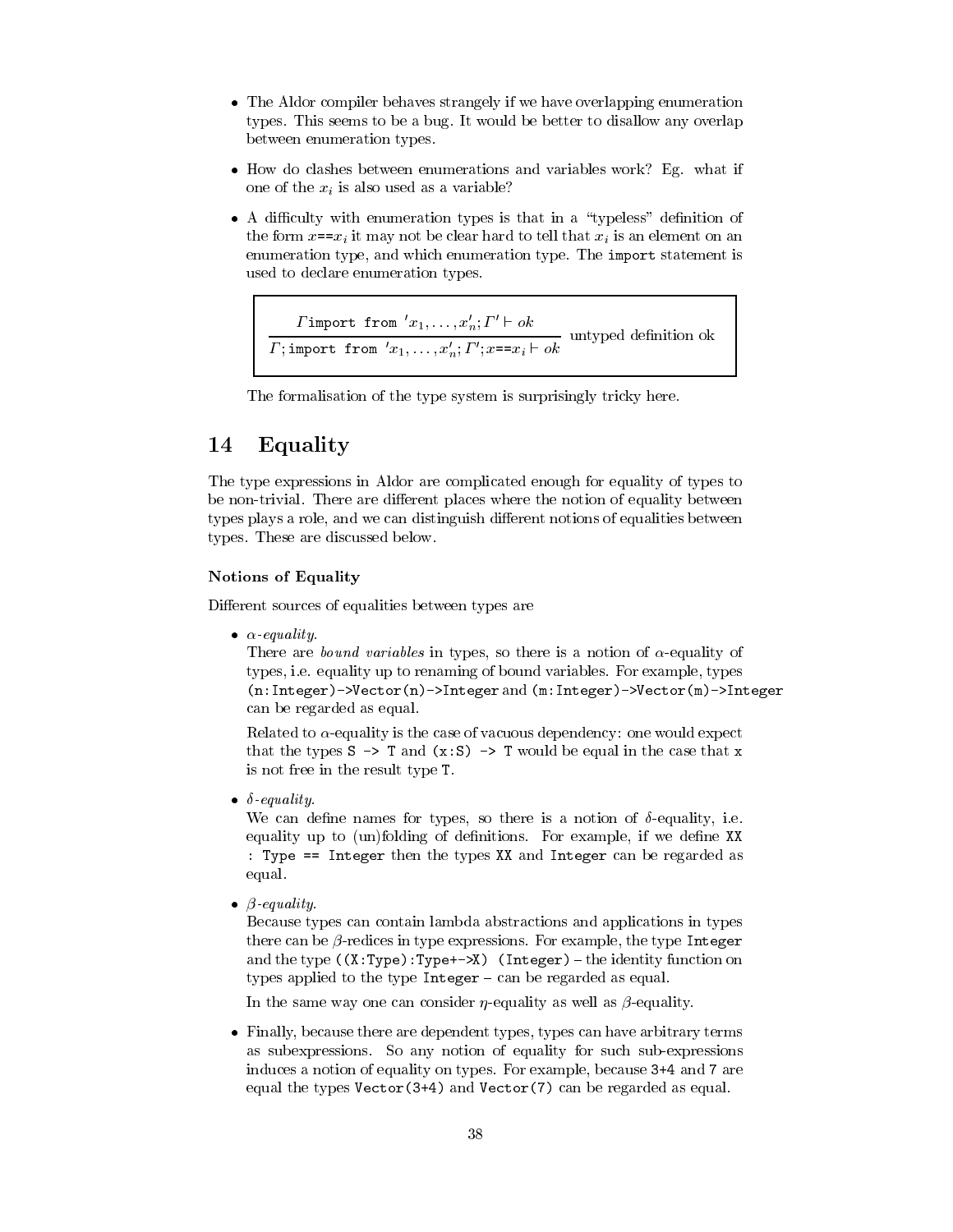It should be clear that a notion of equality that includes the equalities discussed under the last point above will quickly become undecidable. For instance, dependent types can contain diverging sub-expressions. In fact, just incorporating  $\beta$ -equality would be enough to make equality undecidable. The general problem with the last two notions of equality above is that type checking, which is done at compile time, becomes entangled with evaluation, e.g. of 3+4 to 7, which by definition is done at run time. This is a well-known problem with dependent types, discussed for instance in [MR86].

# **Uses of Equality**

There are several places where the type system depends on the notion of equality for types :

(i) Any inference rule where the same type occurs more than once in the premisses relies implicitly on a notion of equality. The most obvious place where this occurs is in the application rule

$$
\frac{\Gamma \vdash f : S \rightarrow T \qquad \Gamma \vdash s : S}{\Gamma \vdash f(s) : T}
$$
 function elim

Here the type  $S$  of the argument  $s$  has to be equal to the domain of  $f$ .

(ii) Less obvious than in the typing rule above, any inference rule where a type is required to of a particular form in one of the premisses also relies on a notion of equality, For example, in

$$
\frac{\varGamma \vdash T : \texttt{Type}}{\varGamma \vdash \texttt{Tuple } T : \texttt{Type}}
$$

type of  $T$  is required to be equal to Type. And, in the application rule again, the type of f is required to be equal to something of the form  $S \rightarrow T$ .

(iii) Finally, overloading depends on equality – or rather, inequality – of types. Eg. the rule

$$
\frac{\Gamma \vdash ok \quad \Gamma \vdash t : T \quad \neg(\Gamma \vdash x : T)}{\Gamma; x = t : T \vdash ok}
$$

requires that  $\Gamma$  does not contain any definition or declaration of an  $x$  of type  $T$ , nor of a type equal to  $T$ .

Ideally, in the formal description we would want to deal with equality by including a conversion rule of the form

$$
\frac{\Gamma \vdash t : T \quad (T, T') \in R}{\Gamma \vdash t : T'}
$$
 conversion

where  $R$  is the equality relation on types. Intuitively, this rule states that we are only interested in the typing relation up to the notion of equality  $R$  on types.  $10\,$ 

Unfortunately, this is not how equality is dealt with by the Aldor compiler. It turns out that the compiler uses several notions of equality, and uses different notion of equality in different places. An accurate description of Aldor can therefore not be given by including a single conversion rule as discussed above;

 $^{10}{\rm Note}$  that once  $\delta$ -equality is included, the notion of equality  $R$  will depend on the context  $\Gamma$ , so we should really write  $(T, T') \in R_{\Gamma}$  or  $\Gamma \vdash (T, T') \in R$ .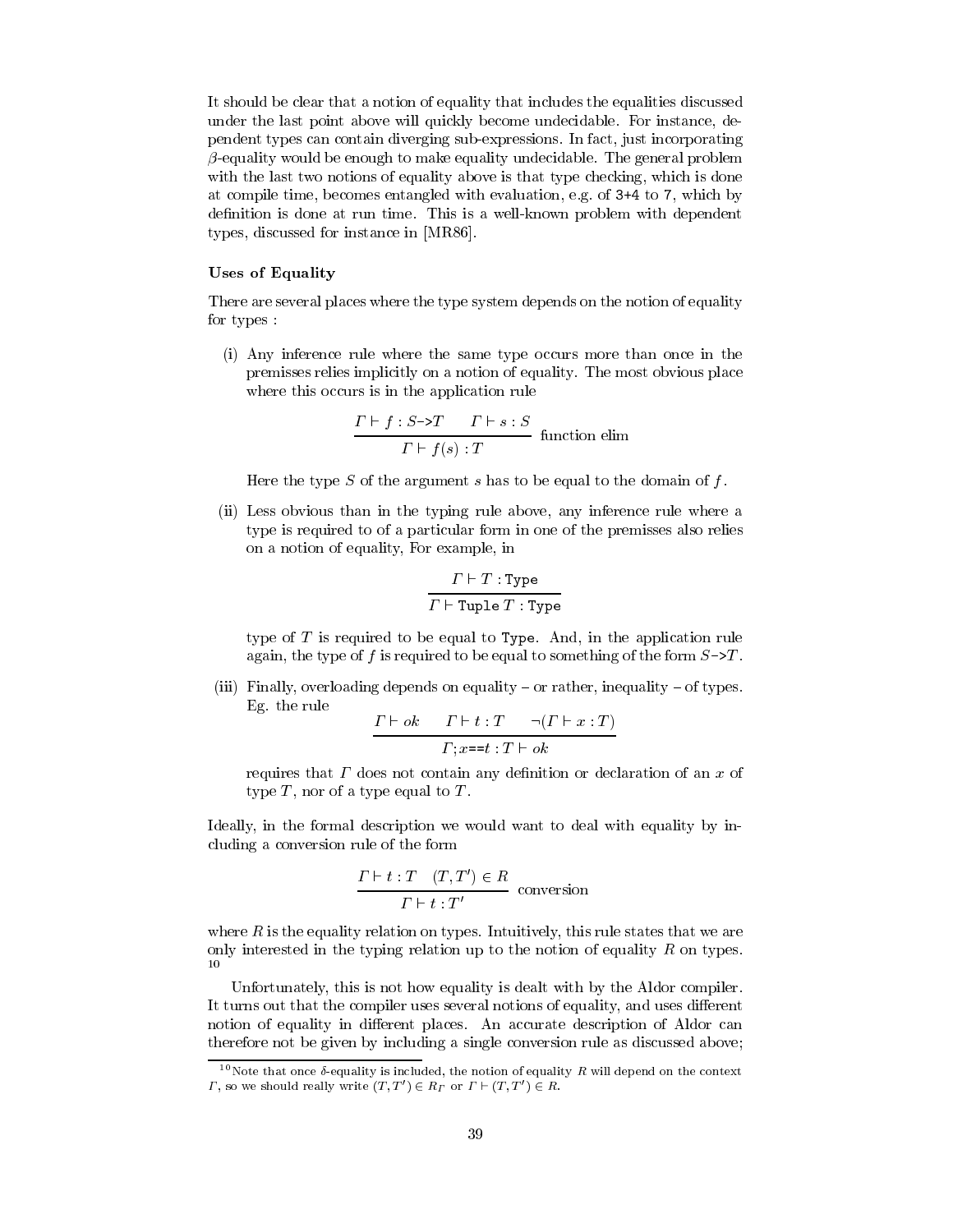Instead equality would have to be build into any typing rule that relies on equality, e.g.

$$
\frac{\Gamma \vdash f : S \to T \qquad \Gamma \vdash s : S' \qquad (S, S') \in R}{\Gamma \vdash f(s) : T}
$$

where  $R$  is the notion of equality used in this particular case.

We will not attempt to give an accurate description of equality in Aldor in this way: it would be very hard to do and not be very useful, since this is an aspect of the Aldor type system that we want to change anyway. Instead, we will make an inventory of the different notions of equality used in Aldor and give a rough indication of which notion of equality is used where.

Of the notions of equality listed earlier, the Aldor compiler only ever uses  $\alpha$ and  $\delta$ -equality with some restrictions. In light of the difficulties that arise with the other notions of equality this is not surprising.

### 14.1  $\alpha$ -equality

Nearly everywhere the Aldor compiler treats  $\alpha$ -equal types as being equal. So, in the formal description we could consider including

$$
\frac{t = \alpha \ t'}{\Gamma \vdash (t, t') \in R} \quad \alpha\text{-conv}
$$

There are only two case where the Aldor compiler does not work modulo  $\alpha$ equality:

• In a definition of a (dependently typed) function of the form

f :  $(x:S)$ ->T ==  $(x:S)$ :T +-> t

the compiler insists that the same variable name x is used in the body  $(x: S)$ : T+->t of the definition as in the type  $(x: S)$ ->.

• The Aldor compiler does not always spot  $\alpha$ -equality when checking for ambiguous overloading (as discussed under (iii) above). When the types involved become complicated the compiler may fail to spot that the same constant is defined twice for  $\alpha$ -equal types, as for example Id in the definitions below:

```
Id(X:Type, x:X) : X == x;Id(Y:Type, y:Y) : Y == y;
```
It is interesting to note that when it comes to applications (as discussed under (i) above) then Aldor has no problems in spotting that the types  $(X:Type, x:X)$  ->X and  $(Y:Type, y:Y)$  ->Y are equal. So different algorithms for deciding equality for types are used when in comes to (i) and  $(iii)$ .

### 14.2  $\delta$ -equality

Aldor treats typed definitions (of the form  $x:T==t$ ) and untyped definitions (of the form x==t differently when it comes to definitional equality. It seems that we do not have  $\delta$ -equality for the former but that we do have  $\delta$ -equality for the latter, albeit in a limited form. This explains to some extent why typed and untyped definitions are treated differently in packages, as discussed in Section 7.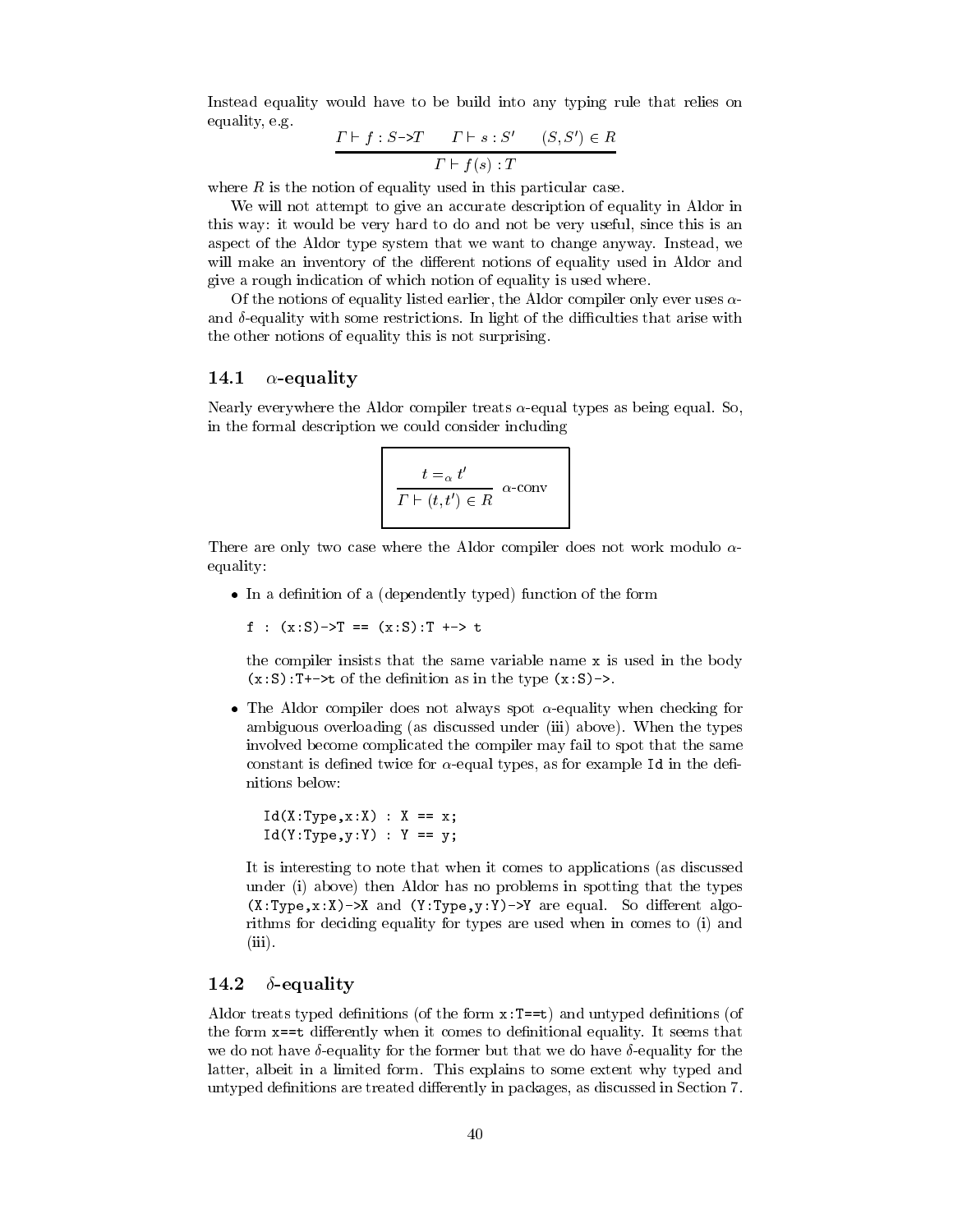# 14.2.1 Definitions of the form  $x : T == t$

The Aldor compiler does not use  $\delta$ -equality for these definitions. So we do not have  $\mathbf{r}$   $\mathbf{r}$  $\mathbf{r}$  $\overline{a}$ 

$$
\frac{\Gamma; X : \text{Type} == T; I'' \vdash t : X}{\Gamma; X : \text{Type} == T; I' \vdash t : T} \delta \text{unfold}
$$

nor vice versa.

The only exception seems to be definitions of categories. Here the Aldor compiler does use  $\delta$ -equality. This seems to contradict the Aldor User Guide, where on page  $113/114$  it is said that the define keyword has to be included, so that we have a definition of the form define  $x : T == t$ , in order for to have  $\delta$ -conversion for definitions of categories. We have

$$
\frac{\Gamma; x : \texttt{Category=}=d; \Gamma' \vdash t : x}{\Gamma; x : \texttt{Category=}=d; \Gamma' \vdash t : d} \delta \text{ category unfold}
$$

but we do *not* have the reverse, i.e.

$$
\frac{\Gamma; x : \texttt{Category==}d; \Gamma' \vdash t : d}{\Gamma; x : \texttt{Category=}=d; \Gamma' \vdash t : x} \delta \text{ category fold}
$$

So the notion of equality that Aldor uses is not always symmetric!

All this suggests that as far as definitions of the form  $x : T == t$  are concerned, we only have

$$
\frac{(x: \texttt{Category=}d) \in \varGamma}{\varGamma \vdash (x, d) \in R} \delta \text{ category unfold}
$$

### 14.2.2 Definitions of the form  $x == t$

It seems that in most cases the Aldor compiler works modulo  $\delta$ -equality as far as these definitions are concerned. So

$$
(x == t) \in \Gamma
$$
  
\n
$$
\Gamma \vdash (x, t) \in R
$$
  $\delta$ untyped unfold  
\n
$$
(x == t) \in \Gamma
$$
  
\n
$$
\Gamma \vdash (t, x) \in R
$$
  $\delta$ untyped fold

The exception is that Aldor seems to ignore these equalities when it comes to spotting ambiguous overloading. For example, the Aldor compiler accepts the following definitions

 $XX == Integer;$ five : Integer ==  $5$ ; five :  $XX == 6$ ;

and does not complain that this overloading of five is ambiguous. (Here again, Aldor is better as spotting equality when it comes to (i) and (iii); when it comes to applications the compiler treats XX and Integer as equal.)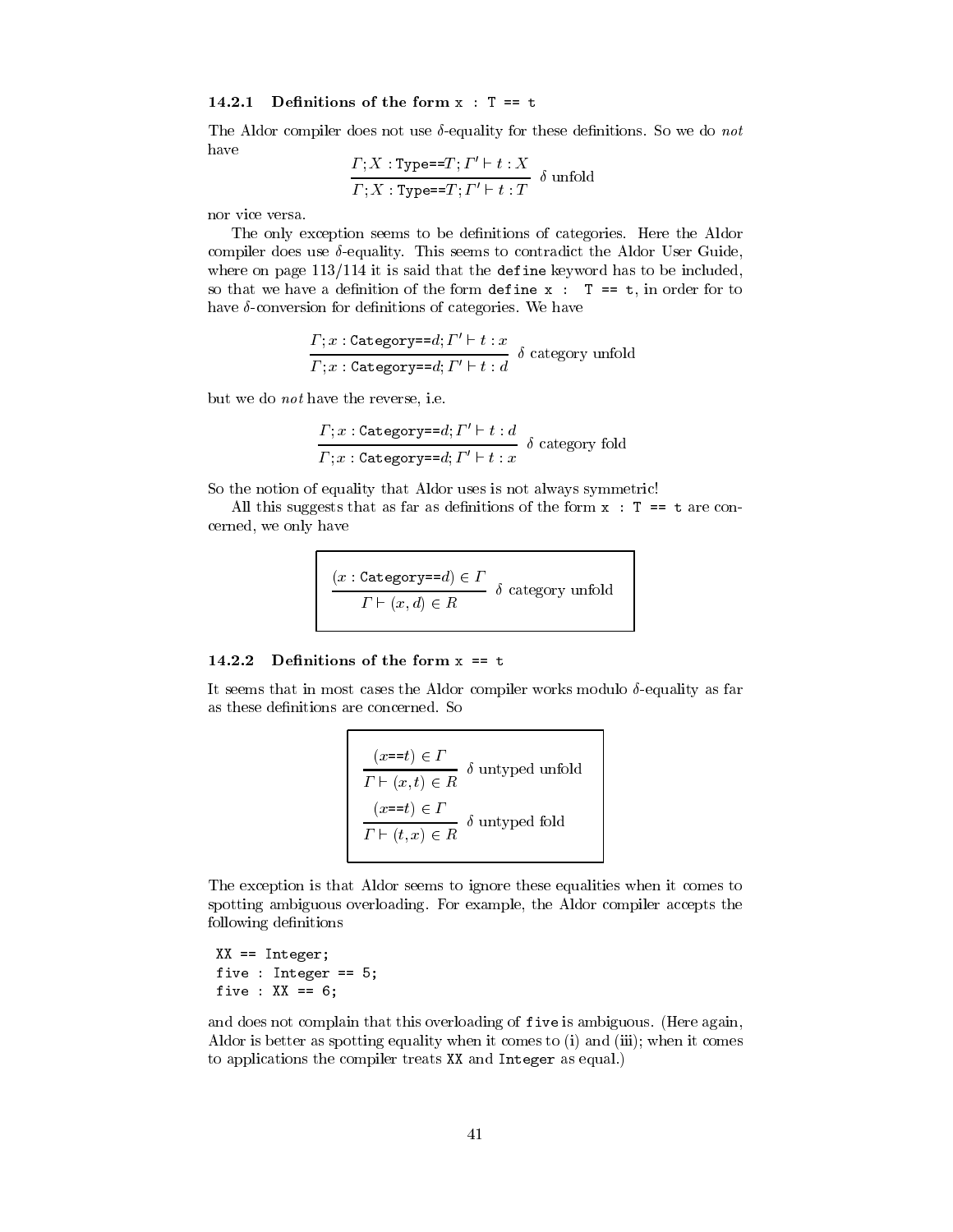# Subtyping, Courtesy Conversions, Satisfac-15 tion

Subtyping is a relation  $\leq$  on types that comes with a so-called subsumption rule

$$
\frac{\Gamma\vdash t:T\quad T\leq T'}{\Gamma\vdash t:T'}
$$
 subsumption

There are two  $-$  quite different!  $-$  possible semantics of subsumption:

• apply some coercion function.

Maybe we have to apply some coercion function to convert a term of type T to type  $T'$ . For example, many languages treat the integers as a subtype of the reals, and here typically a coercion function has to be applied to convert integers to some floating-point format.

 $\bullet$  do nothing.

It may be the case that we don't have to do anything to a convert a term  $t$  of type  $T$  to get a term of type  $T'$ . Here one can think of subtyping between Ring and Monoid.

Note the similarity with the subsumption rule above and the conversion rule given on page 39. It might be hard to tell the two apart. The intuition behind them is quite different though, and the semantics of type conversion has to be "do nothing".

In nice type systems  $\leq$  subsumes the notion of equality for types R, and R will even be equal to  $\leq \cap \geq$ . (In Aldor this is not true: e.g. there are courtesy conversions from cross products to multiple values and back, but these are different types.)

Aldor has 3 notions of "subtyping", which will be described in the subsections below, namely

- subtyping,  $\Gamma \vdash S \sqsubset T$
- courtesy conversions,  $\Gamma \vdash S \leq_{convert} T$
- satisfaction,  $\Gamma \vdash S \leq_{sat} T$

It is not really clear what the differences between these three notions, and in how far we have to distinguish these notions in the formal description here. They may have different semantics, but that is not really an issue in the (syntactic) description of the type system.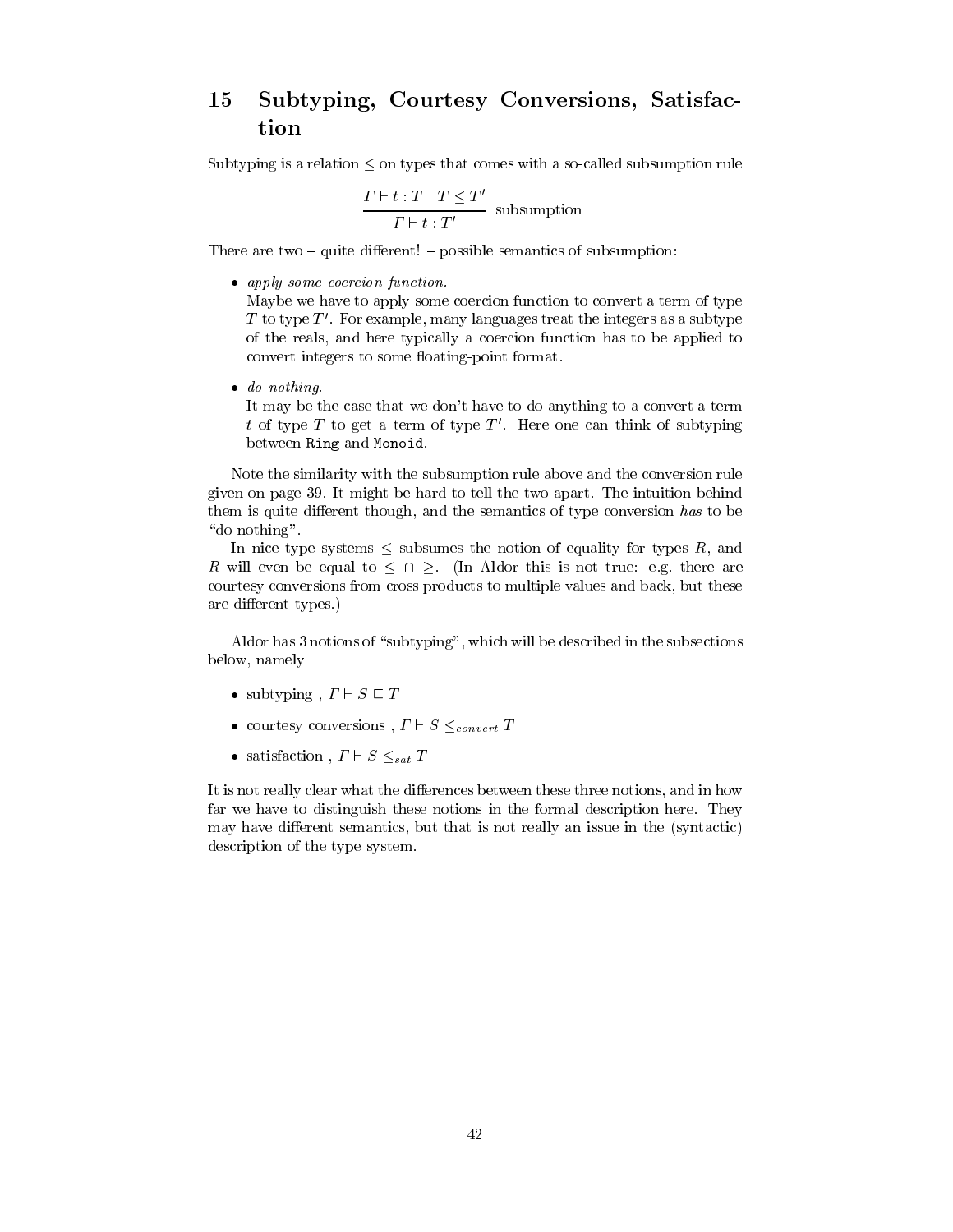### **Courtesy Conversions** 15.1

We write  $\Gamma \vdash S \leq_{convert} T$  for "there is a courtesy conversion from S to T". The Aldor User Guide (p. 84) lists the following rules for courtesy conversions:

> $\overline{ \varGamma \vdash \texttt{Cross}(T, \dots, T) \leq_{convert} \texttt{Tuple } T }$  $T \vdash \texttt{Cross}(T) \leq_{convert} T$  $\cfrac{T+T \leq_{convert} T}{T+T \leq_{convert} \text{Tuple } T}$  $\frac{\Gamma\vdash t:T\quad \Gamma\vdash T\leq_{convert}T'}{\Gamma\vdash t\cdot T'}\leq_{convert}\text{-subsumption}$

- As the name suggests, the semantics of  $\leq_{convert}$ -subsumption involves coercion functions.
- Aldor does not provide any "congruence" rules to lift  $\leq_{convert}$  to more complicated type expressions (like it does for  $\sqsubseteq$ ). (Because of this, there is no need to include a reflexivity rule for  $\leq_{convert}$ ; The only use of reflexivity of  $\leq_{convert}$  would be in the subsumption rule, and there it's obviously not really needed.)
- In addition to courtesy conversions, Aldor also has "primitive conversions" and "conversion functions" (see p. 84-85 of the Aldor User Guide).
- $\bullet$  There are also courtesy conversions between multiple values and tuples/cross products

 $T \vdash (T, \ldots, T) \leq_{convert} \text{Tuple } T$  $T \vdash (T_1, \ldots, T_n) \leq_{convert} \text{Cross}(T_1, \ldots, T_n)$  $T \vdash \text{Cross}(T_1, \ldots, T_n) \leq_{convert}(T_1, \ldots, T_n)$ 

but, as we do not consider multiple values, we ignore these. Observe that the last two courtesy conversions effectively render cross products and multiple values equivalent.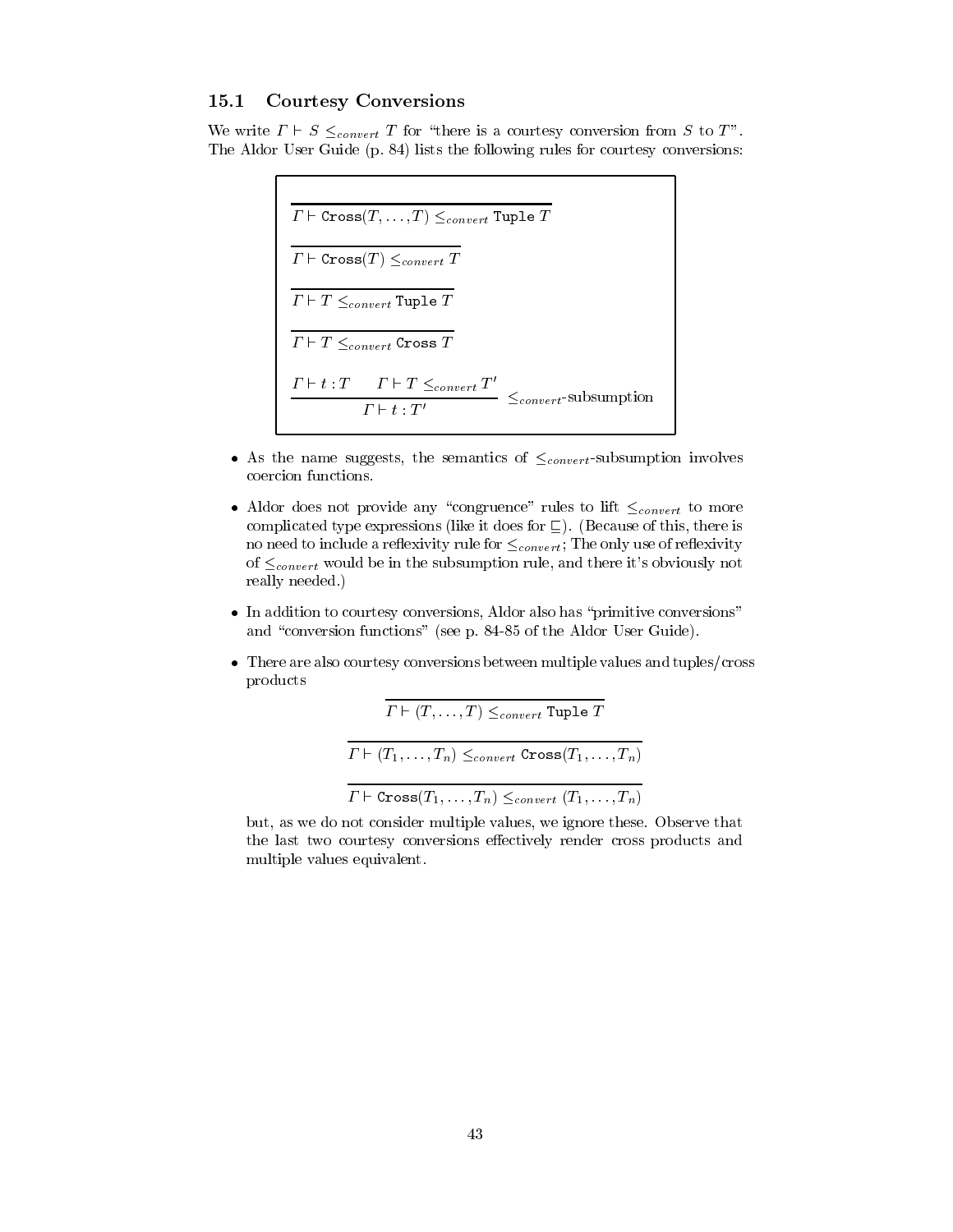### 15.2 Subtyping

We write  $\Gamma \vdash S \sqsubset T$  for S is a subtype of T in context  $\Gamma$ . The Aldor User Guide (p. 83) lists the following rules for subtyping:

 $\begin{array}{l} m \geq n \quad p_1, \ldots, p_m \text{ permutes } 1, \ldots, m \\ \hline \Gamma \vdash \text{with} \{x_1 : T_1; \ldots; x_n : T_n\} \sqsubseteq \text{with} \{x_{p_1} : T_{p_1}; \ldots; x_{p_m} : T_{p_m}\} \sqsubseteq \text{-width} \\ \frac{\Gamma \vdash S_2 \sqsubseteq S_1 \quad \Gamma \vdash T_1 \sqsubseteq T_2}{\Gamma \vdash S_1 - \triangleright T_1 \sqsubseteq T_1 - \triangleright T_2} \sqsubseteq \text{-> \\ \frac{\Gamma \vdash t : T \quad \Gamma \vdash T \sqsubseteq T'}{\Gamma$ 

- Note that in the reordering of the items in a signature according to the permutation  $p_1, \ldots, p_m$  it is assumed that the permuted signature is still valid; that this is not always the case is a consequence of type dependency.
- The semantics of  $\sqsubseteq$ -subsumption is "do nothing": as explained in the Aldor User Guide (p. 83), if  $T \sqsubseteq T'$  then they share an underlying "base domain" and their elements have the same representation.
- According to the manual, the rules  $\Box$ -width and  $\Box$ ->are bi-implications. e.g.

 $S_1 \rightarrow T_1 \sqsubset T_1 \rightarrow T_2 \Rightarrow S_2 \sqsubset S_1 \wedge T_1 \sqsubset T_2$ 

Of course, if the rules above are the only rules for subtyping then this is clearly true.

• Observe that this is a limited notion of 'width' subtyping. It is not possible to subtype on a particular field – that is to allow  $x_i : T'_i$  to replace  $x_i : T_i$ , where  $T_i \nightharpoonup T'_i$  - in moving from subtype to supertype; this is known as 'depth' subtyping. Subtyping on fields of records is also not permitted.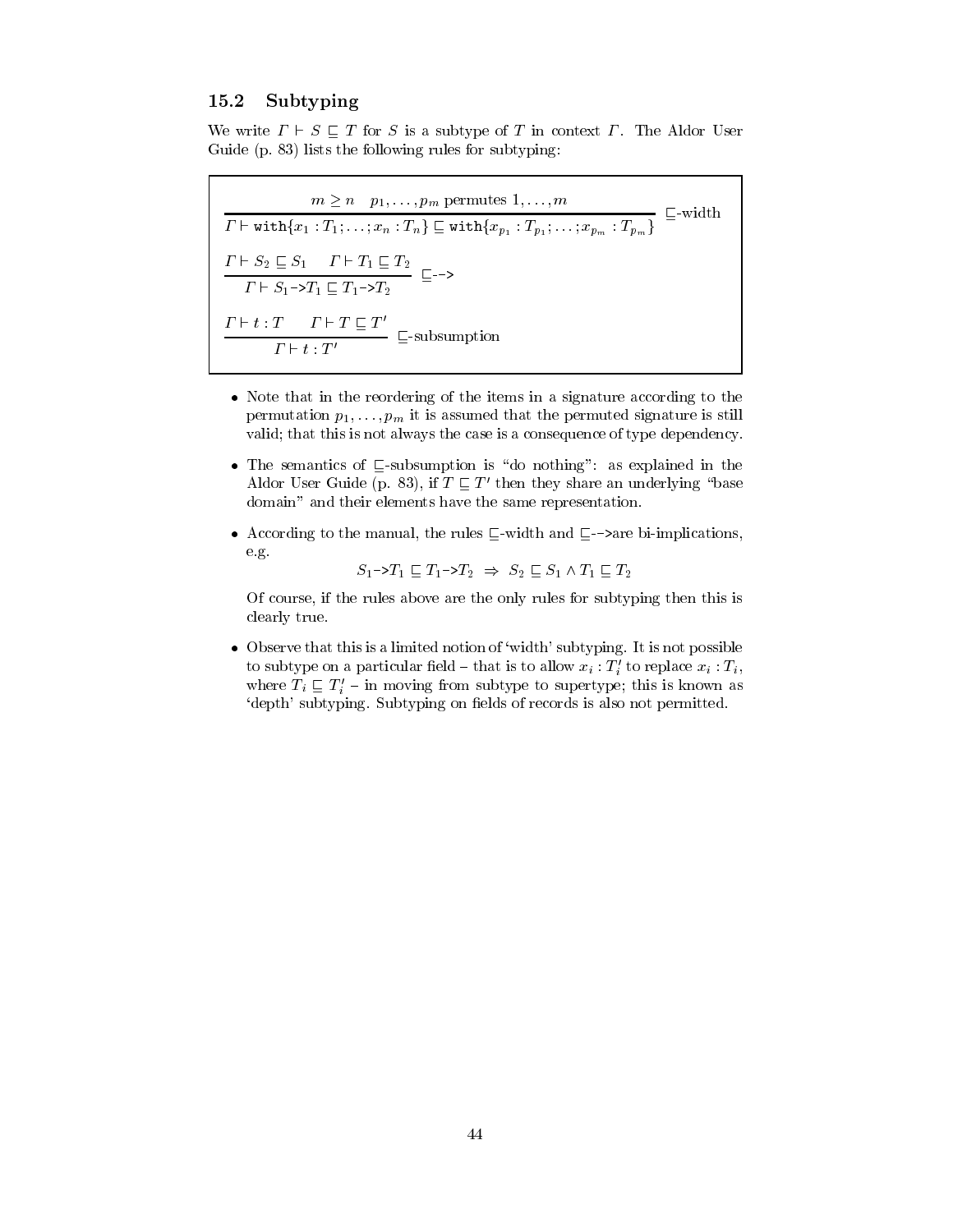### 15.3 Satisfaction

We write  $\Gamma \vdash S \leq_{sat} T$  for S satisfies T in context  $\Gamma$ . The Aldor User Guide (p. 86) lists the following rules for satisfaction:

| $\Gamma \vdash S$ : Category<br>$\Gamma \vdash S \leq_{sat}$ Type                                                |
|------------------------------------------------------------------------------------------------------------------|
| $\Gamma\vdash$ Category $\leq_{sat}$ Type                                                                        |
| $\Gamma \vdash \mathtt{add} \{\dots\} : S$ S is the type of a category or a domain                               |
| $\Gamma \vdash S \leq_{sat}$ Type                                                                                |
| $\frac{\Gamma\vdash S\sqsubseteq T}{\Gamma\vdash S\leq_{sat}T}\sqsubseteq\Rightarrow\leq_{sat}$                  |
| $\frac{\Gamma \vdash S \leq_{convert} T}{\Gamma \vdash S \leq_{sat} T} \leq_{convert} \Rightarrow \leq_{sat}$    |
| $\Gamma \vdash t : T \quad \Gamma \vdash T \leq_{sat} T'$<br>$\leq_{sat}$ -subsumption<br>$\Gamma \vdash t : T'$ |

- Note that satisfaction subsumes the courtesy conversions.
- The User Guide also gives a rule

$$
\frac{\Gamma \vdash T : \text{Type}}{\Gamma \vdash T \leq_{sat} ()}
$$

It is not clear what is the intended meaning of the type () here.

• There are also satisfactions involving Exit:

$$
\frac{\Gamma \vdash T : \texttt{Type}}{\Gamma \vdash \texttt{Exit} \leq_{sat} T}
$$

• The User Guide gives the rule

$$
\frac{\Gamma\vdash C \texttt{add}\{D\} : S}{\Gamma\vdash S\leq_{sat} \texttt{Category}}
$$

The judgement ' $\Gamma \vdash C$  add $\{D\}$ : S' is intended to formalise 'S is the type of a category (in the context  $\Gamma$ )', but isn't Category the only possible type of a category?

• The User Guide gives the rule

$$
\frac{\varGamma\vdash \texttt{Switch}\{D\} : T}{\varGamma\vdash T\leq_{sat} \texttt{Type}}
$$

together with

$$
\frac{\Gamma \vdash T \leq_{sat} \texttt{Category}}{\Gamma \vdash T \leq_{sat} \texttt{Type}}
$$

but again, isn't Category the only possible type of a category?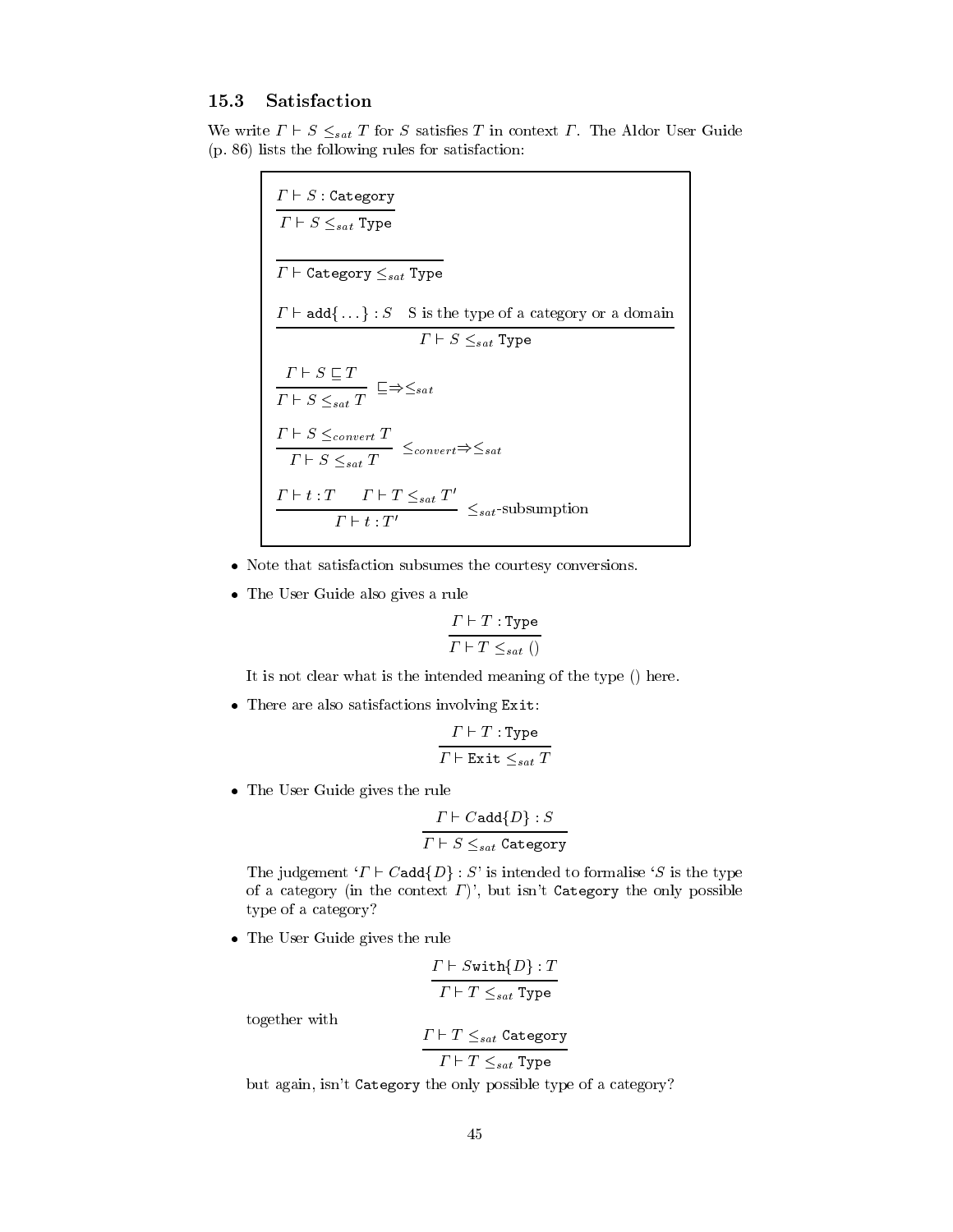### Omissions 16

The formalisation of the Aldor type system outlined in this report has deliberately omitted various aspects of the system. As was argued in the introduction, this is for a variety of reasons, but principally because our aim is to formalise what is  $-$  at least from a type-theoretic point of view  $-$  the *essence* of Aldor. The remainder of this section surveys aspects which are covered either partially or not at all.

Aldor is an imperative language, with a functional core, much in the mould of Standard ML [MTHM97]. We have confined our attention to the functional subset in this report, but that is an inessential restriction. (Readers might doubt this because references cause subtle problems for the type system of SML, but this is due to the interaction of references and parametric polymorphism, which is absent from Aldor.)

We have not, on the whole, discussed questions about the scope of definitions, since these are largely orthogonal to type checking and inference. They do interfere when default argument values are allowed, and also when type checking (mutually) recursive definitions. However, once scopes are resolved the type checking issues are relatively straightforward. Scopes are also controlled by means of import and export statements; we have only covered the fundamentals of the import mechanism. Post facto extensions also affect scopes of packages; again these are not covered here.

A related difficulty comes with arguments passed to functions by keyword. These break the usual property that functions are independent of the names of their bound variables (the property of  $\alpha$ -conversion), and so break the property that the interface of a function is entirely specified by its type.

For example, we would normally treat the definitions

 $id(n : Integer) : Integer == n ;$ and

 $id(m : Integer) : Integer == m ;$ 

as defining the same (identity) function over integer. However, with keyword arguments, the application

 $id(n == 7)$ 

is a well-formed application of the first definition of id but not of the second. As was said earlier, in order to apply the function id we need to know not only the types of the arguments but also their names, and so the latter information forms part of the interface to the function.

Aldor contains a plethora of notions of 'product' or 'tuple' types. We have, in particular, not covered multiple values. As was discussed in the body of the report, we have also chosen to treat record formation and related operations as primitives, rather than as applications of functions to type tuples; this is discussed again in Section 18.

Because of their nature, Aldor macros are independent of the type system. Observe, however, that the treatment of ADTs does not treat rep and per as macros but instead uses a scoping mechanism to type check their application.

Much of the description of Aldor in the manual involves defining many different sorts of expression; as was remarked earlier many of these operations are variants of function application, which is covered in detail in this report.

Categories can be built in a structured way, either by extension using with or by putting together two signatures with join. A suitable expansion prior to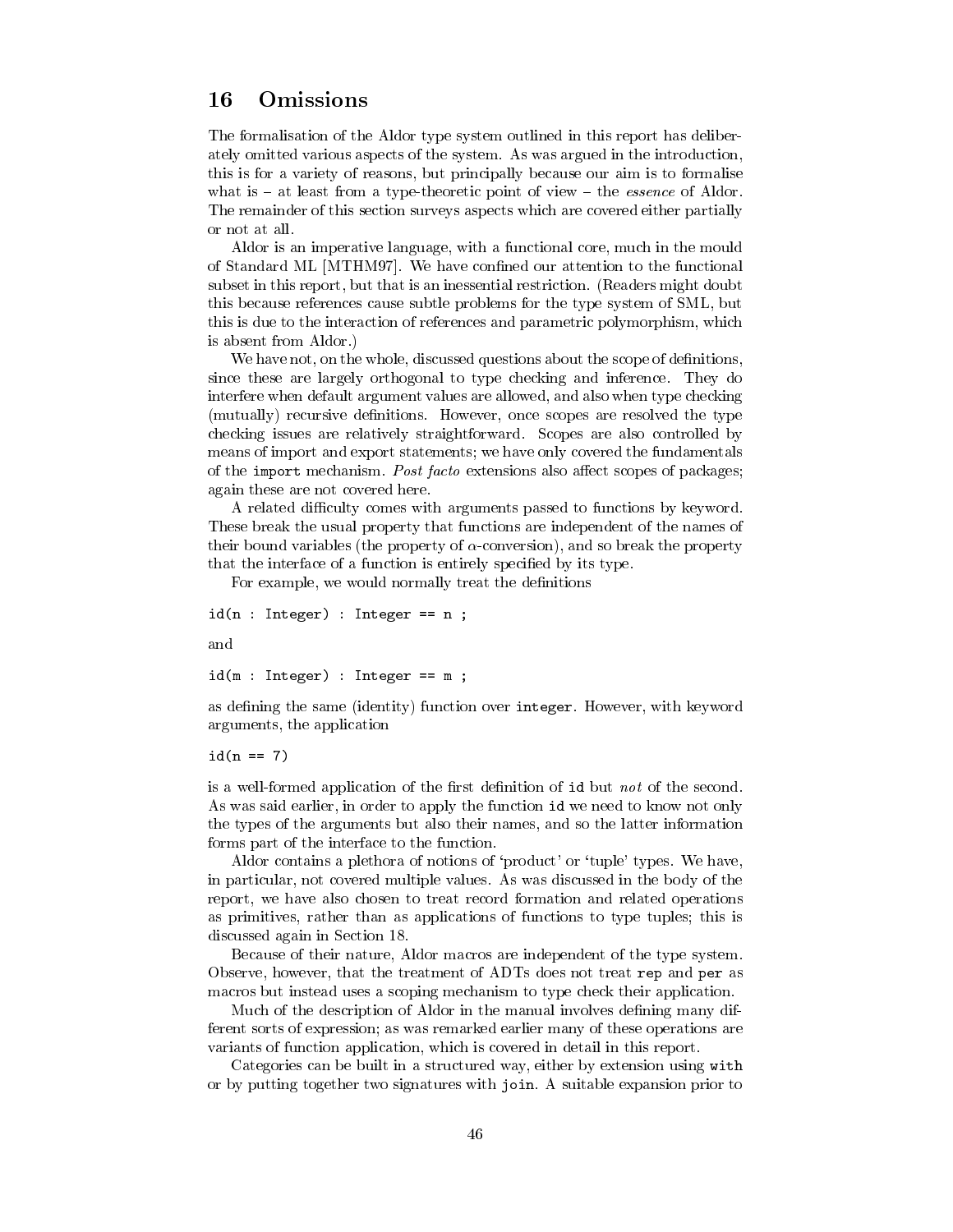type checking means that we do not deal with these forms; on the other hand, this expansion approach precludes our dealing with variables which range over categories; rather we assume that definitions can be fully expanded whenever that proves to be necessary.

In examining dependencies between fields of a package we have not allowed for mutual dependencies in our rules; this can be accommodated by standard means. Dependencies between the fields of a Cross product are also allowed by Aldor; it is by no means clear how these constructions are used.

### 17 Aldor compiler errors

At various points in the report we have noted what appear to be errors in the version 1.1.10b of the Aldor compiler; it might be that these have been fixed in later releases, or that indeed they are 'features' rather than errors. We list them here, giving links back into the body of the report where appropriate.

- The compiler does not always treat ambiguous definitions in the same way; this was discussed in Section 4, page 14.
- The compiler has problems with dependent types as first-class citizens, as noted in Section 6.2, page 20.
- The compiler has problems with dependent packages and crashes when these become complicated; see Section 7.1.4, page 28.
- The compiler behaves strangely if we have overlapping enumeration types; see Section 13, page 38.

Other aspects of the language implementation are less serious than these, but certainly contravene the description of the language in the User Guide,  $[WBD^+94]$ .

- The keyword define is supposed to make a definition (of a category) transparent ([WBD<sup>+</sup>94], p113); in fact it appears to have no effect on the way in which the definition is interpreted. There are also important differences between the two definition forms  $x == t$  and  $x:T == t$  which are not apparent from [WBD+94].
- The compiler can crash when the same name is used for two fields in a (dependent) record; it is not clear whether this is intended or not, but it is not a feature that would be put to heavy use by the average user.

### 18 Recommendations

In the light of examining the language and its type system we have come to various conclusions about how its design might be improved. A number of these suggestions would simplify the language; others would combine features and a third class suggests extending the language in various natural ways.

# Type tuples

One can wonder if Aldor does not go a bit too far in treating everything as first-class citizens.

For example, Aldor treats Record (and similarly Cross, Enumeration, Union, etc.) as a first-class citizen, namely as a function of type

# Record: Tuple Type->Type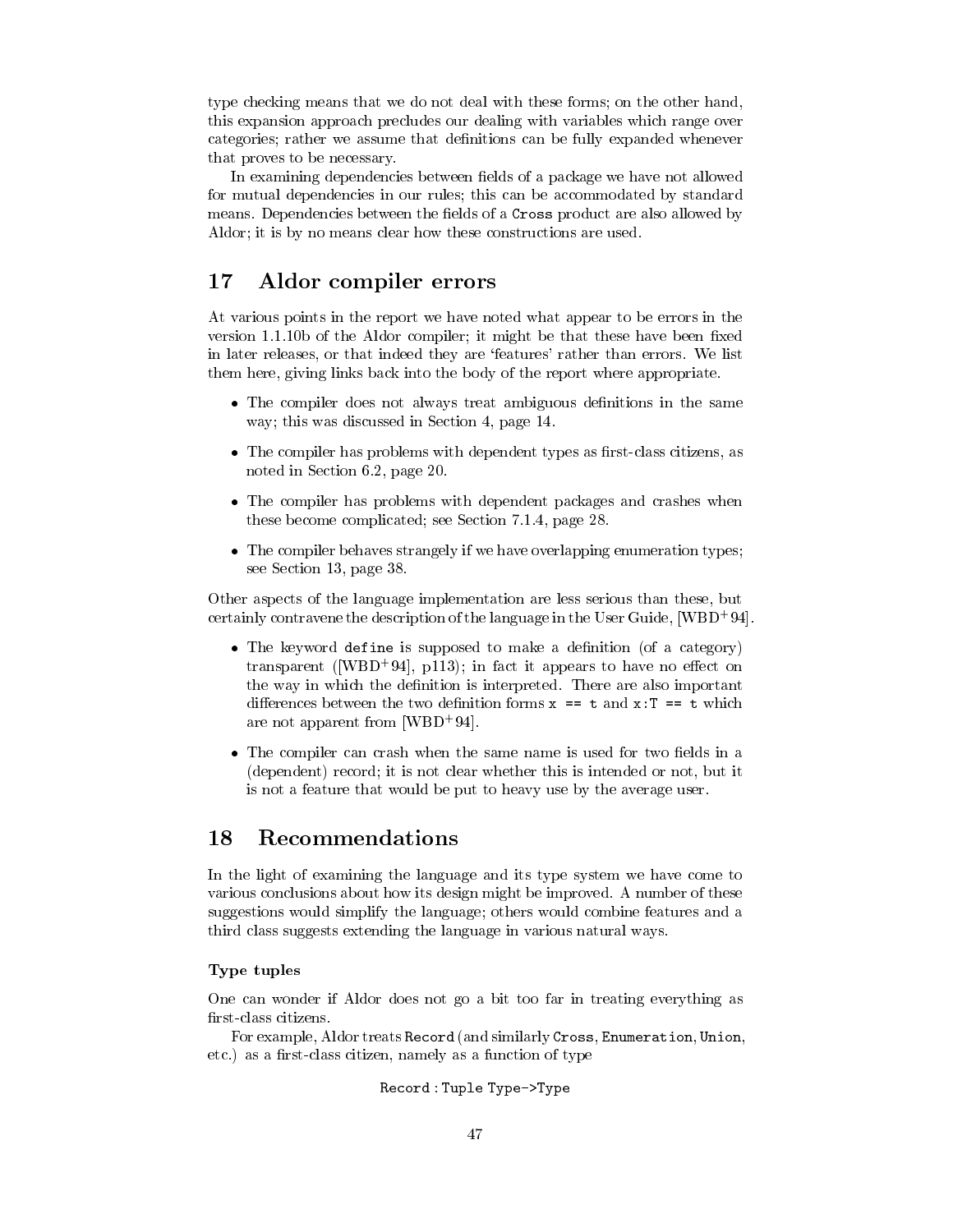This requires type tuples to be treated as first-class citizens, so that the can be passed as arguments to a function such as Record. On the one hand, this very compact typing of Record is very appealing. But on the other hand it causes some problems.

The most serious problem is that if type tuples are first-class citizens, then we can have variables X: Tuple Type, and hence record types Record X of which the fields cannot be known at compile time.

Another problem is that the typing of Record above is somewhat imprecise, as it does not impose any restrictions on the kind of type tuples that Record can get as an argument. Recall that type tuples can be of the form  $(T_1,\ldots,T_n)$ , or of the form  $(x_1 : T_1,\ldots,x_n : T_n)$ , or any combination of the two. The typing of Record above leaves open the question whether Record can for instance be applied to (Integer, Integer), and, if so, what the meaning of Record (Integer, Integer) might be, as this record type does not contain any field names.

Because of these problems in the formalisation we have chosen to treat  $\texttt{Record}(x: T_1, \ldots, x_n: T_n)$  as a primitive term construction, and not the application of a function of Record to the type tuple  $(x : T_1, \ldots, x_n : T_n)$ .

Similarly, one could wonder if there are not more places where constructions should be regarded as primitives rather than as applications, for instance record.

# Over-generality

The Aldor compiler allows a number of things which do not seem to make sense. For instance, the compiler does not complain if we give it a package without definitions or even names for fields,

```
sillyPackage == add {x:Integer; y:Integer};anotherSillyPackage == add {Interger; Integer};
```
or cross product types with definitions for fields,

```
sillyCrossProduct : Type
               == Cross (Integer, x: Integer==7);
```
packages written with, instead of;

 $sillyPackage == add {x:Integer, y:Integer};$ 

and many more. These are all things that could - and should - be detected already at the parsing stage by the compiler, i.e. before typing is considered. The fact that it is not maybe because the  $-$  very general  $-$  notion of type tuple is used here.

# **Definition forms**

We suggest that there should be one form of definition, namely a transparent definition. Specifically, given the definition

 $x : T == t$ 

both the type T and the value t of the name x should be visible within its scope. Note that normally there are contexts in which it is sensible to reveal only the type of a name; the presence of dependent types in Aldor makes it necessary to have access to the value more often than in other languages.

This being said, there is still an opaque definition mechanism, namely the ADT mechanism, and this can be used when abstraction is wanted.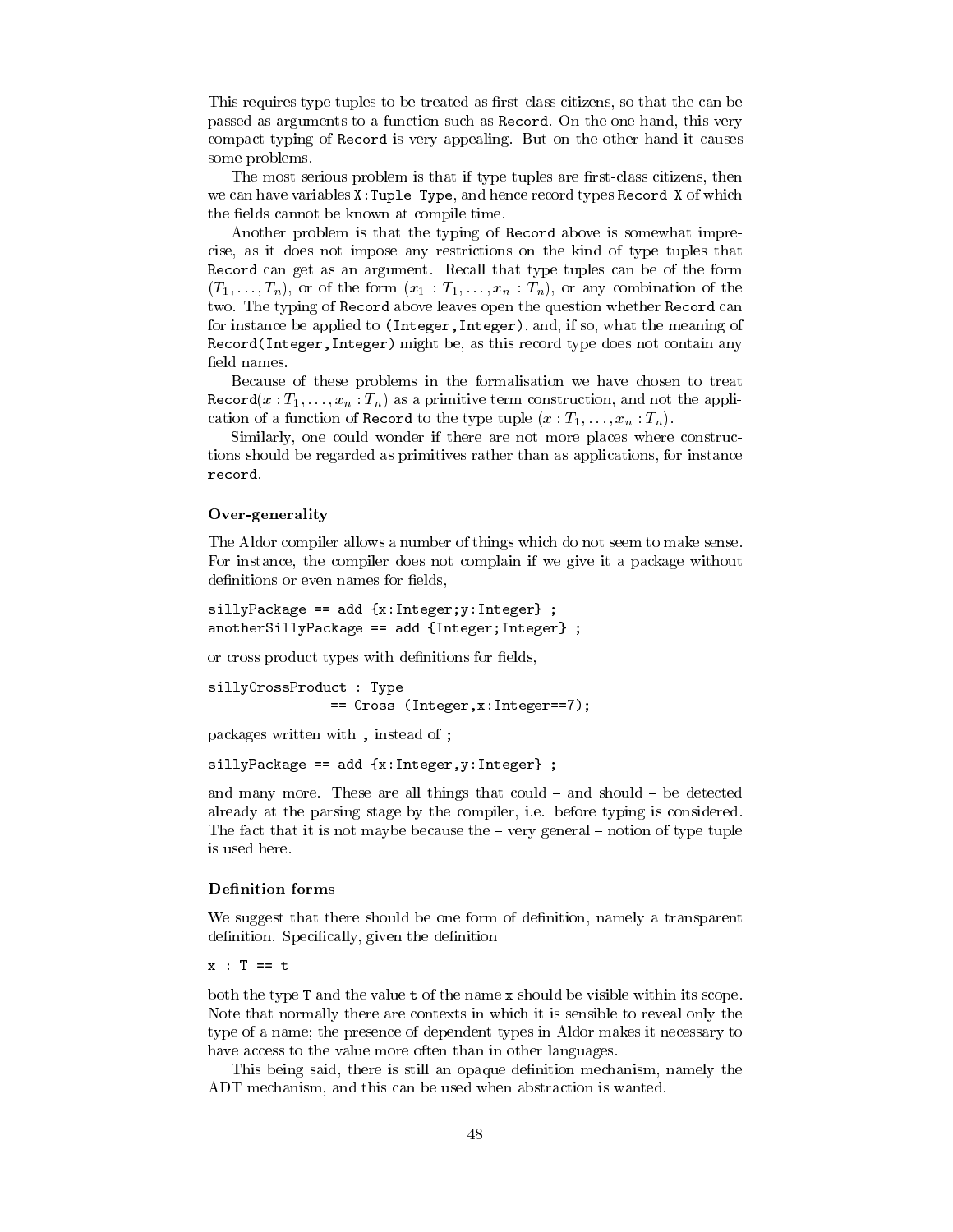# Product and tuple types

Aldor contains various different notions of 'container' type: multiple values, cross products, tuples, lists and records. It should be possible to rationalise these into a number of different constructions with different purposes.

- Lists or tuples in Aldor-speak can be used to form homogeneous finite collections of values.
- Cross products can be used to form heterogeneous combinations of fixed size; records provide a named variant of these.

# Macros

Macros can be removed from the language. The advantage of such a move would be to bring all of the language under the type checker; this is not currently the case because macro expansion takes place before type checking.

Macros are ostensibly used to support the ADT implementation, but we have shown in Section 7.2 that this can be done without using macros.

Another use suggested by [WBD<sup>+</sup>94], Section 12.4, is the use of a particular macro definition like

```
li? x == (not empty? x and empty? rest x)
```
over more than one type. This effectively mimics parametric polymorphism using macros; it can be replaced by a function in which the type of the list is passed in as an explicit parameter

```
li? (T:Type, x:List(T)) : Boolean == (not empty? x and empty? rest x)
```
and this definition is now susceptible to type checking when it is used.

# Dependent types

As we have argued elsewhere, [PT98], the dependent types of Aldor should be implemented in such a way that type expressions are evaluated, equating, for instance, vectors of length 2+3 and vectors of length 5. This modification is a focus of current work at the University of Kent; further details are available at

```
http://www.cs.ukc.ac.uk/people/staff/sjt/Atypical/
```
The more general aspect of equality in Aldor is examined next.

# Equality

It should be possible to simplify the treatment of equality in Aldor, which Section 14 shows is currently tricky. We would argue that there should be a single notion of equality in Aldor, under which values  $-$  including types  $$ are evaluated before being compared for identity of their fully-evaluated (or 'normal') forms.

This works, except for the treatment of abstract data types. Consider the definition

 $newType : Type = add \{ ... \}$ 

This definition has two purposes: it is *definitive* in that it defines the value of newType but it is also *generative* in generating a new type named newType. The language Modula-3 adopts a similar approach to types, and there is an illuminating discussion of the rationale for this, 'How the types got their identity', in Section 8.1 of [Nel91].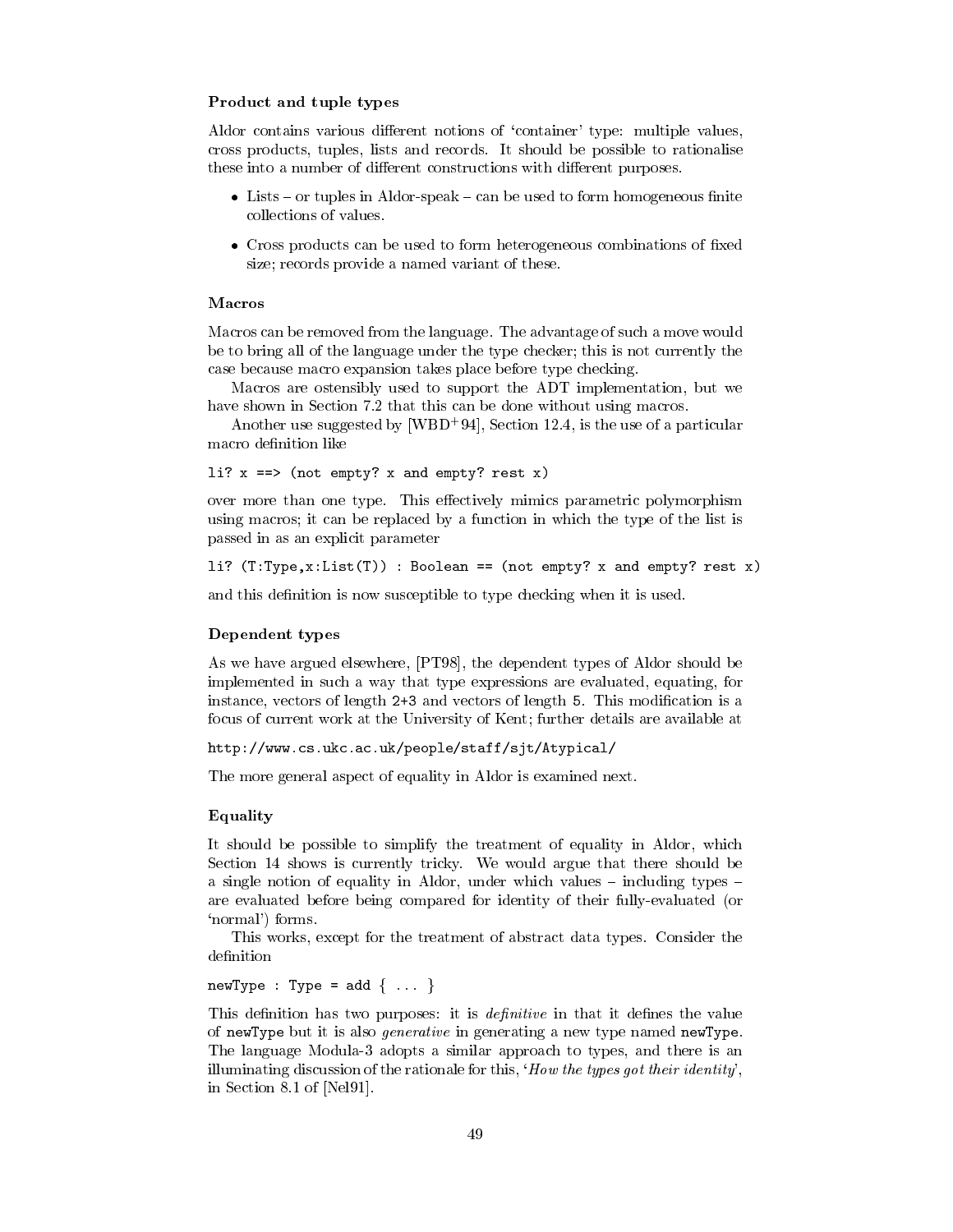# Subtyping

It should be possible to define a single notion of subtyping. If the system of 'container' types is simplified then this should make courtesy conversions substantially simpler. Once this is achieved, it will be possible to define a single notion of (width and depth) subtyping as alluded to in Section 15.

# **Additional features**

Some obvious things are missing from Aldor, notably

- mutually abstract datatypes, in which the carrier types of two or more ADTs are mutually visible, and
- algebraic datatypes as in modern functional languages like SML and Haskell.

### Miscellaneous points

Finally there are some miscellaneous points.

Lumping together packages and ADT's as one big collection of so-called domains is less than ideal. It would be better to leave out the packages and take ADTs equivalent to domains; alternatively one could treat packages as modules, a collection of entities quite separate from ADTs.

As noted in Section 12, the elimination rule for unions is type unsafe in that it is possible to treat a value of one 'variant' as if it belongs to another of a different type.

It should be possible to clarify the mechanism of keyword arguments and default values within the type system.

It would align Aldor with other functional languages if function application were made *left* associative.

### 19 Conclusions

The report has covered the essence of the Aldor type system and has shown that it can be explained by means of a compact set of type inference rules. A side-effect of the activity has been to point out some difficulties with the design of the type system, as well as some potential bugs in the implementation.

# References

- $[Aug98]$ Lennart Augustsson. Cayenne - a language with dependent types. ACM Press, 1998.
- $\left[\text{Bar}93\right]$ Henk Barendregt. Lambda calculi with types. In Samson Abramsky et al., editors, Handbook of Logic and Computer Science, Volume 2. Oxford University Press, 1993.
- $|BR95|$ Gerald Baumgartner and Vincent F. Russo. Signatures: A language extension for improving type abstraction and subtype polymorphism in  $C++$ . Software-Practice & Experience,  $25(8)$ :863-889, 1995.
- $[CH88]$ Thierry Coquand and Gérard Huet. The Calculus of Constructions. Information and Computation, 76:95-120, 1988.
- $[DD85]$ James Donahue and Alan Demers. Data types are values. ACM TOPLAS,  $7(3):426-445, 1985.$
- $[DTP99]$ Proceedings of the Workshop on Dependent Types in Programming. http://www.md.chalmers.se/Cs/Research/Semantics/APPSEM/dtp99/proceedings.html, 1999.